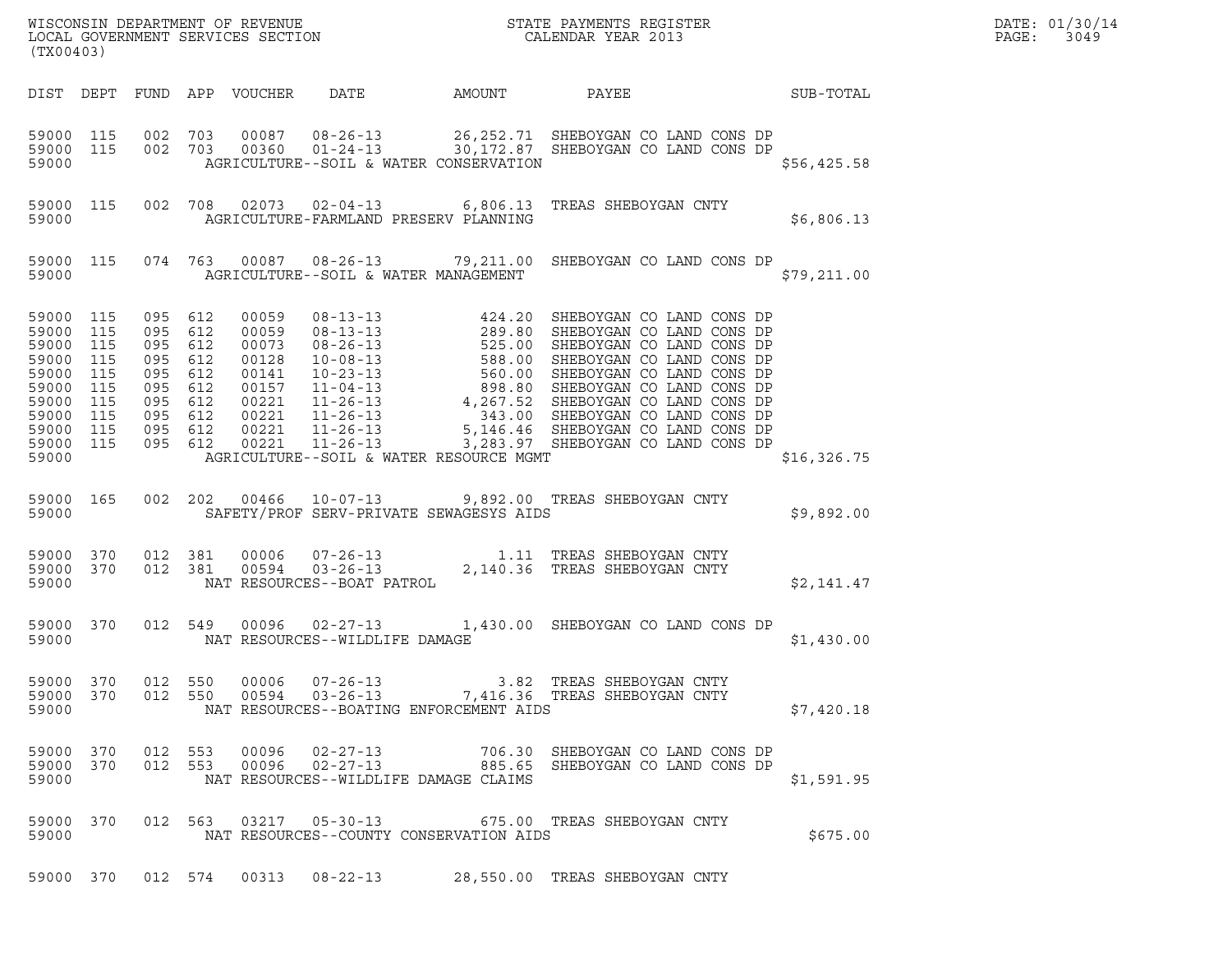| DATE: | 01/30/14 |
|-------|----------|
| PAGE: | 3050     |

| (TX00403)                                                                              |                                                                      |                                                                                |                                               |                                                                                        |                                                                                                                                                                                  | WISCONSIN DEPARTMENT OF REVENUE<br>LOCAL GOVERNMENT SERVICES SECTION | STATE PAYMENTS REGISTER<br>CALENDAR YEAR 2013                                                                                                                                                                                                                                        |                | DATE: 01/30/14<br>PAGE:<br>3050 |
|----------------------------------------------------------------------------------------|----------------------------------------------------------------------|--------------------------------------------------------------------------------|-----------------------------------------------|----------------------------------------------------------------------------------------|----------------------------------------------------------------------------------------------------------------------------------------------------------------------------------|----------------------------------------------------------------------|--------------------------------------------------------------------------------------------------------------------------------------------------------------------------------------------------------------------------------------------------------------------------------------|----------------|---------------------------------|
|                                                                                        |                                                                      |                                                                                |                                               | DIST DEPT FUND APP VOUCHER                                                             | DATE                                                                                                                                                                             | AMOUNT                                                               | PAYEE                                                                                                                                                                                                                                                                                | SUB-TOTAL      |                                 |
| 59000                                                                                  |                                                                      |                                                                                |                                               |                                                                                        |                                                                                                                                                                                  | NAT RESOURCES--SNOWMOBILE TRAIL AIDS                                 |                                                                                                                                                                                                                                                                                      | \$28,550.00    |                                 |
| 59000 370<br>59000 370<br>59000                                                        |                                                                      | 012 575<br>012 575                                                             |                                               | 00143<br>00538                                                                         | $08 - 05 - 13$<br>$09 - 16 - 13$                                                                                                                                                 | NAT RESOURCES--SNOWMOBILE TRAIL AIDS                                 | 28,550.00 TREAS SHEBOYGAN CNTY<br>16,829.44   TREAS SHEBOYGAN CNTY                                                                                                                                                                                                                   | \$45,379.44    |                                 |
| 59000 370<br>59000                                                                     |                                                                      |                                                                                |                                               |                                                                                        | 012 663 01979 02-04-13                                                                                                                                                           | NAT RESOURCES--LAKES MANAGEMENT GRANTS                               | 500.00 TREAS SHEBOYGAN CNTY                                                                                                                                                                                                                                                          | \$500.00       |                                 |
| 59000                                                                                  | 59000 370                                                            |                                                                                |                                               |                                                                                        |                                                                                                                                                                                  | NAT RESOURCES-CAPITAL IMPROVEMENT GRANTS                             | 095 500 01DNR 01-03-13 1,419,368.35 TREAS SHEBOYGAN COUNTY                                                                                                                                                                                                                           | \$1,419,368.35 |                                 |
| 59000                                                                                  | 59000 370                                                            |                                                                                |                                               |                                                                                        | 095 512 00870 11-04-13<br>NAT RESOURCES--STEWARDSHIP 2000                                                                                                                        |                                                                      | 75,000.00 TREAS SHEBOYGAN CNTY                                                                                                                                                                                                                                                       | \$75,000.00    |                                 |
| 59000 395<br>59000 395<br>59000 395<br>59000                                           |                                                                      | 011 167<br>011 167                                                             | 011 167                                       | 97437                                                                                  | 90829 10-16-13<br>95951 12-03-13<br>12-18-13                                                                                                                                     | TRANSPORTATION--ELDERLY/DISABLED CAPITAL                             | 60,145.00 TELIN TRANSPORTATION GROU<br>61,290.00 TELIN TRANSPORTATION GROU<br>59,635.00 TELIN TRANSPORTATION GROU                                                                                                                                                                    | \$181,070.00   |                                 |
| 59000 395<br>59000 395<br>59000                                                        |                                                                      | 011 185<br>011 185                                                             |                                               | 85544<br>85544                                                                         | $08 - 26 - 13$<br>$08 - 26 - 13$                                                                                                                                                 | TRANSPORTATION--HIGHWAY SAFETY-FEDERAL                               | 7,009.40 TREAS SHEBOYGAN CO<br>2,978.44 TREAS SHEBOYGAN CO                                                                                                                                                                                                                           | \$9,987.84     |                                 |
| 59000 395<br>59000 395<br>59000 395<br>59000                                           |                                                                      | 011 190<br>011 190<br>011 190                                                  |                                               | 68059<br>82059<br>94059                                                                | $01 - 07 - 13$<br>$07 - 01 - 13$<br>10-07-13                                                                                                                                     | TRANSPORTATION--GENERAL TRANSP AIDS-GTA                              | 621,226.69 COUNTY OF SHEBOYGAN<br>1,242.453.38 COUNTY OF SHEBOYGAN<br>1,242,453.38 COUNTY OF SHEBOYGAN<br>621,226.70 COUNTY OF SHEBOYGAN                                                                                                                                             | \$2,484,906.77 |                                 |
| 59000 395<br>59000 395<br>59000 395<br>59000                                           |                                                                      | 011 278<br>011 278<br>011 278                                                  |                                               | 79947<br>92596<br>92596                                                                | 07-03-13<br>$10 - 29 - 13$<br>$10 - 29 - 13$                                                                                                                                     | TRANSPORTATION--LRIP/TRIP/MSIP GRANTS                                | 72,169.76 TREAS SHEBOYGAN CO<br>85,000.00 TREAS SHEBOYGAN CO<br>80,000.00 TREAS SHEBOYGAN CO                                                                                                                                                                                         | \$237,169.76   |                                 |
| 59000<br>59000<br>59000<br>59000<br>59000<br>59000<br>59000<br>59000<br>59000<br>59000 | 395<br>395<br>395<br>395<br>395<br>395<br>395<br>395<br>395<br>- 395 | 011<br>011<br>011<br>011<br>011<br>011<br>011<br>011 286<br>011 286<br>011 286 | 286<br>286<br>286<br>286<br>286<br>286<br>286 | 62134<br>65504<br>68702<br>68702<br>71828<br>72004<br>72005<br>72006<br>72007<br>74846 | $01 - 15 - 13$<br>$02 - 14 - 13$<br>$03 - 15 - 13$<br>$03 - 15 - 13$<br>$04 - 15 - 13$<br>$04 - 15 - 13$<br>$04 - 15 - 13$<br>$04 - 15 - 13$<br>$04 - 15 - 13$<br>$05 - 13 - 13$ | 115,961.35<br>133,475.67<br>29,165.20<br>160,418.42<br>134,039.81    | TREAS SHEBOYGAN CO<br>TREAS SHEBOYGAN CO<br>TREAS SHEBOYGAN CO<br>31,677.16 TREAS SHEBOYGAN CO<br>1,338.34 SHEBOYGAN CO HWY COMMISSIONER<br>TREAS SHEBOYGAN CO<br>TREAS SHEBOYGAN CO<br>36,059.02 TREAS SHEBOYGAN CO<br>32,036.46 TREAS SHEBOYGAN CO<br>18,824.21 TREAS SHEBOYGAN CO |                |                                 |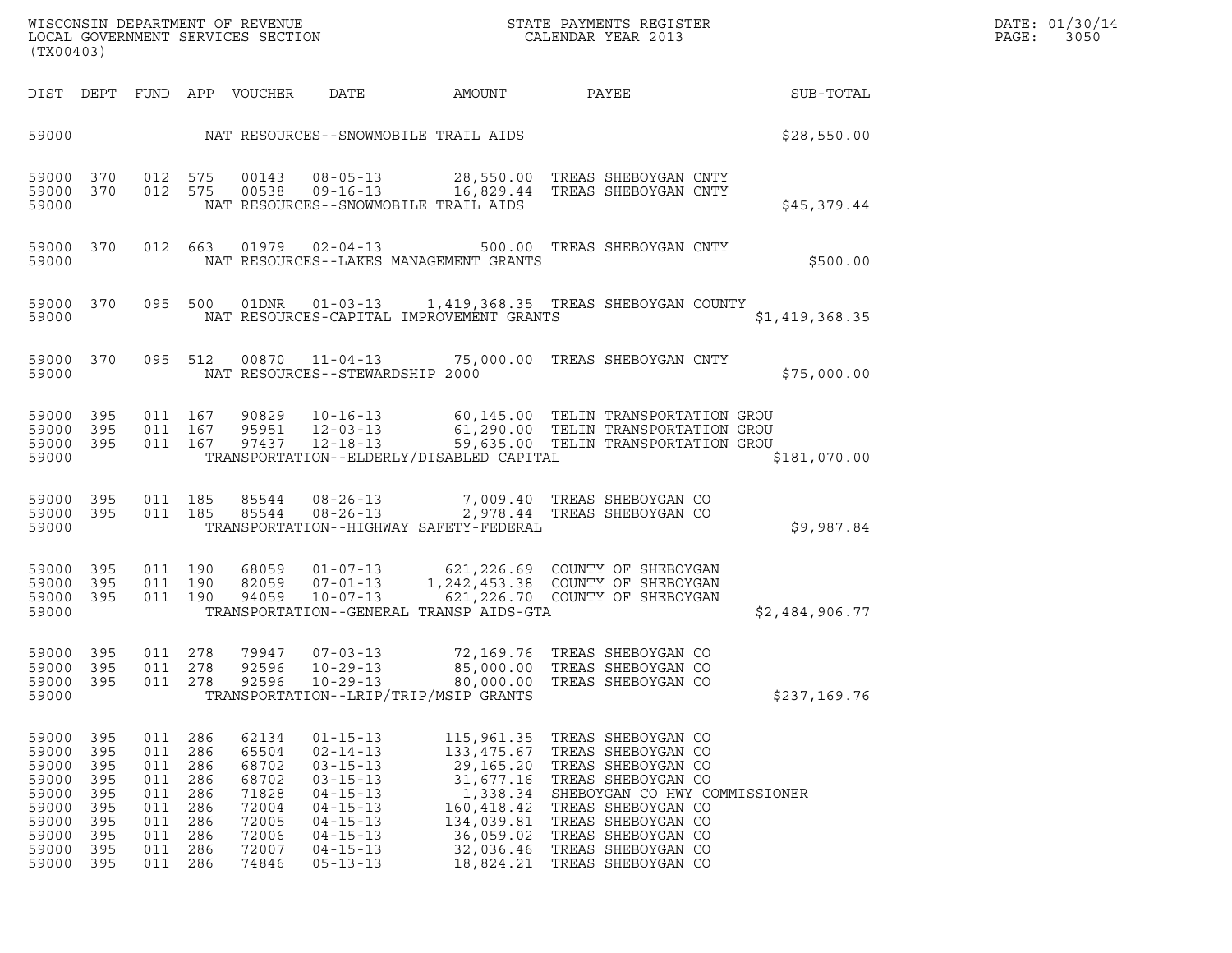| (TX00403)                                                                                                                           |                                                                                                |                                                                                                |                                                                                                |                                                                                                                            |                                                                                                                                                                                                                                                                                             |                                                                                                                                                                                                    |                                                                                                                                                                                                                              |                                              |
|-------------------------------------------------------------------------------------------------------------------------------------|------------------------------------------------------------------------------------------------|------------------------------------------------------------------------------------------------|------------------------------------------------------------------------------------------------|----------------------------------------------------------------------------------------------------------------------------|---------------------------------------------------------------------------------------------------------------------------------------------------------------------------------------------------------------------------------------------------------------------------------------------|----------------------------------------------------------------------------------------------------------------------------------------------------------------------------------------------------|------------------------------------------------------------------------------------------------------------------------------------------------------------------------------------------------------------------------------|----------------------------------------------|
| <b>DIST</b>                                                                                                                         | DEPT                                                                                           | FUND                                                                                           | APP                                                                                            | VOUCHER                                                                                                                    | DATE                                                                                                                                                                                                                                                                                        | AMOUNT                                                                                                                                                                                             | PAYEE                                                                                                                                                                                                                        | SUB-TOTAL                                    |
| 59000<br>59000<br>59000<br>59000<br>59000<br>59000<br>59000                                                                         | 395<br>395<br>395<br>395<br>395<br>395                                                         | 011<br>011<br>011<br>011<br>011<br>011                                                         | 286<br>286<br>286<br>286<br>286<br>286                                                         | 78098<br>78098<br>86664<br>89968<br>94962<br>94962                                                                         | $06 - 18 - 13$<br>$06 - 18 - 13$<br>$09 - 06 - 13$<br>$10 - 07 - 13$<br>$11 - 18 - 13$<br>$11 - 18 - 13$                                                                                                                                                                                    | 1,454.25<br>23,161.97<br>14,065.86<br>24,606.32<br>3,296.82<br>TRANSPORTATION--ENHANCEMENT GRANTS--FED                                                                                             | TREAS SHEBOYGAN CO<br>TREAS SHEBOYGAN CO<br>TREAS SHEBOYGAN CO<br>3,855.31 SHEBOYGAN CO HWY COMMISSIONER<br>TREAS SHEBOYGAN CO<br>TREAS SHEBOYGAN CO                                                                         | \$763,436.17                                 |
| 59000<br>59000<br>59000<br>59000                                                                                                    | 395<br>395<br>395                                                                              | 011<br>011<br>011                                                                              | 568<br>568<br>568                                                                              | 63189<br>73757<br>83118                                                                                                    | $01 - 28 - 13$<br>$05 - 06 - 13$<br>$08 - 06 - 13$                                                                                                                                                                                                                                          | 11,202.63<br>11,394.69<br>12,259.96<br>TRANSPORTATION-PRETRIAL INTOX DRIVER INT                                                                                                                    | SHEBOYGAN CO<br>SHEBOYGAN CO<br>SHEBOYGAN CO                                                                                                                                                                                 | FINANCE<br>FINANCE<br>FINANCE<br>\$34,857.28 |
| 59000<br>59000                                                                                                                      | 395                                                                                            | 011                                                                                            | 905                                                                                            | 63190                                                                                                                      | $01 - 28 - 13$                                                                                                                                                                                                                                                                              | TRANSPORTATION-HARBOR BOND CLEARING ACCT                                                                                                                                                           | 1,429,639.48 TREAS SHEBOYGAN CO                                                                                                                                                                                              | \$1,429,639.48                               |
| 59000<br>59000                                                                                                                      | 410                                                                                            | 002                                                                                            | 116                                                                                            | 11357                                                                                                                      | $11 - 05 - 13$<br>CORRECTIONS--LOCAL AID                                                                                                                                                                                                                                                    |                                                                                                                                                                                                    | 171,050.25 TREAS SHEBOYGAN CNTY                                                                                                                                                                                              | \$171,050.25                                 |
| 59000<br>59000<br>59000<br>59000<br>59000<br>59000<br>59000<br>59000<br>59000<br>59000<br>59000<br>59000<br>59000<br>59000<br>59000 | 435<br>435<br>435<br>435<br>435<br>435<br>435<br>435<br>435<br>435<br>435<br>435<br>435<br>435 | 005<br>005<br>005<br>005<br>005<br>005<br>005<br>005<br>005<br>005<br>005<br>005<br>005<br>005 | 000<br>000<br>000<br>000<br>000<br>000<br>000<br>000<br>000<br>000<br>000<br>000<br>000<br>000 | 90310<br>90314<br>90318<br>90321<br>90322<br>90323<br>90325<br>90326<br>90400<br>90402<br>90403<br>90406<br>90408<br>90411 | $01 - 01 - 13$<br>$02 - 01 - 13$<br>$03 - 01 - 13$<br>$04 - 01 - 13$<br>$04 - 10 - 13$<br>$05 - 01 - 13$<br>$06 - 01 - 13$<br>$07 - 02 - 13$<br>$07 - 01 - 13$<br>$08 - 01 - 13$<br>$09 - 01 - 13$<br>$10 - 01 - 13$<br>$11 - 01 - 13$<br>$12 - 01 - 13$<br>HEALTH SERVICES--STATE/FED AIDS | 367,145.00<br>140,675.00<br>306,058.00<br>877,107.00<br>927,338.00<br>711,047.00<br>675,243.00<br>4,859.00<br>4,769,686.00<br>1,362,676.00<br>907,123.00<br>775,694.00<br>810,634.00<br>746,570.00 | SHEBOYGAN CO<br>SHEBOYGAN CO<br>SHEBOYGAN CO<br>SHEBOYGAN CO<br>SHEBOYGAN CO<br>SHEBOYGAN CO<br>SHEBOYGAN CO<br>SHEBOYGAN CO<br>SHEBOYGAN CO<br>SHEBOYGAN CO<br>SHEBOYGAN CO<br>SHEBOYGAN CO<br>SHEBOYGAN CO<br>SHEBOYGAN CO | \$13,381,855.00                              |
| 59000<br>59000<br>59000<br>59000<br>59000<br>59000<br>59000<br>59000<br>59000<br>59000<br>59000<br>59000<br>59000                   | 437<br>437<br>437<br>437<br>437<br>437<br>437<br>437<br>437<br>437<br>437<br>437<br>437        | 005<br>005<br>005<br>005<br>005<br>005<br>005<br>005<br>005<br>005<br>005<br>005<br>005        | 000<br>000<br>000<br>000<br>000<br>000<br>000<br>000<br>000<br>000<br>000<br>000<br>000        | 00000<br>00000<br>00000<br>00000<br>00000<br>00000<br>00000<br>00000<br>00000<br>00000<br>00000<br>00000<br>00000          | $01 - 06 - 13$<br>$01 - 05 - 13$<br>$02 - 11 - 13$<br>$03 - 07 - 13$<br>$03 - 30 - 13$<br>$04 - 31 - 13$<br>$04 - 05 - 13$<br>$04 - 05 - 13$<br>$05 - 07 - 13$<br>$06 - 30 - 13$<br>$06 - 05 - 13$<br>$06 - 05 - 13$<br>$07 - 05 - 13$                                                      | 73,476.80 SHEBOYGAN<br>30,145.56<br>411,693.84<br>1,969.98<br>44,607.80<br>275,062.70<br>1,710.00<br>34, 103.91<br>34,476.96<br>1,440.84<br>2,163.81<br>20,744.24                                  | 213,798.90 SHEBOYGAN CHILD SUPPORT<br>SHEBOYGAN<br>SHEBOYGAN<br>SHEBOYGAN CHILD SUPPORT<br>SHEBOYGAN<br>SHEBOYGAN CHILD SUPPORT<br>SHEBOYGAN CO<br>SHEBOYGAN<br>SHEBOYGAN<br>SHEBOYGAN<br>SHEBOYGAN<br>SHEBOYGAN             | HEALTH A                                     |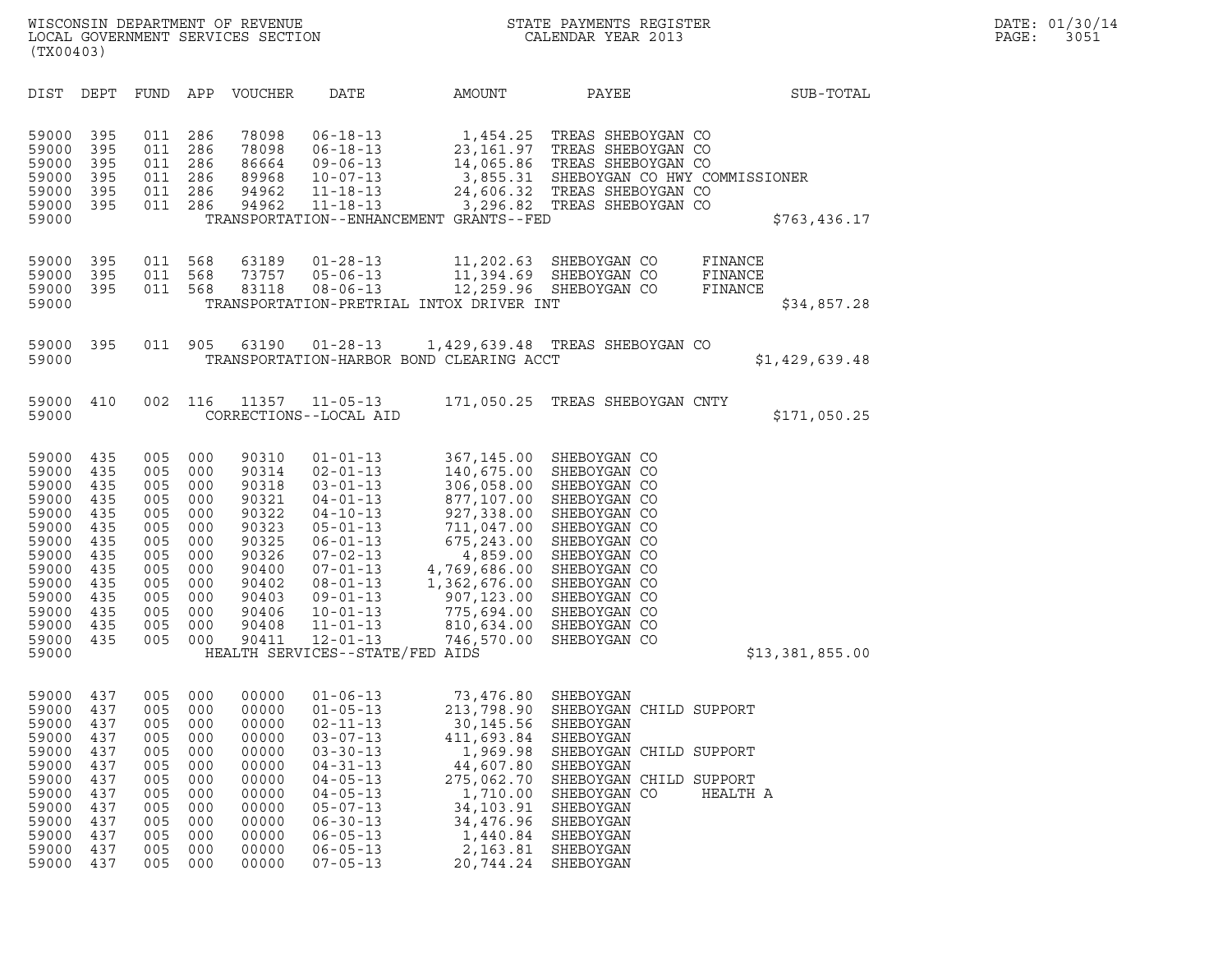| (TX00403)                                                                                       |                                                                    |                                                                    |                                                                    |                                                                                        |                                                                                                                                                                                  |                                                                                                                                                                   |                                                                                                                                                                                                   |                |  |
|-------------------------------------------------------------------------------------------------|--------------------------------------------------------------------|--------------------------------------------------------------------|--------------------------------------------------------------------|----------------------------------------------------------------------------------------|----------------------------------------------------------------------------------------------------------------------------------------------------------------------------------|-------------------------------------------------------------------------------------------------------------------------------------------------------------------|---------------------------------------------------------------------------------------------------------------------------------------------------------------------------------------------------|----------------|--|
| <b>DIST</b>                                                                                     | DEPT                                                               | <b>FUND</b>                                                        | APP                                                                | <b>VOUCHER</b>                                                                         | <b>DATE</b>                                                                                                                                                                      | AMOUNT                                                                                                                                                            | PAYEE                                                                                                                                                                                             | SUB-TOTAL      |  |
| 59000<br>59000<br>59000<br>59000<br>59000<br>59000<br>59000<br>59000<br>59000<br>59000<br>59000 | 437<br>437<br>437<br>437<br>437<br>437<br>437<br>437<br>437<br>437 | 005<br>005<br>005<br>005<br>005<br>005<br>005<br>005<br>005<br>005 | 000<br>000<br>000<br>000<br>000<br>000<br>000<br>000<br>000<br>000 | 00000<br>00000<br>00000<br>00000<br>00000<br>00000<br>00000<br>00000<br>00000<br>00000 | $07 - 30 - 13$<br>$07 - 06 - 13$<br>$08 - 05 - 13$<br>$09 - 10 - 13$<br>$09 - 28 - 13$<br>$10 - 05 - 13$<br>$10 - 19 - 13$<br>$10 - 30 - 13$<br>$11 - 05 - 13$<br>$12 - 05 - 13$ | 9,181.00<br>215, 126.21<br>41,001.00<br>1,110,811.80<br>113,275.17<br>33,590.95<br>67,178.56<br>47,667.97<br>23,835.10<br>CHILDREN & FAMILIES--STATE/FEDERAL AIDS | SHEBOYGAN CHILD SUPPORT<br>SHEBOYGAN CHILD SUPPORT<br>SHEBOYGAN<br>SHEBOYGAN<br>SHEBOYGAN<br>SHEBOYGAN<br>249,933.16 SHEBOYGAN CHILD SUPPORT<br>SHEBOYGAN CHILD SUPPORT<br>SHEBOYGAN<br>SHEBOYGAN | \$3,056,996.26 |  |
|                                                                                                 |                                                                    |                                                                    |                                                                    |                                                                                        |                                                                                                                                                                                  |                                                                                                                                                                   |                                                                                                                                                                                                   |                |  |
| 59000<br>59000<br>59000<br>59000<br>59000                                                       | 455<br>455<br>455<br>455                                           | 002<br>002<br>002<br>002                                           | 202<br>202<br>202<br>202                                           | 00123<br>00124<br>00647<br>00809                                                       | $11 - 19 - 13$<br>$11 - 19 - 13$<br>$12 - 13 - 13$<br>$06 - 26 - 13$                                                                                                             | 1,687.04<br>1,124.70<br>1,038.44<br>559.92<br>JUSTICE--LAW ENFORCEMENT TRAINING REIMB                                                                             | TREAS SHEBOYGAN CNTY<br>TREAS SHEBOYGAN CNTY<br>TREAS SHEBOYGAN CNTY<br>TREAS SHEBOYGAN CNTY                                                                                                      | \$4,410.10     |  |
| 59000<br>59000                                                                                  | 455                                                                | 002                                                                | 221                                                                | 04866                                                                                  | $07 - 30 - 13$                                                                                                                                                                   | 480.00<br>JUSTICE--LAW ENFORCEMENT SERVICES AID                                                                                                                   | TREAS SHEBOYGAN CNTY                                                                                                                                                                              | \$480.00       |  |
| 59000<br>59000<br>59000<br>59000                                                                | 455<br>455<br>455                                                  | 002<br>002<br>002                                                  | 231<br>231<br>231                                                  | 00123<br>00539<br>00809                                                                | $11 - 19 - 13$<br>$02 - 15 - 13$<br>$06 - 26 - 13$<br>JUSTICE--LAW ENFORCEMENT TRAINING                                                                                          | 1,112.71<br>21,600.00<br>533.60                                                                                                                                   | TREAS SHEBOYGAN CNTY<br>TREAS SHEBOYGAN CNTY<br>TREAS SHEBOYGAN CNTY                                                                                                                              | \$23, 246.31   |  |
| 59000<br>59000                                                                                  | 455                                                                | 002                                                                | 241                                                                | 02114                                                                                  | $01 - 17 - 13$                                                                                                                                                                   | 7,307.03<br>JUSTICE--CEASE AND OTHER FEDERAL GRANTS                                                                                                               | TREAS SHEBOYGAN CNTY                                                                                                                                                                              | \$7,307.03     |  |
| 59000<br>59000<br>59000<br>59000<br>59000                                                       | 455<br>455<br>455<br>455                                           | 002<br>002<br>002<br>002                                           | 251<br>251<br>251<br>251                                           | 00097<br>00245<br>00314<br>00314                                                       | $09 - 25 - 13$<br>$11 - 12 - 13$<br>$11 - 20 - 13$<br>$11 - 20 - 13$<br>JUSTICE--TRUANCY PROGRAM-GRANT FUNDS                                                                     | 32,300.00<br>9,428.72<br>4,000.00<br>594.77                                                                                                                       | TREAS SHEBOYGAN CNTY<br>TREAS SHEBOYGAN CNTY<br>TREAS SHEBOYGAN CNTY<br>TREAS SHEBOYGAN CNTY                                                                                                      | \$46,323.49    |  |
| 59000<br>59000<br>59000                                                                         | 455<br>455                                                         | 002<br>002                                                         | 532<br>532                                                         | 00060<br>04793                                                                         | $03 - 12 - 13$<br>$07 - 30 - 13$                                                                                                                                                 | 64,969.32<br>68,989.11<br>JUSTICE--VICTIM/WITNESS ASSISTANCE SERV                                                                                                 | TREAS SHEBOYGAN CNTY<br>TREAS SHEBOYGAN CNTY                                                                                                                                                      | \$133,958.43   |  |
| 59000<br>59000                                                                                  | 465                                                                | 002                                                                | 306                                                                | 00252                                                                                  | $10 - 09 - 13$                                                                                                                                                                   | 4,128.61<br>MILITARY AFFAIRS-EMER MGMT--HAZMAT AIDS                                                                                                               | TREAS SHEBOYGAN CNTY                                                                                                                                                                              | \$4,128.61     |  |
|                                                                                                 |                                                                    |                                                                    |                                                                    |                                                                                        |                                                                                                                                                                                  |                                                                                                                                                                   |                                                                                                                                                                                                   |                |  |

| 59000                          |  |         |       |                            | MILITARY AFFAIRS-EMER MGMT--HAZMAT AIDS  |                                                                | \$4,128.61  |
|--------------------------------|--|---------|-------|----------------------------|------------------------------------------|----------------------------------------------------------------|-------------|
| 59000 465 002 308<br>59000 465 |  | 002 308 | 00614 | 03-19-13<br>00875 12-03-13 |                                          | 8,400.00 TREAS SHEBOYGAN CNTY<br>7,527.00 TREAS SHEBOYGAN CNTY |             |
| 59000                          |  |         |       |                            | MILITARY AFFAIRS-EMER MGMT-RESPONSE EOMT |                                                                | \$15,927.00 |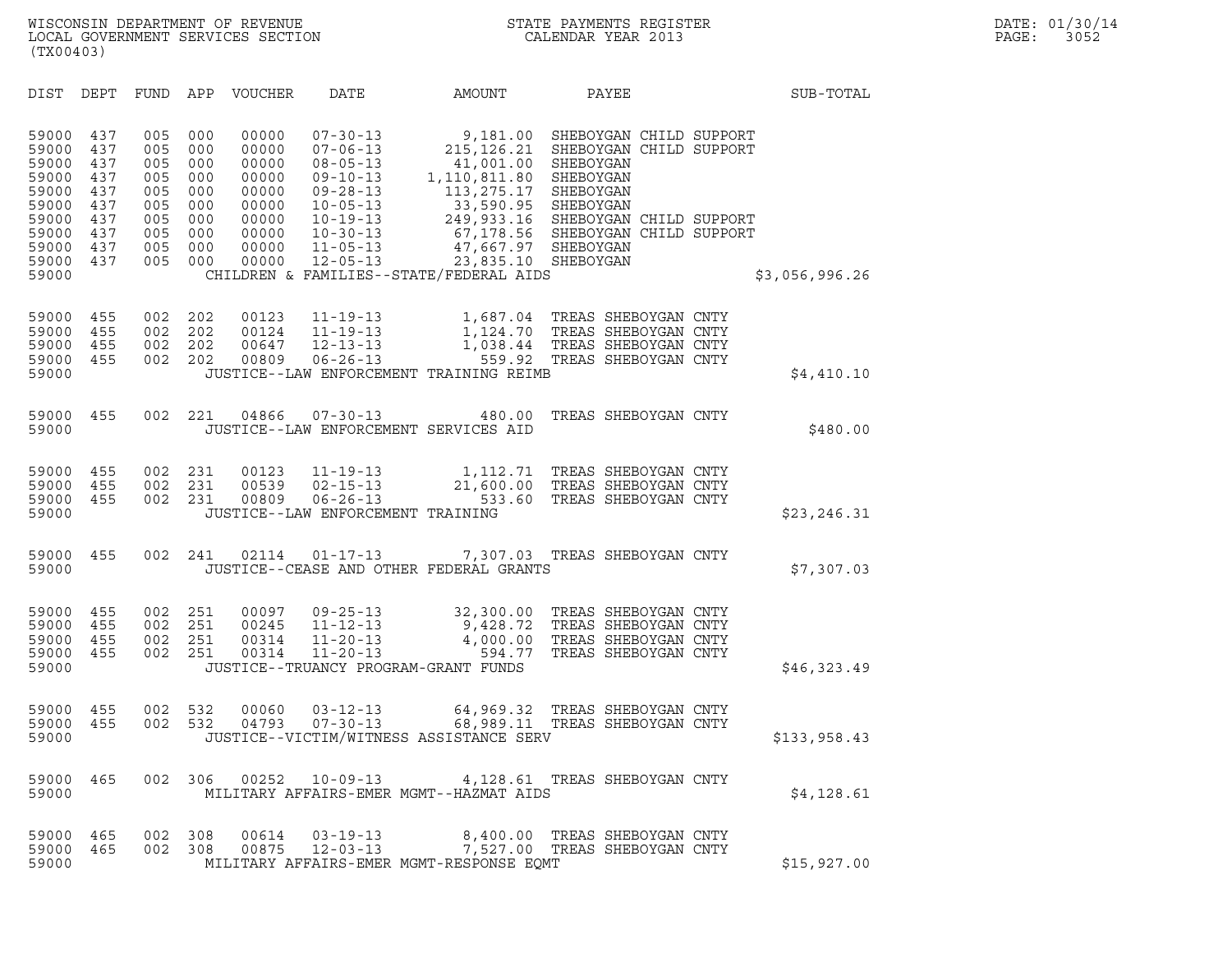| DATE: | 01/30/14 |
|-------|----------|
| PAGE: | 3053     |

| (TX00403)                                                                                                                                             |                                                                                                                     |                                                                                                                                 |                                                                                                |                                                                                                                                                       | $\tt WISCONSIM DEPARTMENT OF REVENUE$ $\tt WISCONSIM EN THE RAYMENTS REGISTERLOCAL GOVERNMENT SERVICES SECTION CALENDAR YEAR 2013$                                                                                                                                                                                                     |                                                                                                                                                                                                          |                                                                                                                                                                                                                                                                                                                                                                               |             | DATE: 01/30/14<br>PAGE:<br>3053 |
|-------------------------------------------------------------------------------------------------------------------------------------------------------|---------------------------------------------------------------------------------------------------------------------|---------------------------------------------------------------------------------------------------------------------------------|------------------------------------------------------------------------------------------------|-------------------------------------------------------------------------------------------------------------------------------------------------------|----------------------------------------------------------------------------------------------------------------------------------------------------------------------------------------------------------------------------------------------------------------------------------------------------------------------------------------|----------------------------------------------------------------------------------------------------------------------------------------------------------------------------------------------------------|-------------------------------------------------------------------------------------------------------------------------------------------------------------------------------------------------------------------------------------------------------------------------------------------------------------------------------------------------------------------------------|-------------|---------------------------------|
|                                                                                                                                                       |                                                                                                                     |                                                                                                                                 |                                                                                                | DIST DEPT FUND APP VOUCHER                                                                                                                            | DATE                                                                                                                                                                                                                                                                                                                                   | <b>AMOUNT</b>                                                                                                                                                                                            | PAYEE                                                                                                                                                                                                                                                                                                                                                                         | SUB-TOTAL   |                                 |
| 59000 465<br>59000                                                                                                                                    |                                                                                                                     |                                                                                                                                 | 002 337                                                                                        | 00708                                                                                                                                                 | 06-28-13 14,480.00 TREAS SHEBOYGAN CNTY<br>MILITARY AFFAIRS-EMERGENCY MGMT PLANNING                                                                                                                                                                                                                                                    |                                                                                                                                                                                                          |                                                                                                                                                                                                                                                                                                                                                                               | \$14,480.00 |                                 |
| 59000<br>59000<br>59000<br>59000 465<br>59000 465<br>59000                                                                                            | 465<br>465<br>465                                                                                                   | 002 342<br>002 342<br>002 342<br>002 342                                                                                        | 002 342                                                                                        |                                                                                                                                                       | 00055 08-20-13 373.00 TREAS SHEBOYGAN CNTY<br>00055 08-20-13 1,705.00 TREAS SHEBOYGAN CNTY<br>00301 01-16-13 24,676.48 TREAS SHEBOYGAN CNTY<br>00697 01-25-13 256.00 TREAS SHEBOYGAN CNTY<br>00779 08-14-13 26.56 TREAS SHEBOYGAN CNTY<br>00779  08-14-13<br>MILITARY AFFAIRS-EMERGENCY MGMT-FED FUND                                  | 26,569.65 TREAS SHEBOYGAN CNTY                                                                                                                                                                           |                                                                                                                                                                                                                                                                                                                                                                               | \$53,618.13 |                                 |
| 59000 465<br>59000                                                                                                                                    |                                                                                                                     |                                                                                                                                 | 072 364                                                                                        |                                                                                                                                                       | 00353  01-23-13  15,317.00  TREAS SHEBOYGAN CNTY<br>MILITARY AFFAIRS-EMER MGMT-PLANNING AID                                                                                                                                                                                                                                            |                                                                                                                                                                                                          |                                                                                                                                                                                                                                                                                                                                                                               | \$15,317.00 |                                 |
| 59000 485<br>59000                                                                                                                                    |                                                                                                                     |                                                                                                                                 | 002 127                                                                                        | 05461                                                                                                                                                 | 06-17-13 1,300.00 TREAS SHEBOYGAN CNTY<br>VETERANS AFFAIRS GRANTS                                                                                                                                                                                                                                                                      |                                                                                                                                                                                                          |                                                                                                                                                                                                                                                                                                                                                                               | \$1,300.00  |                                 |
| 59000 485<br>59000                                                                                                                                    |                                                                                                                     |                                                                                                                                 | 082 267                                                                                        |                                                                                                                                                       | 05461  06-17-13  5,850.00 TREAS SHEBOYGAN CNTY<br>VETERANS AFFAIRS--GRANTS TO COUNTIES                                                                                                                                                                                                                                                 |                                                                                                                                                                                                          |                                                                                                                                                                                                                                                                                                                                                                               | \$5,850.00  |                                 |
| 59000 485<br>59000                                                                                                                                    |                                                                                                                     |                                                                                                                                 | 083 370                                                                                        | 05461                                                                                                                                                 | 06-17-13 5,850.00 TREAS SHEBOYGAN CNTY<br>VETERANS AFFAIRS--GRANTS TO COUNTIES                                                                                                                                                                                                                                                         |                                                                                                                                                                                                          |                                                                                                                                                                                                                                                                                                                                                                               | \$5,850.00  |                                 |
| 59000<br>59000                                                                                                                                        | 505                                                                                                                 |                                                                                                                                 | 002 116                                                                                        | 01375                                                                                                                                                 | 09-10-13 300.00 TREAS SHEBOYGAN CNTY<br>DOA--LAND INFORMATION BOARD GRANTS                                                                                                                                                                                                                                                             |                                                                                                                                                                                                          |                                                                                                                                                                                                                                                                                                                                                                               | \$300.00    |                                 |
| 59000 505<br>59000                                                                                                                                    |                                                                                                                     |                                                                                                                                 |                                                                                                | 002 142 04182                                                                                                                                         | 12-20-13 4,397.42 TREAS SHEBOYGAN CNTY<br>DOA--FEDERAL ENERGY GRANTS                                                                                                                                                                                                                                                                   |                                                                                                                                                                                                          |                                                                                                                                                                                                                                                                                                                                                                               | \$4,397.42  |                                 |
| 59000<br>59000<br>59000<br>59000<br>59000<br>59000<br>59000<br>59000<br>59000<br>59000<br>59000<br>59000<br>59000<br>59000<br>59000<br>59000<br>59000 | 505<br>505<br>505<br>505<br>505<br>505<br>505<br>505<br>505<br>505<br>505<br>505<br>505<br>505<br>505<br>505<br>505 | 002 155<br>002 155<br>002 155<br>002<br>002<br>002<br>002<br>002<br>002<br>002<br>002<br>002<br>002<br>002<br>002<br>002<br>002 | 155<br>155<br>155<br>155<br>155<br>155<br>155<br>155<br>155<br>155<br>155<br>155<br>155<br>155 | 60054<br>60054<br>60112<br>60323<br>60323<br>60393<br>60393<br>60496<br>60496<br>60535<br>60535<br>60642<br>60642<br>60692<br>60692<br>60755<br>60755 | 08-07-13 1,355.00 TREAS SHEBOYGAN CNTY<br>$08 - 07 - 13$<br>$09 - 09 - 13$<br>$12 - 10 - 13$<br>$12 - 10 - 13$<br>$01 - 09 - 13$<br>$01 - 09 - 13$<br>$02 - 26 - 13$<br>$02 - 26 - 13$<br>$03 - 12 - 13$<br>$03 - 12 - 13$<br>$04 - 24 - 13$<br>$04 - 24 - 13$<br>$05 - 08 - 13$<br>$05 - 08 - 13$<br>$06 - 07 - 13$<br>$06 - 07 - 13$ | 11,163.00 TREAS SHEBOYGAN CNTY<br>5,094.00<br>5,067.00<br>2,085.00<br>3,927.00<br>3,651.00<br>9,722.00<br>1,614.00<br>4,372.00<br>1,330.00<br>4,676.00<br>1,778.00<br>10,522.00<br>2,601.00<br>13,984.00 | 5,607.00 TREAS SHEBOYGAN CNTY<br>TREAS SHEBOYGAN CNTY<br>TREAS SHEBOYGAN CNTY<br>TREAS SHEBOYGAN CNTY<br>TREAS SHEBOYGAN CNTY<br>TREAS SHEBOYGAN CNTY<br>TREAS SHEBOYGAN CNTY<br>TREAS SHEBOYGAN CNTY<br>TREAS SHEBOYGAN CNTY<br>TREAS SHEBOYGAN CNTY<br>TREAS SHEBOYGAN CNTY<br>TREAS SHEBOYGAN CNTY<br>TREAS SHEBOYGAN CNTY<br>TREAS SHEBOYGAN CNTY<br>TREAS SHEBOYGAN CNTY |             |                                 |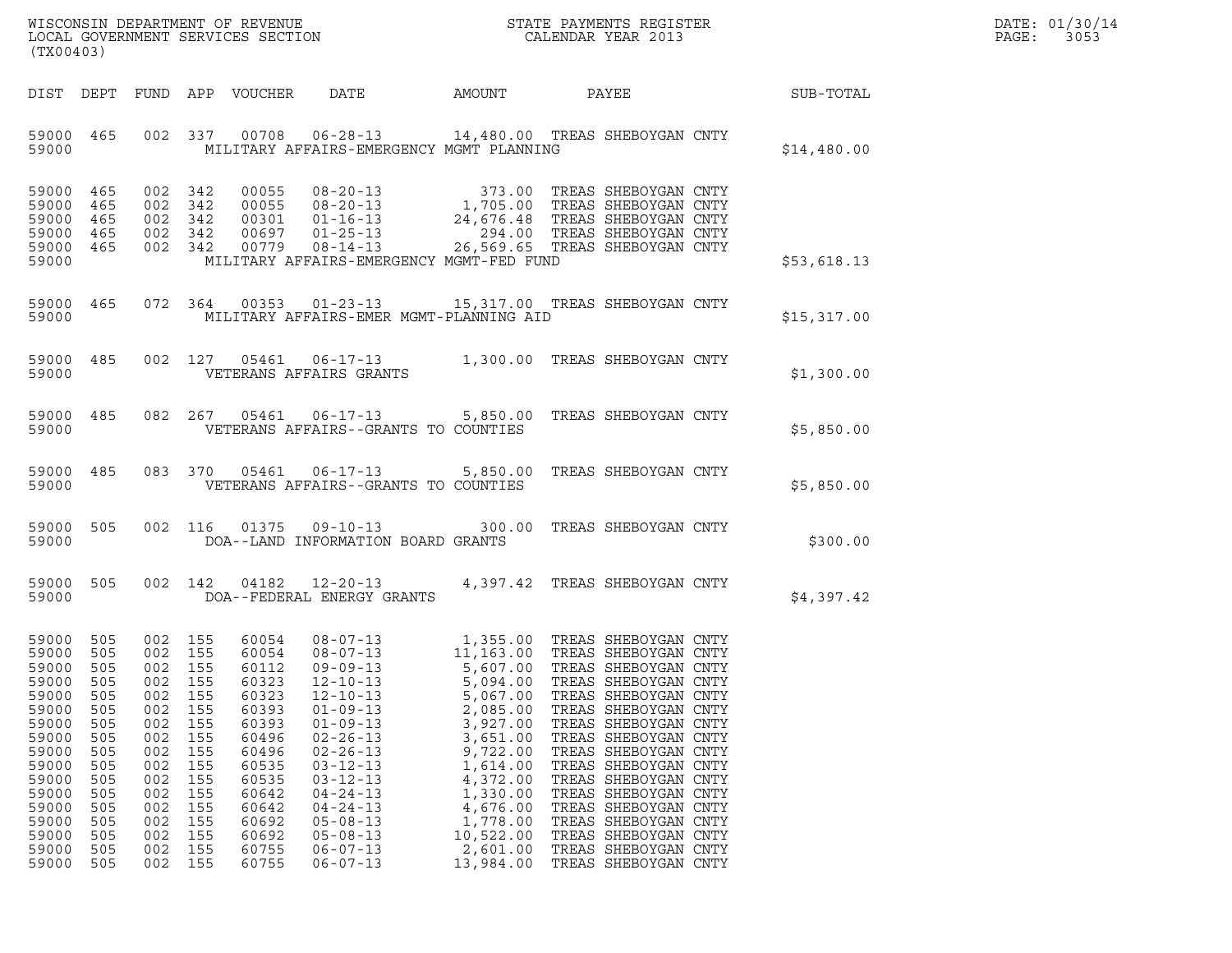| (TX00403)                                                                                                                                                                                                                              |                                                                                                                                                                             |                                                                                                                                                                                                                                     |                                                                           |                                                                                                                                                                                                                               |                                |                                          |                                                                                                             |                 | DATE: 01/30/14<br>PAGE:<br>3054 |
|----------------------------------------------------------------------------------------------------------------------------------------------------------------------------------------------------------------------------------------|-----------------------------------------------------------------------------------------------------------------------------------------------------------------------------|-------------------------------------------------------------------------------------------------------------------------------------------------------------------------------------------------------------------------------------|---------------------------------------------------------------------------|-------------------------------------------------------------------------------------------------------------------------------------------------------------------------------------------------------------------------------|--------------------------------|------------------------------------------|-------------------------------------------------------------------------------------------------------------|-----------------|---------------------------------|
|                                                                                                                                                                                                                                        |                                                                                                                                                                             |                                                                                                                                                                                                                                     |                                                                           | DIST DEPT FUND APP VOUCHER                                                                                                                                                                                                    |                                | DATE AMOUNT                              | PAYEE                                                                                                       | SUB-TOTAL       |                                 |
| 59000 505<br>59000 505<br>59000                                                                                                                                                                                                        |                                                                                                                                                                             | 002 155<br>002 155                                                                                                                                                                                                                  |                                                                           |                                                                                                                                                                                                                               |                                | DOA-HOUSING ASSISTANCE-FEDERAL FUNDS     | 60836  07-10-13  5,351.00 TREAS SHEBOYGAN CNTY<br>60836  07-10-13   13,819.00 TREAS SHEBOYGAN CNTY          | \$107,718.00    |                                 |
| 59000 505<br>59000                                                                                                                                                                                                                     |                                                                                                                                                                             |                                                                                                                                                                                                                                     |                                                                           |                                                                                                                                                                                                                               |                                | DOA--JUSTICE ASSISTANCE FEDERAL FUNDS    | 002 643 10503 06-06-13 9,005.78 TREAS SHEBOYGAN CNTY                                                        | \$9,005.78      |                                 |
| 59000<br>59000<br>59000<br>59000<br>59000<br>59000<br>59000<br>59000<br>59000<br>59000<br>59000<br>59000<br>59000<br>59000<br>59000<br>59000<br>59000<br>59000<br>59000<br>59000<br>59000<br>59000<br>59000<br>59000<br>59000<br>59000 | 505<br>505<br>505<br>505<br>505<br>505<br>505<br>505<br>505<br>505<br>505<br>505<br>505<br>505<br>505<br>505<br>505<br>505<br>505<br>505<br>505<br>505<br>505<br>505<br>505 | 035<br>035 371<br>035<br>035 371<br>035<br>035 371<br>035<br>035 371<br>035<br>035 371<br>035<br>035 371<br>035<br>035 371<br>035<br>035 371<br>035<br>035 371<br>035<br>035 371<br>035<br>035 371<br>035 371<br>035 371<br>035 371 | 371<br>371<br>371<br>371<br>371<br>371<br>371<br>371<br>371<br>371<br>371 | 60054<br>60112<br>60210<br>60237<br>60323<br>60323<br>60323<br>60393<br>60393<br>60393<br>60496<br>60496<br>60496<br>60535<br>60535<br>60535<br>60642<br>60642<br>60642<br>60692<br>60692<br>60692<br>60755<br>60755<br>60836 | DOA--PUBLIC BENEFITS FUND      |                                          |                                                                                                             | \$77,865.00     |                                 |
| 59000<br>59000 835<br>59000                                                                                                                                                                                                            | 835                                                                                                                                                                         | 002 105<br>002 105                                                                                                                                                                                                                  |                                                                           | 44478<br>81582                                                                                                                                                                                                                | REVENUE--STATE SHARED REVENUES |                                          | 07-22-13 454,479.74 TREAS SHEBOYGAN CNTY<br>11-18-13 2,606,853.85 TREAS SHEBOYGAN CNTY                      | \$3,061,333.59  |                                 |
| 59000                                                                                                                                                                                                                                  |                                                                                                                                                                             |                                                                                                                                                                                                                                     |                                                                           |                                                                                                                                                                                                                               | REVENUE--EXEMPT COMPUTER AID   |                                          | 59000 835 002 109 01059 07-22-13 318,706.00 TREAS SHEBOYGAN CNTY                                            | \$318,706.00    |                                 |
| 59000                                                                                                                                                                                                                                  | 59000 835                                                                                                                                                                   | 59000 835 002 302                                                                                                                                                                                                                   | 002 302                                                                   |                                                                                                                                                                                                                               |                                | REVENUE-FIRST DOLLAR/SCHOOL LEVY CREDITS | 10114  07-22-13  13,855,022.56  TREAS SHEBOYGAN CNTY<br>11114  07-22-13  2,978,320.26  TREAS SHEBOYGAN CNTY | \$16,833,342.82 |                                 |
| 59000 835<br>59000                                                                                                                                                                                                                     |                                                                                                                                                                             |                                                                                                                                                                                                                                     |                                                                           |                                                                                                                                                                                                                               | REVENUE--LOTTERY CREDIT -      |                                          | 021  363  37253  03-25-13  3,086,229.98  TREAS SHEBOYGAN CNTY                                               | \$3,086,229.98  |                                 |
| 59000                                                                                                                                                                                                                                  |                                                                                                                                                                             |                                                                                                                                                                                                                                     |                                                                           |                                                                                                                                                                                                                               | DISTRICT TOTAL APPROPRIATIONS  |                                          |                                                                                                             | \$47,332,781.35 |                                 |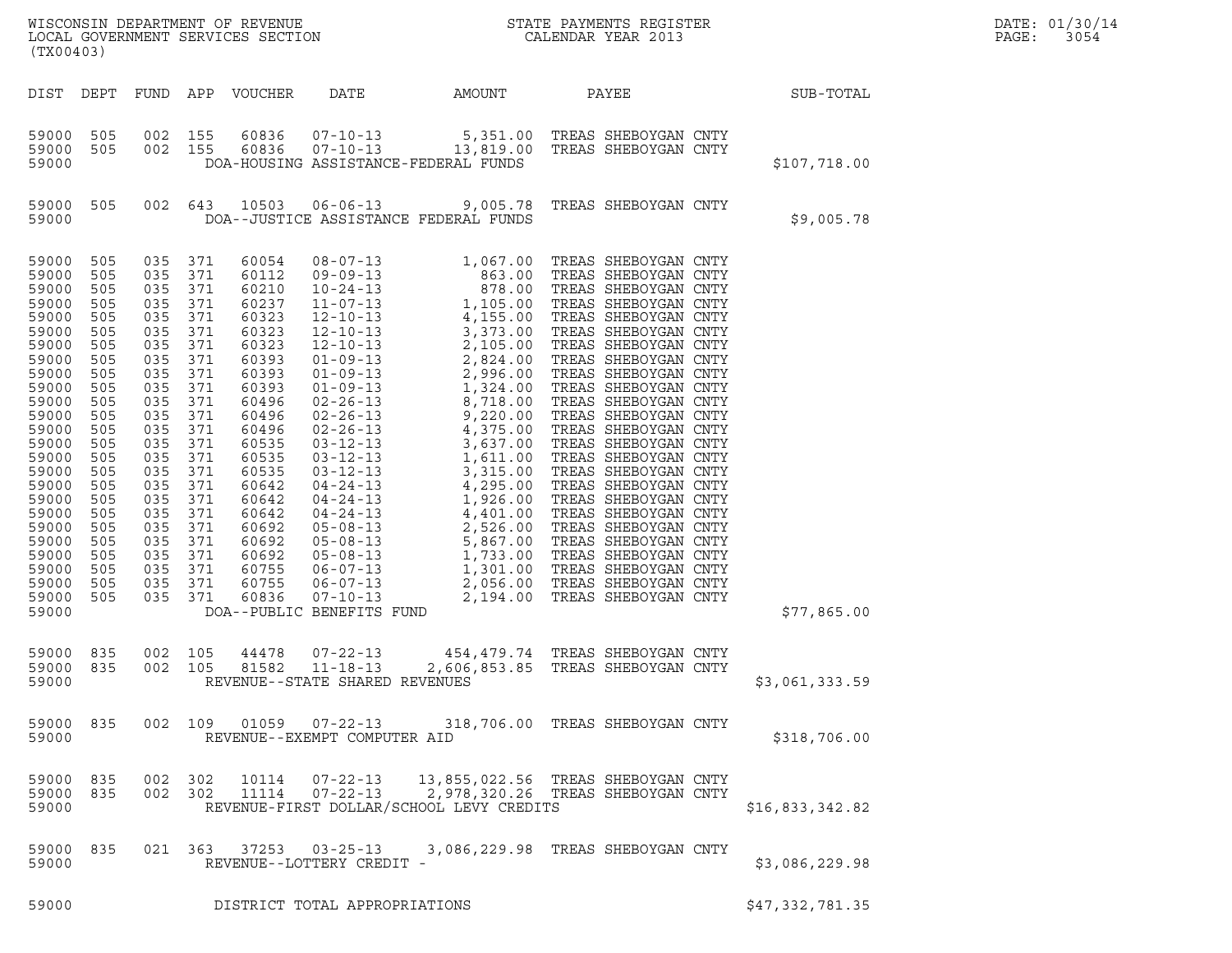| (TX00403)                                                 |                        |                   |                                          |                                   |                                          | DATE: 01/30/14<br>PAGE:<br>3055                                                                                                                                                                  |              |  |
|-----------------------------------------------------------|------------------------|-------------------|------------------------------------------|-----------------------------------|------------------------------------------|--------------------------------------------------------------------------------------------------------------------------------------------------------------------------------------------------|--------------|--|
|                                                           |                        |                   |                                          | DIST DEPT FUND APP VOUCHER DATE   | AMOUNT                                   | PAYEE SUB-TOTAL                                                                                                                                                                                  |              |  |
| 59002                                                     | 59002 165              |                   |                                          |                                   | SAFETY/PROF SERV--FIRE INSURANCE DUES    | 002 225 01497 07-03-13 5,024.71 TREAS TN GREENBUSH                                                                                                                                               | \$5,024.71   |  |
| 59002                                                     | 59002 370              |                   |                                          |                                   | NAT RESOURCES-SEVERANCE/YIELD/WITHDRAWAL | 000 001 02DNR 07-03-13 429.40 TREAS TOWN GREENBUSH                                                                                                                                               | \$429.40     |  |
|                                                           |                        |                   |                                          |                                   |                                          | 59002 370 002 503 16067 02-06-13 9,905.49 TREAS TN GREENBUSH<br>TOWN SHARE 557.93                                                                                                                |              |  |
| 59002                                                     |                        |                   |                                          |                                   | NAT RESOURCES--AIDS IN LIEU OF TAXES     |                                                                                                                                                                                                  | \$9,905.49   |  |
| 59002                                                     | 59002 370              |                   |                                          |                                   | NAT RESOURCES--FOREST CROP/MFL/CO FOREST | 012 571 36878 06-10-13 284.65 TREAS TN GREENBUSH                                                                                                                                                 | \$284.65     |  |
| 59002 370<br>59002                                        | 59002 370<br>59002 370 |                   | 012 579<br>012 579<br>012 579            |                                   | NAT RESOURCES--AIDS IN LIEU OF TAXES     | 18865   04-15-13   5,020.94   TREAS TN GREENBUSH<br>18865   04-15-13   336.34   TREAS TN GREENBUSH<br>18865   04-15-13   860.29   TREAS TOWN GREENBUSH                                           | \$6,217.57   |  |
| 59002                                                     | 59002 370              |                   |                                          |                                   | NAT RESOURCES--RECREATION RESOURCE-FED   | 012 583 02815 04-23-13 1,043.84 GREENBUSH FIRE DEPT                                                                                                                                              | \$1,043.84   |  |
| 59002                                                     | 59002 370              |                   | 074 670                                  | NAT RESOURCES--RU RECYCLING GRANT |                                          | 41031  05-20-13  3,140.38  TREAS TN GREENBUSH                                                                                                                                                    | \$3,140.38   |  |
| 59002 395<br>59002 395<br>59002 395<br>59002 395<br>59002 |                        |                   | 011 191<br>011 191<br>011 191<br>011 191 |                                   | TRANSPORTATION--GENERAL TRANSP AIDS-GTA  | 71498  01-07-13  27,780.33  TOWN OF GREENBUSH<br>77498  04-01-13  27,780.33  TOWN OF GREENBUSH<br>85498  07-01-13  27,780.33  TOWN OF GREENBUSH<br>97498  10-07-13  27,780.34  TOWN OF GREENBUSH | \$111,121.33 |  |
| 59002 395<br>59002                                        |                        |                   |                                          |                                   | TRANSPORTATION--LRIP/TRIP/MSIP GRANTS    | 011  278  70362  03-29-13  16,239.99  TREAS TN GREENBUSH                                                                                                                                         | \$16,239.99  |  |
| 59002                                                     | 59002 835              | 59002 835 002 105 | 002 105                                  | REVENUE--STATE SHARED REVENUES    |                                          | 81554 11-18-13 86,993.21 TREAS TN GREENBUSH                                                                                                                                                      | \$102,342.82 |  |
| 59002 835<br>59002                                        |                        |                   |                                          | REVENUE--EXEMPT COMPUTER AID      |                                          | 002 109 03339 07-22-13 23.00 TREAS TN GREENBUSH                                                                                                                                                  | \$23.00      |  |
| 59002 835<br>59002                                        |                        |                   | 002 501                                  |                                   | DOA-PAYMENT FOR MUNICIPAL SERVICES AID   | 00003  02-01-13  27,674.68  TREAS TN GREENBUSH                                                                                                                                                   | \$27,674.68  |  |
| 59002                                                     |                        |                   |                                          | DISTRICT TOTAL APPROPRIATIONS     |                                          |                                                                                                                                                                                                  | \$283,447.86 |  |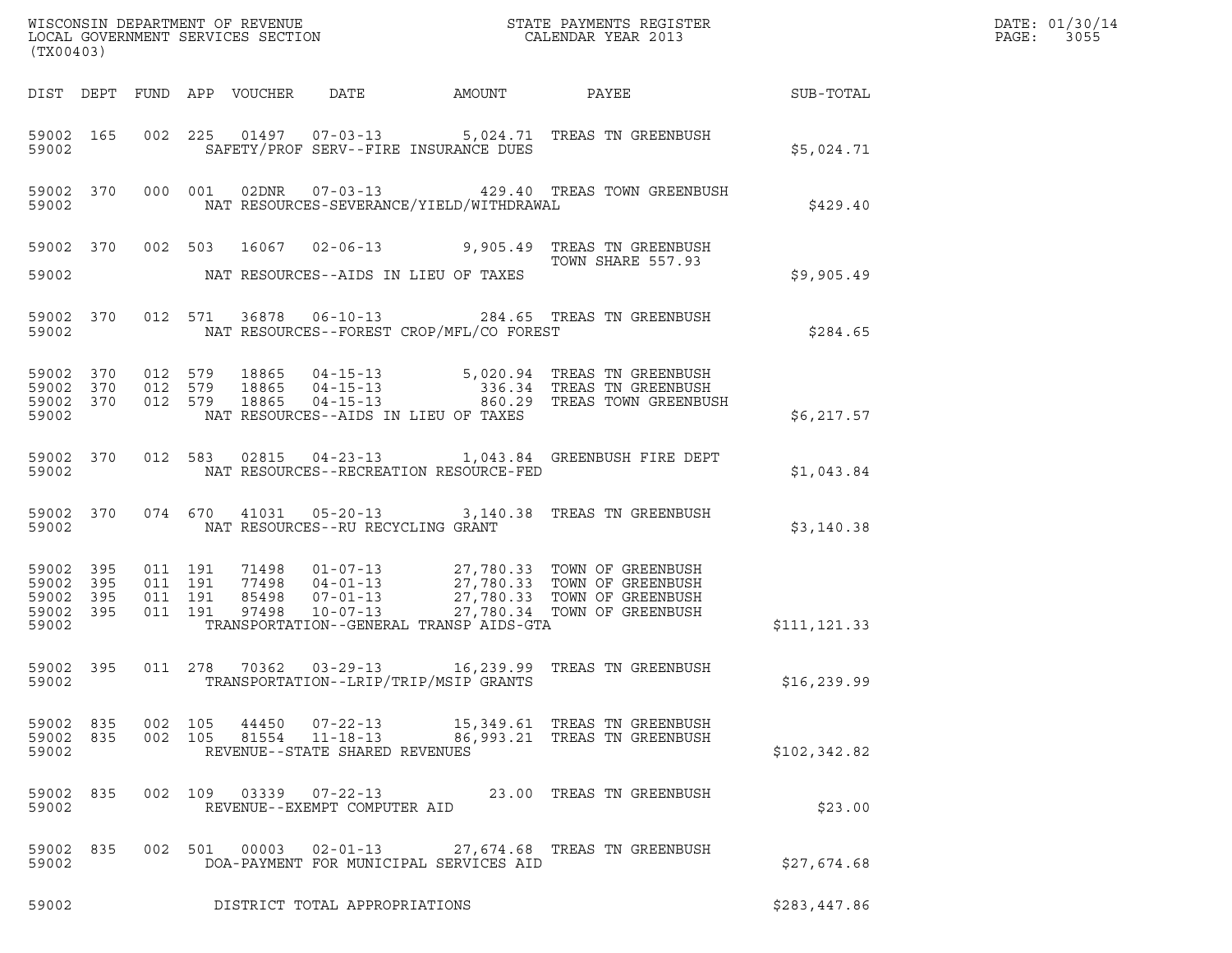| (TX00403)                                         |            |                                          | WISCONSIN DEPARTMENT OF REVENUE<br>LOCAL GOVERNMENT SERVICES SECTION |                                   |                                                                                                                                      | STATE PAYMENTS REGISTER<br>CALENDAR YEAR 2013   |              | DATE: 01/30/14<br>PAGE:<br>3056 |
|---------------------------------------------------|------------|------------------------------------------|----------------------------------------------------------------------|-----------------------------------|--------------------------------------------------------------------------------------------------------------------------------------|-------------------------------------------------|--------------|---------------------------------|
|                                                   |            |                                          | DIST DEPT FUND APP VOUCHER DATE                                      |                                   | AMOUNT                                                                                                                               | PAYEE                                           | SUB-TOTAL    |                                 |
| 59004 165<br>59004                                |            |                                          |                                                                      |                                   | SAFETY/PROF SERV--FIRE INSURANCE DUES                                                                                                | 002 225 01498 07-03-13 4,206.15 TREAS TN HERMAN | \$4,206.15   |                                 |
| 59004 370<br>59004                                |            |                                          |                                                                      |                                   | NAT RESOURCES--FOREST CROP/MFL/CO FOREST                                                                                             | 012 571 36879 06-10-13 140.78 TREAS TN HERMAN   | \$140.78     |                                 |
| 59004 370<br>59004                                |            |                                          |                                                                      | NAT RESOURCES--RU RECYCLING GRANT |                                                                                                                                      | 074 670 41032 05-20-13 2,494.88 TREAS TN HERMAN | \$2,494.88   |                                 |
| 59004 395<br>59004<br>59004<br>59004 395<br>59004 | 395<br>395 | 011 191<br>011 191<br>011 191<br>011 191 |                                                                      |                                   | 85499  07-01-13  22,212.62  TOWN OF HERMAN<br>97499  10-07-13  22, 212.63  TOWN OF HERMAN<br>TRANSPORTATION--GENERAL TRANSP AIDS-GTA |                                                 | \$88,850.49  |                                 |
| 59004 835<br>59004 835<br>59004                   |            | 002 105<br>002 105                       |                                                                      | REVENUE--STATE SHARED REVENUES    |                                                                                                                                      | 81555  11-18-13  64,777.68  TREAS TN HERMAN     | \$76, 200.47 |                                 |
| 59004 835<br>59004                                |            |                                          |                                                                      | REVENUE--EXEMPT COMPUTER AID      |                                                                                                                                      | 002 109 03340 07-22-13 374.00 TREAS TN HERMAN   | \$374.00     |                                 |
| 59004                                             |            |                                          |                                                                      | DISTRICT TOTAL APPROPRIATIONS     |                                                                                                                                      |                                                 | \$172,266.77 |                                 |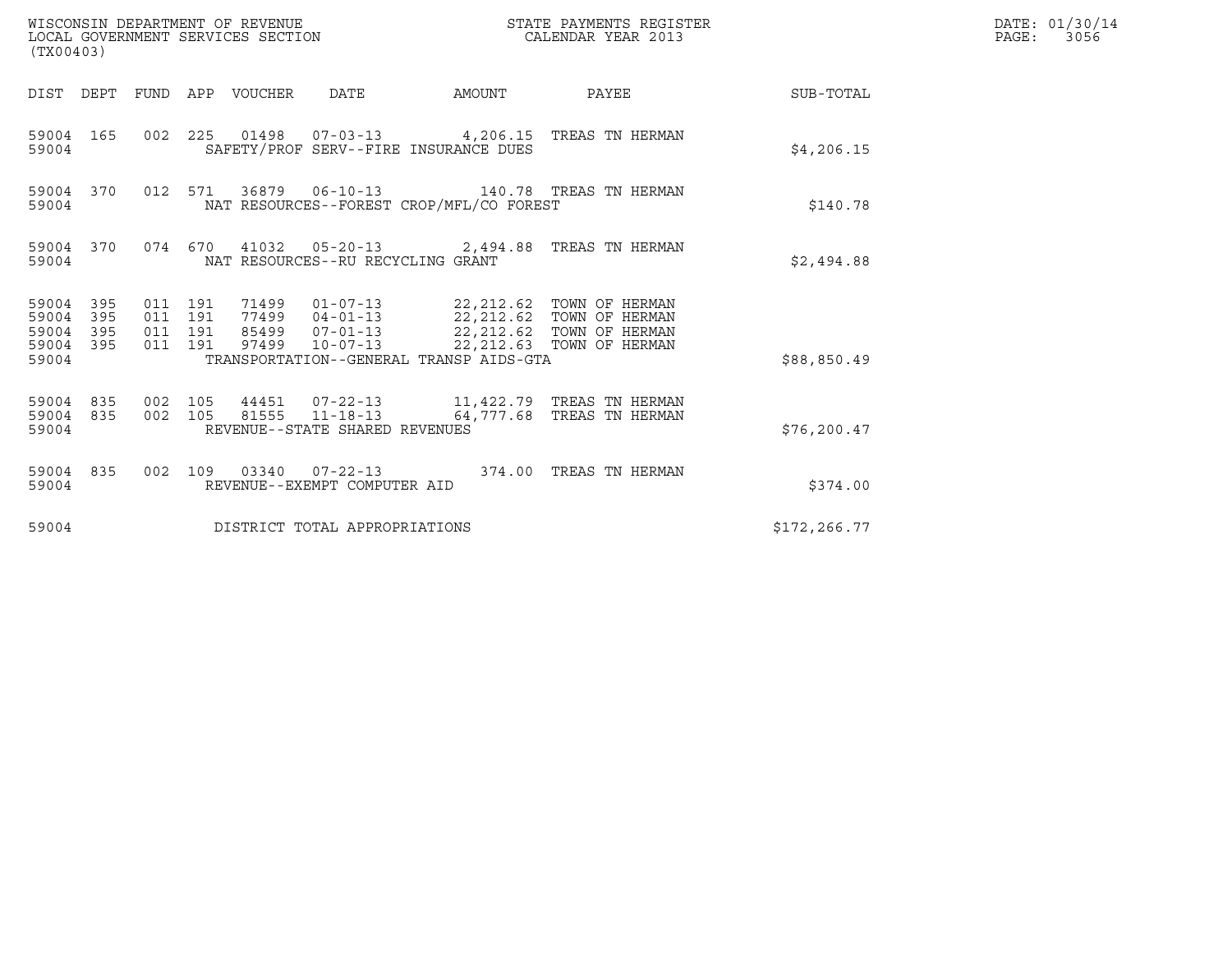| (TX00403)                                                       |                                          |                                                                                                                                                                                                                                     |               | DATE: 01/30/14<br>$\mathtt{PAGE:}$<br>3057 |
|-----------------------------------------------------------------|------------------------------------------|-------------------------------------------------------------------------------------------------------------------------------------------------------------------------------------------------------------------------------------|---------------|--------------------------------------------|
|                                                                 |                                          | DIST DEPT FUND APP VOUCHER DATE<br>AMOUNT PAYEE SUB-TOTAL                                                                                                                                                                           |               |                                            |
| 59006 165<br>59006                                              |                                          | 002  225  01499  07-03-13  8,299.38  TREAS TN HOLLAND<br>SAFETY/PROF SERV--FIRE INSURANCE DUES                                                                                                                                      | \$8,299.38    |                                            |
| 59006 370<br>59006                                              | 000 001                                  | 01DNR        03-13-13<br>50.85 TREAS TOWN HOLLAND<br>NAT RESOURCES-SEVERANCE/YIELD/WITHDRAWAL                                                                                                                                       | \$50.85       |                                            |
| 59006 370<br>59006                                              |                                          | 012 571 36880 06-10-13 80.28 TREAS TN HOLLAND<br>NAT RESOURCES--FOREST CROP/MFL/CO FOREST                                                                                                                                           | \$80.28       |                                            |
| 59006 370<br>59006                                              |                                          | 012 579 18866 04-15-13 28.12 TREAS TN HOLLAND<br>NAT RESOURCES--AIDS IN LIEU OF TAXES                                                                                                                                               | \$28.12       |                                            |
| 59006                                                           |                                          | 59006 370 074 670 41033 05-20-13 2,291.33 TREAS TN HOLLAND<br>NAT RESOURCES--RU RECYCLING GRANT                                                                                                                                     | \$2,291.33    |                                            |
| 59006 395<br>395<br>59006<br>395<br>59006<br>59006 395<br>59006 | 011 191<br>011 191<br>011 191<br>011 191 | 71500  01-07-13  28,949.97  TOWN OF HOLLAND<br>77500  04-01-13  28,949.97  TOWN OF HOLLAND<br>85500  07-01-13  28,949.97  TOWN OF HOLLAND<br>97500  10-07-13  28,949.99  TOWN OF HOLLAND<br>TRANSPORTATION--GENERAL TRANSP AIDS-GTA | \$115,799.90  |                                            |
| 59006 835<br>59006 835<br>59006                                 | 002 105<br>002 105                       | REVENUE--STATE SHARED REVENUES                                                                                                                                                                                                      | \$45,535.64   |                                            |
| 59006 835<br>59006                                              |                                          | 002 109 03341 07-22-13 35.00 TREAS TN HOLLAND<br>REVENUE--EXEMPT COMPUTER AID                                                                                                                                                       | \$35.00       |                                            |
| 59006                                                           |                                          | DISTRICT TOTAL APPROPRIATIONS                                                                                                                                                                                                       | \$172, 120.50 |                                            |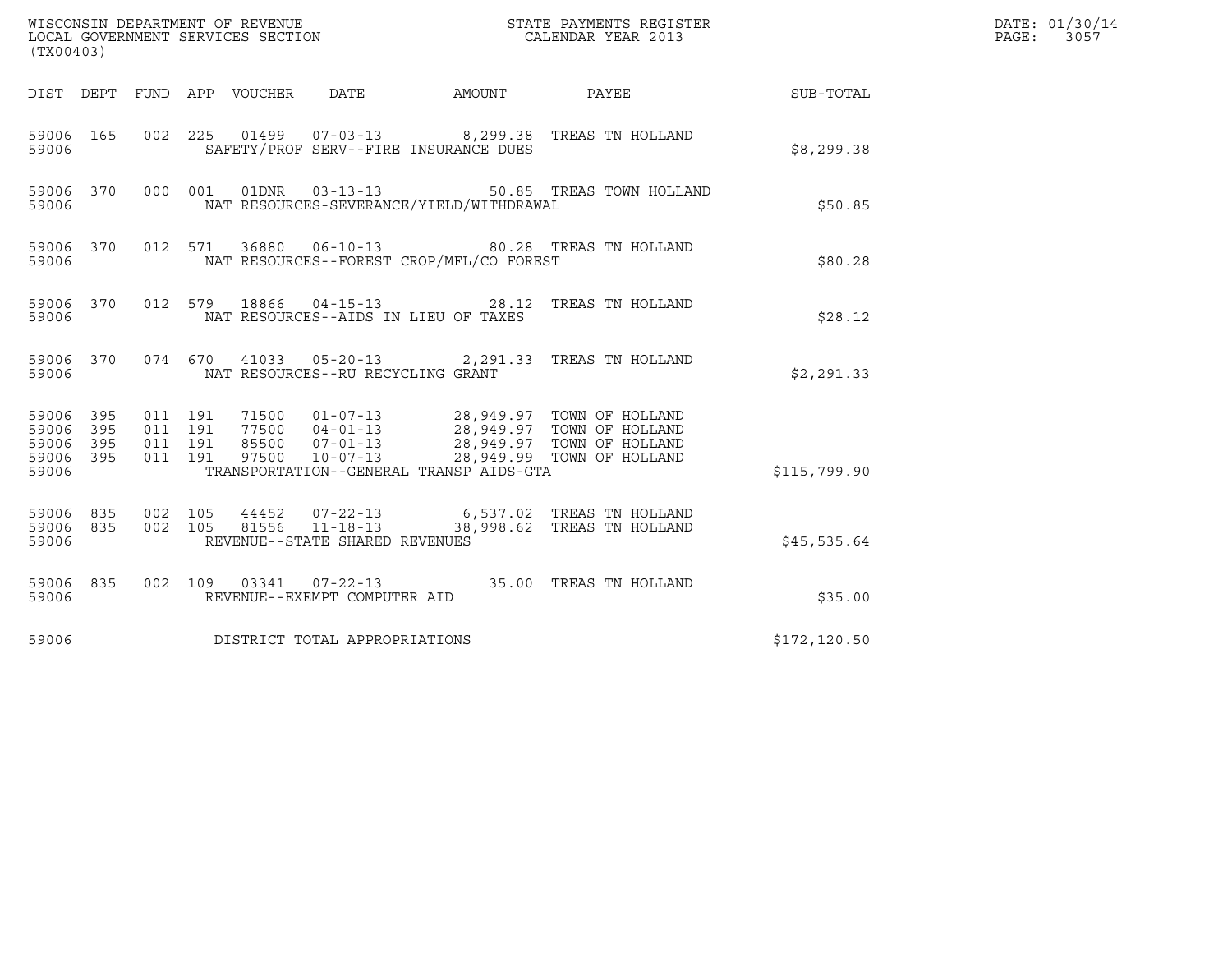| WISCONSIN DEPARTMENT OF REVENUE<br>(TX00403)                       | LOCAL GOVERNMENT SERVICES SECTION                                                                                                                                           | STATE PAYMENTS REGISTER<br>CALENDAR YEAR 2013 | DATE: 01/30/14<br>PAGE: 3058 |
|--------------------------------------------------------------------|-----------------------------------------------------------------------------------------------------------------------------------------------------------------------------|-----------------------------------------------|------------------------------|
|                                                                    | DIST DEPT FUND APP VOUCHER DATE                                                                                                                                             | AMOUNT PAYEE SUB-TOTAL                        |                              |
| 59008 165<br>59008                                                 | 002 225 01500 07-03-13 8,346.01 TREAS TN LIMA<br>SAFETY/PROF SERV--FIRE INSURANCE DUES                                                                                      | \$8,346.01                                    |                              |
| 59008 370<br>59008                                                 | 012 571 36881 06-10-13 43.12 TREAS TN LIMA<br>NAT RESOURCES--FOREST CROP/MFL/CO FOREST                                                                                      | \$43.12                                       |                              |
| 59008 370<br>59008                                                 | 074 670 41034 05-20-13 4,258.72 TREAS TN LIMA<br>NAT RESOURCES--RU RECYCLING GRANT                                                                                          | \$4,258.72                                    |                              |
| 395<br>59008<br>59008<br>395<br>59008<br>395<br>59008 395<br>59008 | 011 191<br>011 191<br>85501  07-01-13  18,851.88  TOWN OF LIMA<br>011 191<br>97501  10-07-13  18,851.90  TOWN OF LIMA<br>011 191<br>TRANSPORTATION--GENERAL TRANSP AIDS-GTA | \$75,407.54                                   |                              |
| 59008 835<br>59008 835<br>59008                                    | 44453 07-22-13 7,951.23 TREAS TN LIMA<br>002 105<br>81557 11-18-13<br>002 105<br>REVENUE--STATE SHARED REVENUES                                                             | 45,268.92 TREAS TN LIMA<br>\$53,220.15        |                              |
| 59008 835<br>59008                                                 | 002 109 03342 07-22-13 42.00 TREAS TN LIMA<br>REVENUE--EXEMPT COMPUTER AID                                                                                                  | \$42.00                                       |                              |
| 59008                                                              | DISTRICT TOTAL APPROPRIATIONS                                                                                                                                               | \$141,317.54                                  |                              |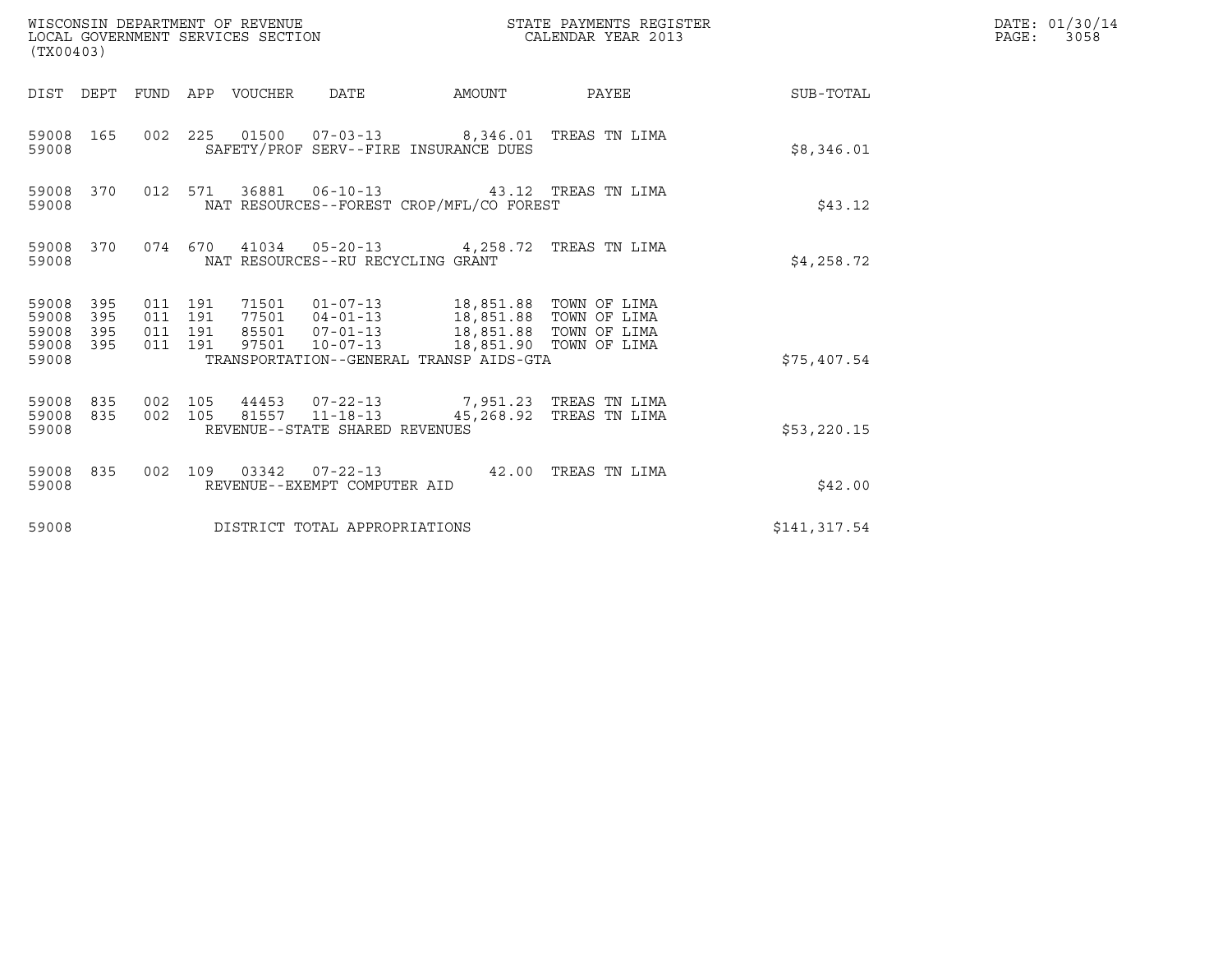| DATE: | 01/30/14 |
|-------|----------|
| PAGE: | 3059     |

| (TX00403)                                                 |  |  |                                          |                        |                                     |                                          |                                                                                                                                                                                                     | $\mathcal{R}$ | DATE: 01/30/14<br>PAGE: 3059 |
|-----------------------------------------------------------|--|--|------------------------------------------|------------------------|-------------------------------------|------------------------------------------|-----------------------------------------------------------------------------------------------------------------------------------------------------------------------------------------------------|---------------|------------------------------|
|                                                           |  |  |                                          |                        |                                     |                                          | DIST DEPT FUND APP VOUCHER DATE AMOUNT PAYEE TO SUB-TOTAL                                                                                                                                           |               |                              |
| 59010 165<br>59010                                        |  |  | 002 225                                  |                        |                                     | SAFETY/PROF SERV--FIRE INSURANCE DUES    | 01501  07-03-13  5,192.46 TREAS TN LYNDON                                                                                                                                                           | \$5,192.46    |                              |
| 59010 370<br>59010 370                                    |  |  | 002 503                                  | 002 503 16068<br>16068 |                                     |                                          | 02-06-13 33,277.87 TREAS TN LYNDON<br>02-06-13 3,401.85 TREAS TN LYNDON<br><b>TOWN SHARE 5035.97</b>                                                                                                |               |                              |
| 59010                                                     |  |  |                                          |                        |                                     | NAT RESOURCES--AIDS IN LIEU OF TAXES     |                                                                                                                                                                                                     | \$36,679.72   |                              |
| 59010 370<br>59010                                        |  |  | 012 571                                  | 36882                  |                                     | NAT RESOURCES--FOREST CROP/MFL/CO FOREST | 06-10-13 152.56 TREAS TN LYNDON                                                                                                                                                                     | \$152.56      |                              |
| 59010 370<br>59010 370<br>59010 370<br>59010 370<br>59010 |  |  |                                          |                        |                                     | NAT RESOURCES--AIDS IN LIEU OF TAXES     | 012 579 18867 04-15-13 35.20 TREAS TN LYNDON<br>012 579 18867 04-15-13 303.86 TREAS TN LYNDON<br>012 579 18867 04-15-13 137.81 TREAS TOWN LYNDON<br>012 579 18867 04-15-13 228.66 TREAS TOWN LYNDON | \$705.53      |                              |
| 59010 395<br>59010 395<br>59010 395<br>59010 395<br>59010 |  |  | 011 191<br>011 191<br>011 191<br>011 191 |                        |                                     | TRANSPORTATION--GENERAL TRANSP AIDS-GTA  | 71502  01-07-13  16,200.34 TOWN OF LYNDON<br>77502  04-01-13  16,200.34 TOWN OF LYNDON<br>85502  07-01-13  16,200.34 TOWN OF LYNDON<br>97502  10-07-13  16,200.35 TOWN OF LYNDON                    | \$64,801.37   |                              |
| 59010 395<br>59010                                        |  |  |                                          |                        |                                     | TRANSPORTATION--LRIP/TRIP/MSIP GRANTS    | 011  278  70373  03-29-13  11,839.64  TREAS TN LYNDON                                                                                                                                               | \$11,839.64   |                              |
| 59010 835<br>59010 835<br>59010                           |  |  | 002 105<br>002 105                       |                        | REVENUE--STATE SHARED REVENUES      |                                          | $\begin{array}{cccccc} 44454 & 07-22-13 & 3,660.73 & \text{TREAS TN LYNDON} \\ 81558 & 11-18-13 & 20,792.91 & \text{TREAS TN LYNDON} \end{array}$                                                   | \$24,453.64   |                              |
| 59010 835<br>59010                                        |  |  |                                          |                        | REVENUE--EXEMPT COMPUTER AID        |                                          | 002 109 03343 07-22-13 165.00 TREAS TN LYNDON                                                                                                                                                       | \$165.00      |                              |
| 59010 835<br>59010                                        |  |  |                                          |                        | REVENUE--LOTTERY CREDIT -           |                                          | 021  363  35876  03-25-13  1,252.63  TREAS TN LYNDON                                                                                                                                                | \$1,252.63    |                              |
|                                                           |  |  |                                          |                        | 59010 DISTRICT TOTAL APPROPRIATIONS |                                          |                                                                                                                                                                                                     | \$145, 242.55 |                              |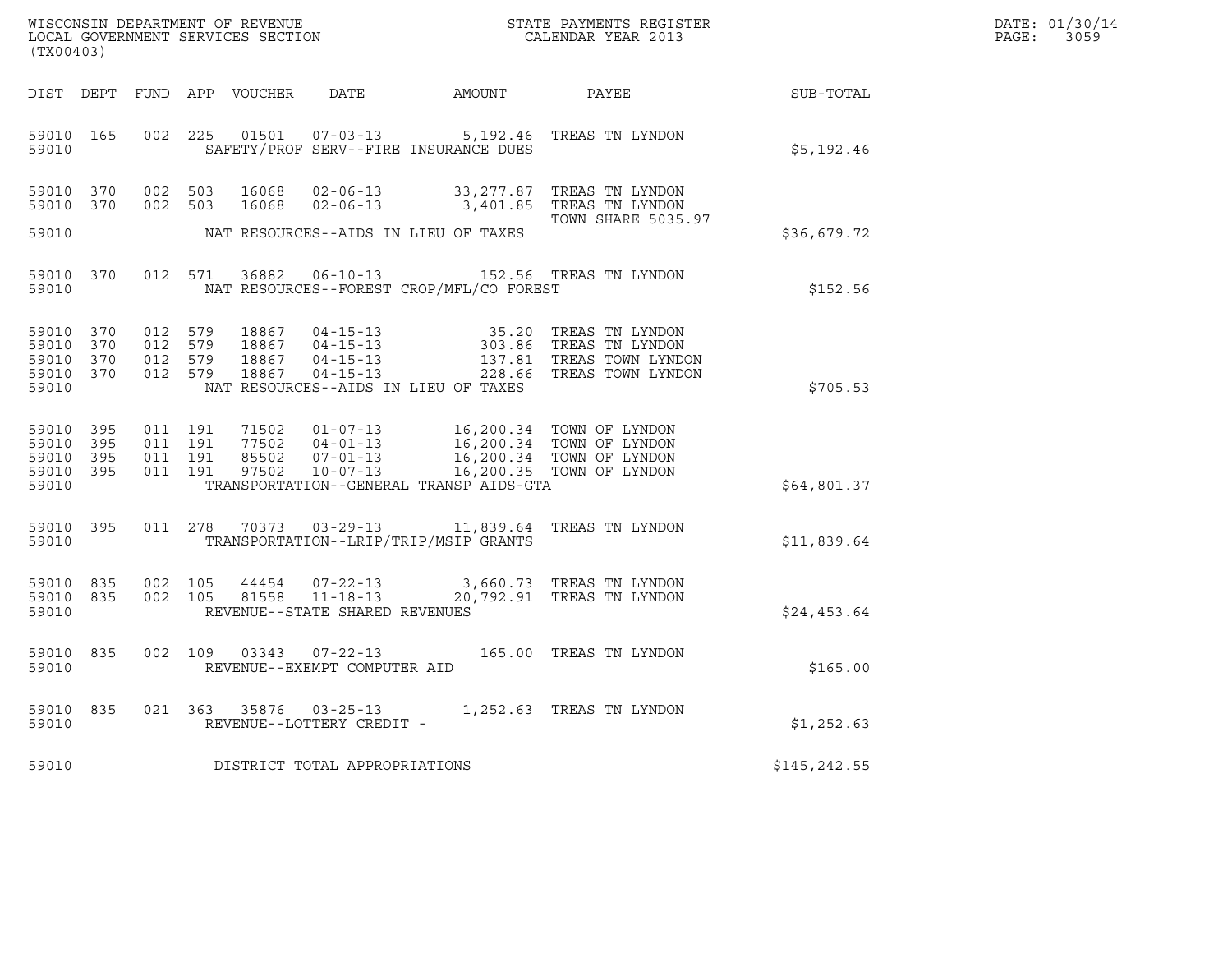| WISCONSIN DEPARTMENT OF REVENUE<br>LOCAL GOVERNMENT SERVICES SECTION | STATE PAYMENTS REGISTER<br>CALENDAR YEAR 2013 | DATE: 01/30/14<br>PAGE:<br>3060 |
|----------------------------------------------------------------------|-----------------------------------------------|---------------------------------|
|                                                                      |                                               |                                 |

| WISCONSIN DEPARTMENT OF REVENUE<br>LOCAL GOVERNMENT SERVICES SECTION $\rm CALENDAR$ YEAR 2013<br>(TX00403) |       |  |  |  |                                         |                                                |                                                                                                                                                                                                       |              | DATE: 01/30/14<br>PAGE: 3060 |
|------------------------------------------------------------------------------------------------------------|-------|--|--|--|-----------------------------------------|------------------------------------------------|-------------------------------------------------------------------------------------------------------------------------------------------------------------------------------------------------------|--------------|------------------------------|
|                                                                                                            |       |  |  |  |                                         |                                                | DIST DEPT FUND APP VOUCHER DATE AMOUNT PAYEE SUB-TOTAL                                                                                                                                                |              |                              |
|                                                                                                            |       |  |  |  |                                         | 59012 SAFETY/PROF SERV--FIRE INSURANCE DUES    | 59012 165 002 225 01502 07-03-13 3,841.79 TREAS TN MITCHELL                                                                                                                                           | \$3,841.79   |                              |
|                                                                                                            |       |  |  |  |                                         |                                                | 59012 370 002 503 16269 03-01-13 15,848.16 TREAS TN MITCHELL<br>59012 370 002 503 16269 03-01-13 68,751.36 TREAS TN MITCHELL<br>TOWN SHARE 6475.71                                                    |              |                              |
|                                                                                                            |       |  |  |  |                                         | 59012 NAT RESOURCES--AIDS IN LIEU OF TAXES     |                                                                                                                                                                                                       | \$84,599.52  |                              |
|                                                                                                            |       |  |  |  |                                         | 59012 NAT RESOURCES--FOREST CROP/MFL/CO FOREST | 59012 370 012 571 36883 06-10-13 54.80 TREAS TN MITCHELL                                                                                                                                              | \$54.80      |                              |
|                                                                                                            | 59012 |  |  |  |                                         | NAT RESOURCES--AIDS IN LIEU OF TAXES           | $\begin{array}{cccccc} 59012 & 370 & 012 & 579 & 18868 & 04-15-13 & 6,771.78 & \text{TREAS TN MITCHELL} \\ 59012 & 370 & 012 & 579 & 18868 & 04-15-13 & 73.34 & \text{TREAS TN MITCHELL} \end{array}$ | \$6,845.12   |                              |
|                                                                                                            |       |  |  |  | 59012 NAT RESOURCES--RU RECYCLING GRANT |                                                | 59012 370 074 670 41035 05-20-13 210.68 TREAS TN MITCHELL                                                                                                                                             | \$210.68     |                              |
|                                                                                                            |       |  |  |  |                                         | 59012 TRANSPORTATION--GENERAL TRANSP AIDS-GTA  |                                                                                                                                                                                                       | \$69,035.37  |                              |
|                                                                                                            | 59012 |  |  |  | REVENUE--STATE SHARED REVENUES          |                                                |                                                                                                                                                                                                       | \$20, 135.78 |                              |
|                                                                                                            |       |  |  |  | 59012 REVENUE--EXEMPT COMPUTER AID      |                                                | 59012 835 002 109 03344 07-22-13 11.00 TREAS TN MITCHELL                                                                                                                                              | \$11.00      |                              |
|                                                                                                            |       |  |  |  |                                         |                                                | 59012 835 002 501 00003 02-01-13 2,082.34 TREAS TN MITCHELL                                                                                                                                           | \$2,082.34   |                              |
| 59012                                                                                                      |       |  |  |  | DISTRICT TOTAL APPROPRIATIONS           |                                                |                                                                                                                                                                                                       | \$186,816.40 |                              |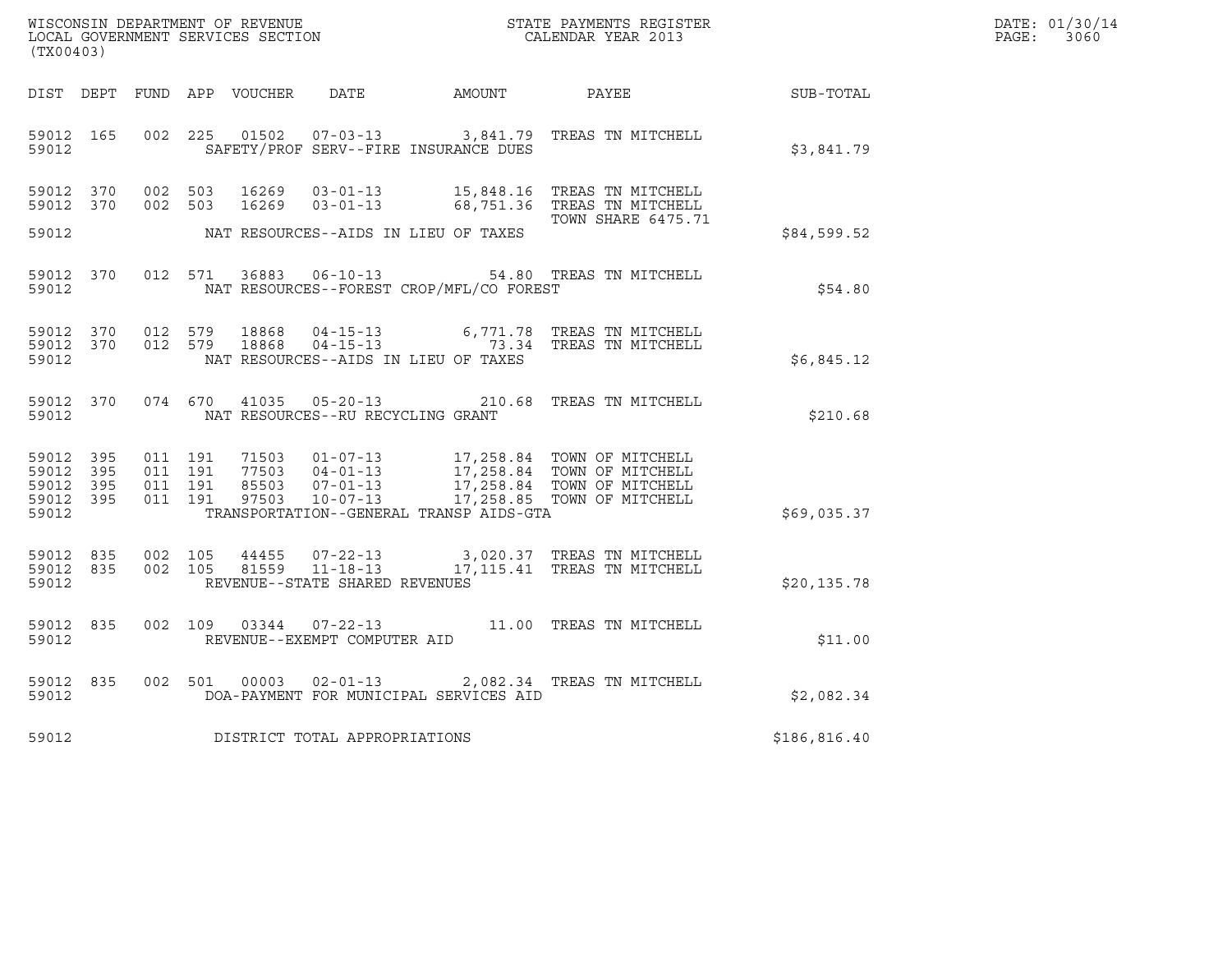| (TX00403)                                             |           |                               |         |                                 | WISCONSIN DEPARTMENT OF REVENUE<br>LOCAL GOVERNMENT SERVICES SECTION |                                                                                                             | STATE PAYMENTS REGISTER<br>CALENDAR YEAR 2013 |                        | DATE: 01/30/14<br>PAGE: 3061 |
|-------------------------------------------------------|-----------|-------------------------------|---------|---------------------------------|----------------------------------------------------------------------|-------------------------------------------------------------------------------------------------------------|-----------------------------------------------|------------------------|------------------------------|
|                                                       |           |                               |         | DIST DEPT FUND APP VOUCHER DATE |                                                                      |                                                                                                             |                                               | AMOUNT PAYEE SUB-TOTAL |                              |
| 59014                                                 | 59014 165 |                               |         |                                 |                                                                      | 002 225 01503 07-03-13 3,723.41 TREAS TN MOSEL<br>SAFETY/PROF SERV--FIRE INSURANCE DUES                     |                                               | \$3,723.41             |                              |
| 59014                                                 | 59014 370 |                               |         |                                 |                                                                      | 012 571 36884 06-10-13 57.89 TREAS TN MOSEL<br>NAT RESOURCES--FOREST CROP/MFL/CO FOREST                     |                                               | \$57.89                |                              |
| 59014                                                 |           |                               |         |                                 | NAT RESOURCES--RU RECYCLING GRANT                                    | 59014 370 074 670 41036 05-20-13 1,072.40 TREAS TN MOSEL                                                    |                                               | \$1,072.40             |                              |
| 59014 395<br>59014<br>59014 395<br>59014 395<br>59014 | 395       | 011 191<br>011 191<br>011 191 | 011 191 |                                 |                                                                      | 97504 10-07-13 14,718.45 TOWN OF MOSEL<br>TRANSPORTATION--GENERAL TRANSP AIDS-GTA                           |                                               | \$58,873.77            |                              |
| 59014                                                 | 59014 835 |                               |         |                                 | REVENUE--STATE SHARED REVENUES                                       | 59014 835 002 105 44456 07-22-13 1,959.84 TREAS TN MOSEL<br>002 105 81560 11-18-13 11,079.76 TREAS TN MOSEL |                                               | \$13,039.60            |                              |
| 59014                                                 |           |                               |         |                                 | REVENUE--EXEMPT COMPUTER AID                                         | 59014 835 002 109 03345 07-22-13 1,594.00 TREAS TN MOSEL                                                    |                                               | \$1,594.00             |                              |
| 59014                                                 |           |                               |         |                                 | DISTRICT TOTAL APPROPRIATIONS                                        |                                                                                                             |                                               | \$78,361.07            |                              |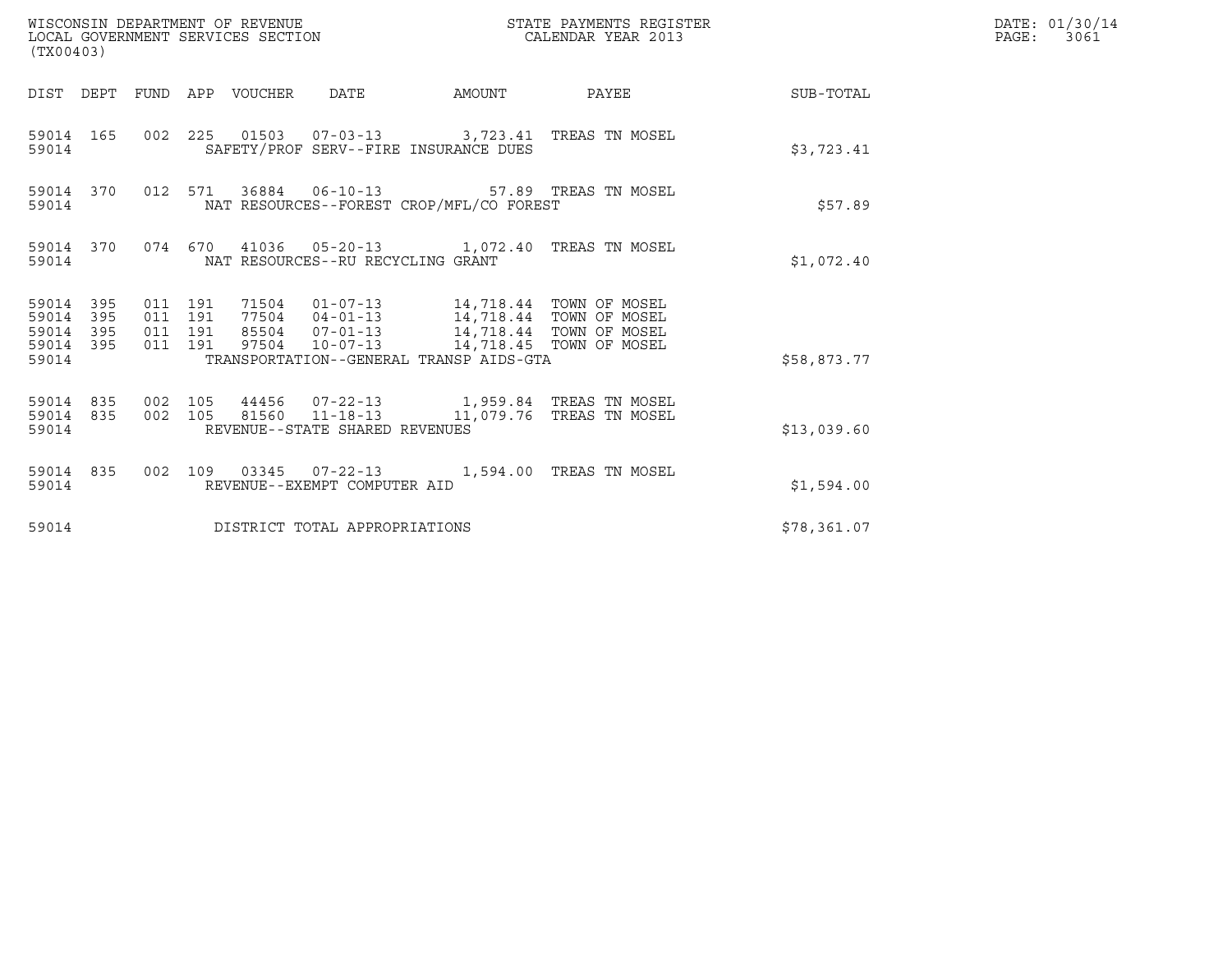| (TX00403)                                 |                          |                                          |         | LOCAL GOVERNMENT SERVICES SECTION | WISCONSIN DEPARTMENT OF REVENUE<br>LOCAL GOVERNMENT SERVICES SECTION |                                          | STATE PAYMENTS REGISTER<br>CALENDAR YEAR 2013                                                                                                            |              | DATE: 01/30/14<br>$\mathtt{PAGE:}$<br>3062 |
|-------------------------------------------|--------------------------|------------------------------------------|---------|-----------------------------------|----------------------------------------------------------------------|------------------------------------------|----------------------------------------------------------------------------------------------------------------------------------------------------------|--------------|--------------------------------------------|
|                                           |                          |                                          |         | DIST DEPT FUND APP VOUCHER DATE   |                                                                      |                                          | AMOUNT PAYEE SUB-TOTAL                                                                                                                                   |              |                                            |
| 59016 165<br>59016                        |                          | 002 225                                  |         |                                   |                                                                      | SAFETY/PROF SERV--FIRE INSURANCE DUES    |                                                                                                                                                          | \$11,848.41  |                                            |
| 59016 370                                 |                          |                                          | 002 503 |                                   |                                                                      |                                          | 16069  02-06-13  30,089.24  TREAS TN PLYMOUTH                                                                                                            |              |                                            |
| 59016                                     |                          |                                          |         |                                   |                                                                      | NAT RESOURCES--AIDS IN LIEU OF TAXES     | <b>TOWN SHARE 1197.27</b>                                                                                                                                | \$30,089.24  |                                            |
| 59016 370<br>59016                        |                          |                                          |         |                                   | 012 571 36885 06-10-13                                               | NAT RESOURCES--FOREST CROP/MFL/CO FOREST | 57.81 TREAS TN PLYMOUTH                                                                                                                                  | \$57.81      |                                            |
| 59016<br>59016<br>59016<br>59016          | 370<br>370<br>370        | 012 579<br>012 579<br>012 579            |         | 18869<br>18869<br>18869           |                                                                      | NAT RESOURCES--AIDS IN LIEU OF TAXES     | 04-15-13 25.68 TREAS TN PLYMOUTH<br>04-15-13 320.63 TREAS TN PLYMOUTH<br>04-15-13 197.55 TREAS TOWN PLYMOUT<br>197.55 TREAS TOWN PLYMOUTH                | \$543.86     |                                            |
| 59016<br>59016<br>59016<br>59016<br>59016 | 395<br>395<br>395<br>395 | 011 191<br>011 191<br>011 191<br>011 191 |         | 71505<br>77505<br>85505<br>97505  |                                                                      | TRANSPORTATION--GENERAL TRANSP AIDS-GTA  | 01-07-13 21,926.82 TOWN OF PLYMOUTH<br>04-01-13 21,926.82 TOWN OF PLYMOUTH<br>07-01-13 21,926.82 TOWN OF PLYMOUTH<br>10-07-13 21,926.85 TOWN OF PLYMOUTH | \$87,707.31  |                                            |
| 59016<br>59016<br>59016                   | 835<br>835               | 002 105<br>002 105                       |         |                                   | REVENUE--STATE SHARED REVENUES                                       |                                          | 44457  07-22-13  8,097.82  TREAS TN PLYMOUTH<br>81561  11-18-13  46, 717.41  TREAS TN PLYMOUTH                                                           | \$54,815.23  |                                            |
| 59016<br>59016                            | 835                      | 002 109                                  |         |                                   | 03346  07-22-13<br>REVENUE--EXEMPT COMPUTER AID                      |                                          | 292.00 TREAS TN PLYMOUTH                                                                                                                                 | \$292.00     |                                            |
| 59016                                     |                          |                                          |         |                                   | DISTRICT TOTAL APPROPRIATIONS                                        |                                          |                                                                                                                                                          | \$185,353.86 |                                            |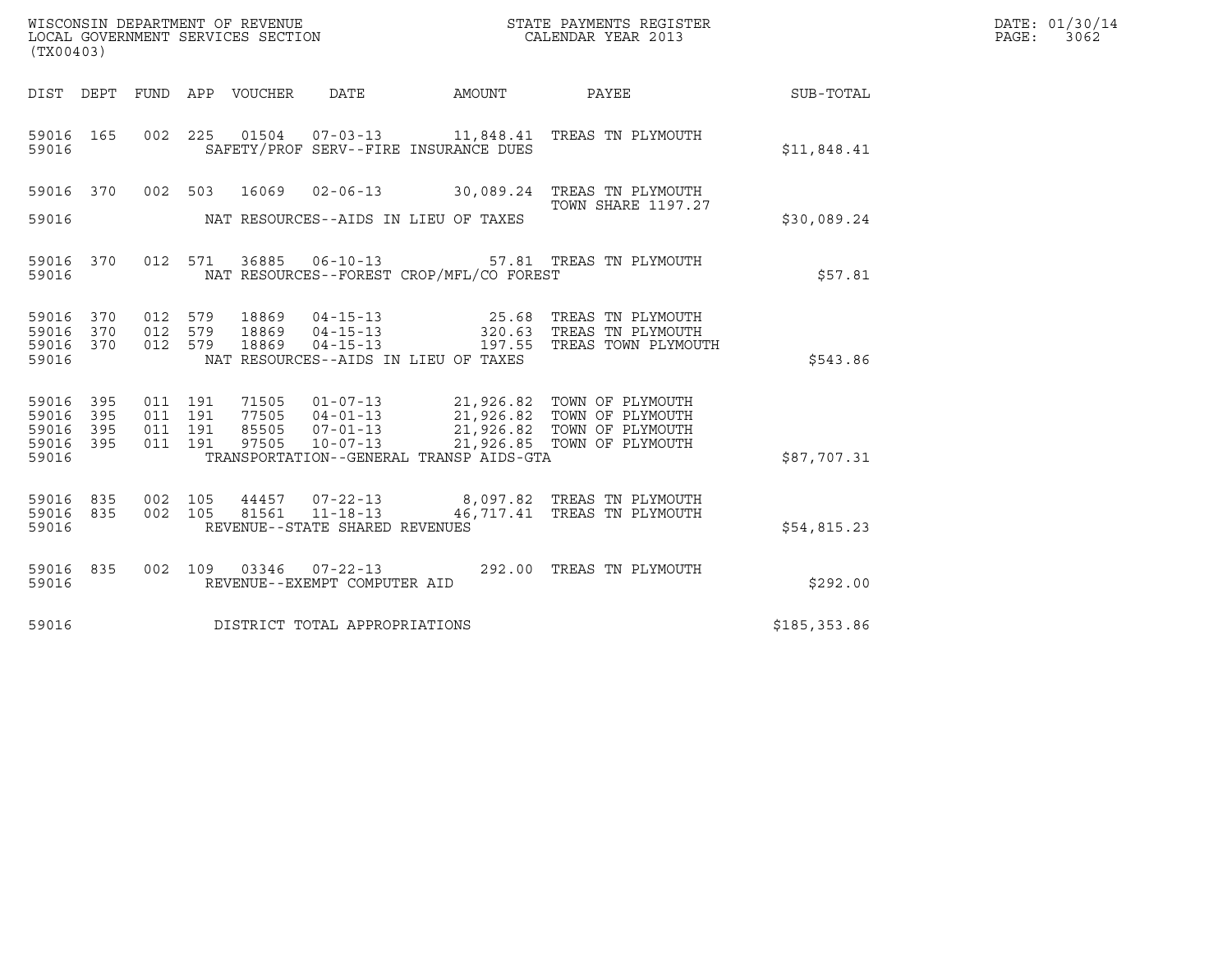| (TX00403)                                             |           |                                          |         |                            |                                                  |                                                                                                                                  |                                                                                                                                                                         |                  | DATE: 01/30/14<br>$\mathtt{PAGE:}$<br>3063 |
|-------------------------------------------------------|-----------|------------------------------------------|---------|----------------------------|--------------------------------------------------|----------------------------------------------------------------------------------------------------------------------------------|-------------------------------------------------------------------------------------------------------------------------------------------------------------------------|------------------|--------------------------------------------|
|                                                       |           |                                          |         | DIST DEPT FUND APP VOUCHER | DATE                                             | AMOUNT                                                                                                                           | PAYEE                                                                                                                                                                   | <b>SUB-TOTAL</b> |                                            |
| 59018                                                 | 59018 165 |                                          |         |                            |                                                  | 002 225 01505 07-03-13 9,273.36 TREAS TN RHINE<br>SAFETY/PROF SERV--FIRE INSURANCE DUES                                          |                                                                                                                                                                         | \$9,273.36       |                                            |
| 59018                                                 | 59018 370 |                                          |         |                            |                                                  | 000 001 04DNR 10-23-13 1,720.56 TOWN RHINE<br>NAT RESOURCES-SEVERANCE/YIELD/WITHDRAWAL                                           |                                                                                                                                                                         | \$1,720.56       |                                            |
| 59018 370<br>59018 370                                |           | 59018 370 002 503<br>002 503<br>002 503  |         |                            |                                                  | 16270  03-01-13  5,928.84 TREAS TN RHINE<br>16270  03-01-13  1,089.58 TREAS TN RHINE<br>16270  03-01-13  2,770.13 TREAS TN RHINE | TOWN SHARE 909.68                                                                                                                                                       |                  |                                            |
| 59018                                                 |           |                                          |         |                            |                                                  | NAT RESOURCES--AIDS IN LIEU OF TAXES                                                                                             |                                                                                                                                                                         | \$9,788.55       |                                            |
| 59018 370<br>59018                                    |           |                                          | 012 571 |                            |                                                  | 36886  06-10-13  235.92  TREAS TN RHINE<br>NAT RESOURCES--FOREST CROP/MFL/CO FOREST                                              |                                                                                                                                                                         | \$235.92         |                                            |
| 59018 370<br>59018 370<br>59018<br>59018 370<br>59018 | 370       | 012 579<br>012 579                       | 012 579 | 012 579 18870              |                                                  | NAT RESOURCES--AIDS IN LIEU OF TAXES                                                                                             | 18870  04-15-13  157.22 TREAS TN RHINE<br>18870  04-15-13  16.40 TREAS TN RHINE<br>18870  04-15-13  157.31 TREAS TOWN RHINE<br>18870  04-15-13  163.95 TREAS TOWN RHINE | \$494.88         |                                            |
| 59018                                                 |           |                                          |         |                            | NAT RESOURCES--RU RECYCLING GRANT                | 59018 370 074 670 41037 05-20-13 1,363.87 TREAS TN RHINE                                                                         |                                                                                                                                                                         | \$1,363.87       |                                            |
| 59018 395<br>59018<br>59018 395<br>59018 395<br>59018 | 395       | 011 191<br>011 191<br>011 191<br>011 191 |         |                            |                                                  | TRANSPORTATION--GENERAL TRANSP AIDS-GTA                                                                                          |                                                                                                                                                                         | \$94,312.35      |                                            |
| 59018 835<br>59018 835<br>59018                       |           | 002 105<br>002 105                       |         | 81562                      | $11 - 18 - 13$<br>REVENUE--STATE SHARED REVENUES | 44458  07-22-13  5,791.48  TREAS TN RHINE                                                                                        | 37,341.18 TREAS TN RHINE                                                                                                                                                | \$43,132.66      |                                            |
| 59018<br>59018                                        | 835       | 002 109                                  |         |                            | 03347 07-22-13<br>REVENUE--EXEMPT COMPUTER AID   |                                                                                                                                  | 158.00 TREAS TN RHINE                                                                                                                                                   | \$158.00         |                                            |
| 59018                                                 |           |                                          |         |                            | DISTRICT TOTAL APPROPRIATIONS                    |                                                                                                                                  |                                                                                                                                                                         | \$160, 480.15    |                                            |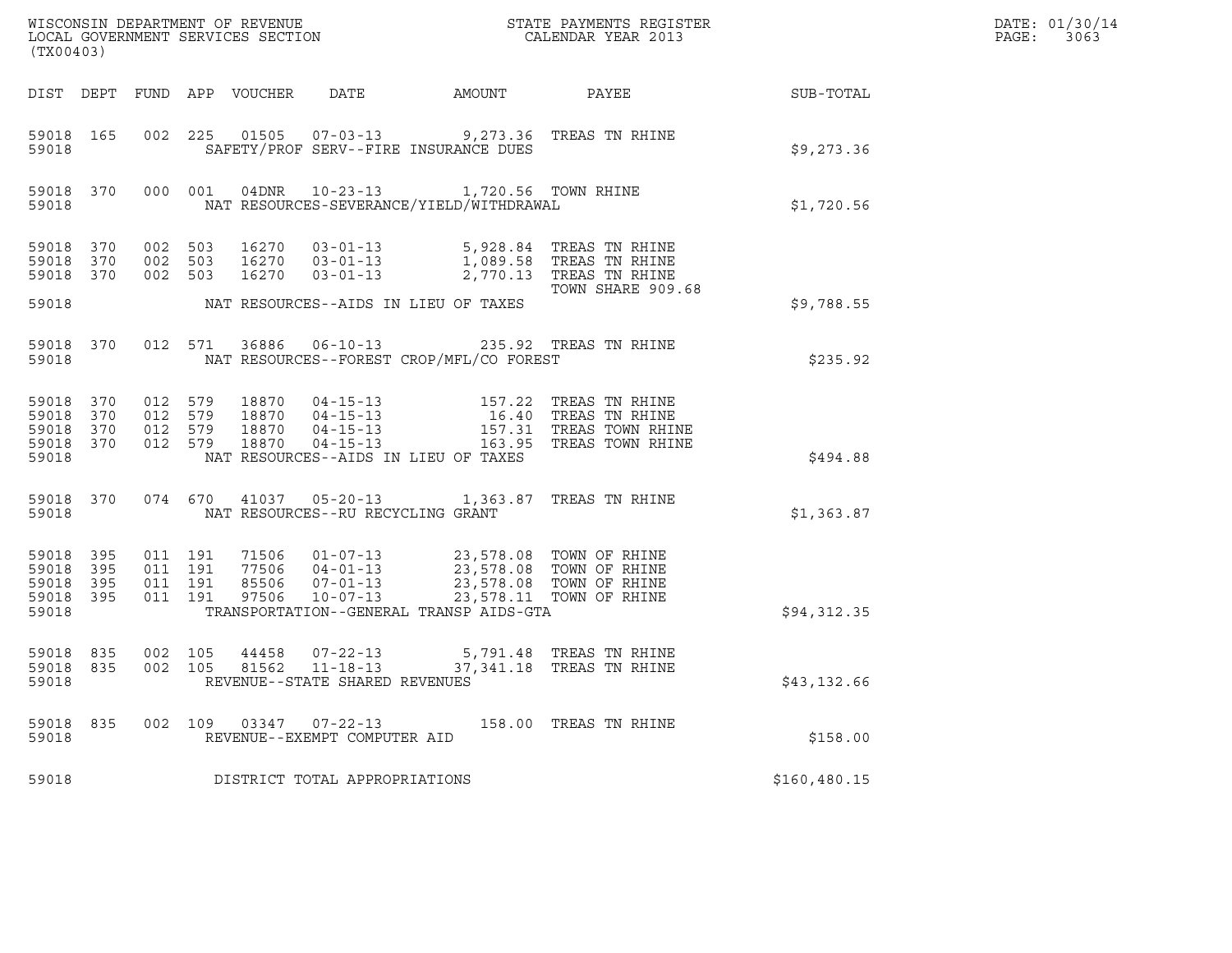| (TX00403)                                     |                   |                    |                    |                        |                                                  |                                          | ${\tt WISCOONSIM\ DEPARTMENT\ OF\ REVENUE}\ {\tt LOCALENDAR\ VERA}$ LOCAL GOVERNMENT SERVICES SECTION ${\tt LOCALENDAR\ VERAR\ 2013}$                                                    |             | DATE: 01/30/14<br>PAGE:<br>3064 |
|-----------------------------------------------|-------------------|--------------------|--------------------|------------------------|--------------------------------------------------|------------------------------------------|------------------------------------------------------------------------------------------------------------------------------------------------------------------------------------------|-------------|---------------------------------|
| DIST DEPT                                     |                   |                    |                    | FUND APP VOUCHER  DATE |                                                  | AMOUNT PAYEE                             |                                                                                                                                                                                          | SUB-TOTAL   |                                 |
| 59020 165<br>59020                            |                   |                    |                    |                        |                                                  | SAFETY/PROF SERV--FIRE INSURANCE DUES    | 002 225 01506 07-03-13 1,128.43 TREAS TN RUSSELL                                                                                                                                         | \$1,128.43  |                                 |
| 59020 370<br>59020                            |                   |                    | 002 503            | 16271                  |                                                  | NAT RESOURCES--AIDS IN LIEU OF TAXES     | 03-01-13 413.74 TREAS TN RUSSELL<br>TOWN SHARE 46.76                                                                                                                                     | \$413.74    |                                 |
| 59020                                         | 59020 370         |                    |                    |                        |                                                  | NAT RESOURCES--FOREST CROP/MFL/CO FOREST | 012 571 36887 06-10-13 304.01 TREAS TN RUSSELL                                                                                                                                           | \$304.01    |                                 |
| 59020 370<br>59020                            | 59020 370         | 012 579            | 012 579            | 18871<br>18871         | $04 - 15 - 13$                                   | NAT RESOURCES--AIDS IN LIEU OF TAXES     | 6.41 TREAS TN RUSSELL<br>04-15-13    64.06    TREAS TOWN RUSSELL                                                                                                                         | \$70.47     |                                 |
| 59020 370<br>59020                            |                   |                    |                    |                        | NAT RESOURCES--RU RECYCLING GRANT                |                                          | 074 670 41038 05-20-13 835.59 TREAS TN RUSSELL                                                                                                                                           | \$835.59    |                                 |
| 59020 395<br>59020<br>59020<br>59020<br>59020 | 395<br>395<br>395 | 011 191<br>011 191 | 011 191<br>011 191 |                        |                                                  | TRANSPORTATION--GENERAL TRANSP AIDS-GTA  | 71507  01-07-13  10,622.04  TOWN OF RUSSELL<br>77507  04-01-13  10,622.04  TOWN OF RUSSELL<br>85507  07-01-13  10,622.04  TOWN OF RUSSELL<br>97507  10-07-13  10,622.07  TOWN OF RUSSELL | \$42,488.19 |                                 |
| 59020 835<br>59020<br>59020                   | 835               |                    | 002 105<br>002 105 | 44459<br>81563         | $11 - 18 - 13$<br>REVENUE--STATE SHARED REVENUES |                                          | 07-22-13 3,354.74 TREAS TN RUSSELL<br>19,010.22 TREAS TN RUSSELL                                                                                                                         | \$22,364.96 |                                 |
| 59020 835<br>59020                            |                   |                    |                    |                        | REVENUE--EXEMPT COMPUTER AID                     |                                          | 002 109 03348 07-22-13 3.00 TREAS TN RUSSELL                                                                                                                                             | \$3.00      |                                 |
| 59020                                         |                   |                    |                    |                        | DISTRICT TOTAL APPROPRIATIONS                    |                                          |                                                                                                                                                                                          | \$67,608.39 |                                 |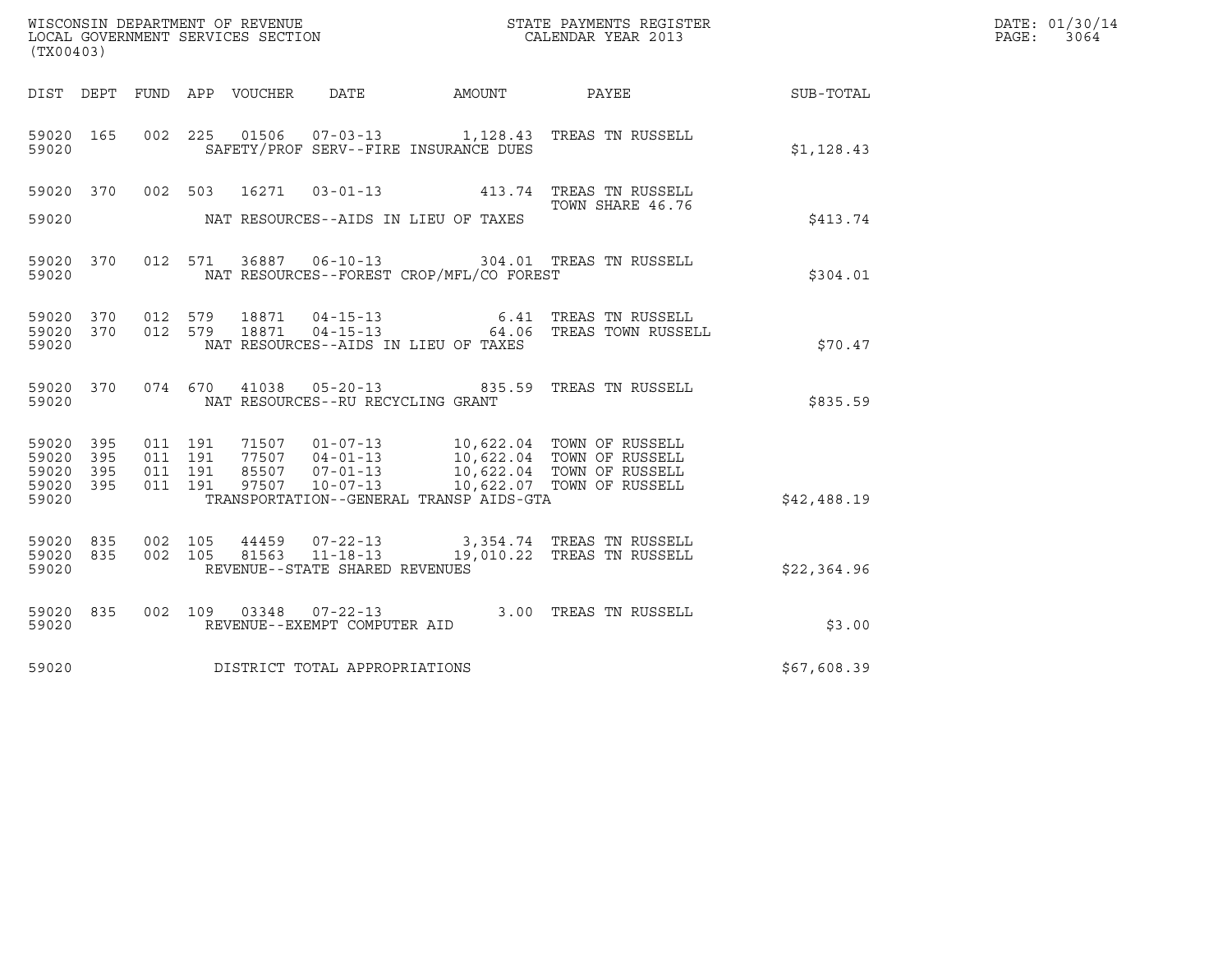| DATE: | 01/30/14 |
|-------|----------|
| PAGE: | 3065     |

| (TX00403)                                         |            |                    |                               |                            |                                                              |                                                                                      |                                                                                                          |              | DATE: 01/30/14<br>PAGE:<br>3065 |
|---------------------------------------------------|------------|--------------------|-------------------------------|----------------------------|--------------------------------------------------------------|--------------------------------------------------------------------------------------|----------------------------------------------------------------------------------------------------------|--------------|---------------------------------|
|                                                   |            |                    |                               | DIST DEPT FUND APP VOUCHER | DATE                                                         |                                                                                      | AMOUNT PAYEE                                                                                             | SUB-TOTAL    |                                 |
| 59022 165<br>59022                                |            |                    | 002 225                       | 01507                      |                                                              | 07-03-13 5,024.11 TREAS TN SCOTT<br>SAFETY/PROF SERV--FIRE INSURANCE DUES            |                                                                                                          | \$5,024.11   |                                 |
| 59022 370<br>59022<br>59022 370                   | 370        |                    | 002 503<br>002 503<br>002 503 | 16272<br>16272<br>16272    | 03-01-13<br>$03 - 01 - 13$<br>$03 - 01 - 13$                 |                                                                                      | 6,282.08 TREAS TN SCOTT<br>4,366.67 TREAS TN SCOTT<br>391.69 TREAS TN SCOTT<br><b>TOWN SHARE 1288.42</b> |              |                                 |
| 59022                                             |            |                    |                               |                            |                                                              | NAT RESOURCES--AIDS IN LIEU OF TAXES                                                 |                                                                                                          | \$11,040.44  |                                 |
| 59022 370<br>59022                                |            |                    | 012 571                       | 36888                      |                                                              | 06-10-13 137.70 TREAS TN SCOTT<br>NAT RESOURCES--FOREST CROP/MFL/CO FOREST           |                                                                                                          | \$137.70     |                                 |
| 59022 370<br>59022 370<br>59022                   |            |                    | 012 579<br>012 579            | 18872<br>18872             |                                                              | NAT RESOURCES--AIDS IN LIEU OF TAXES                                                 | 04-15-13 1,367.99 TREAS TN SCOTT<br>04-15-13 515.35 TREAS TOWN SCOTT                                     | \$1,883.34   |                                 |
| 59022 370<br>59022                                |            |                    |                               |                            | NAT RESOURCES--RU RECYCLING GRANT                            | 074 670 41039 05-20-13 3,228.49 TREAS TN SCOTT                                       |                                                                                                          | \$3,228.49   |                                 |
| 59022<br>59022<br>59022 395<br>59022 395<br>59022 | 395<br>395 | 011 191<br>011 191 | 011 191<br>011 191            |                            |                                                              | 71508  01-07-13  21,334.06  TOWN OF SCOTT<br>TRANSPORTATION--GENERAL TRANSP AIDS-GTA |                                                                                                          | \$85,336.27  |                                 |
| 59022 835<br>59022 835<br>59022                   |            |                    | 002 105<br>002 105            | 44460<br>81564             | 07-22-13<br>$11 - 18 - 13$<br>REVENUE--STATE SHARED REVENUES |                                                                                      | 6,572.89 TREAS TN SCOTT<br>37,252.93 TREAS TN SCOTT                                                      | \$43,825.82  |                                 |
| 59022<br>59022                                    | 835        |                    | 002 109                       | 03349                      | REVENUE--EXEMPT COMPUTER AID                                 | 07-22-13 35.00 TREAS TN SCOTT                                                        |                                                                                                          | \$35.00      |                                 |
| 59022<br>59022                                    | 835        |                    |                               | 002 501 00003              | $02 - 01 - 13$                                               | DOA-PAYMENT FOR MUNICIPAL SERVICES AID                                               | 278.04 TREAS TN SCOTT                                                                                    | \$278.04     |                                 |
| 59022                                             |            |                    |                               |                            | DISTRICT TOTAL APPROPRIATIONS                                |                                                                                      |                                                                                                          | \$150,789.21 |                                 |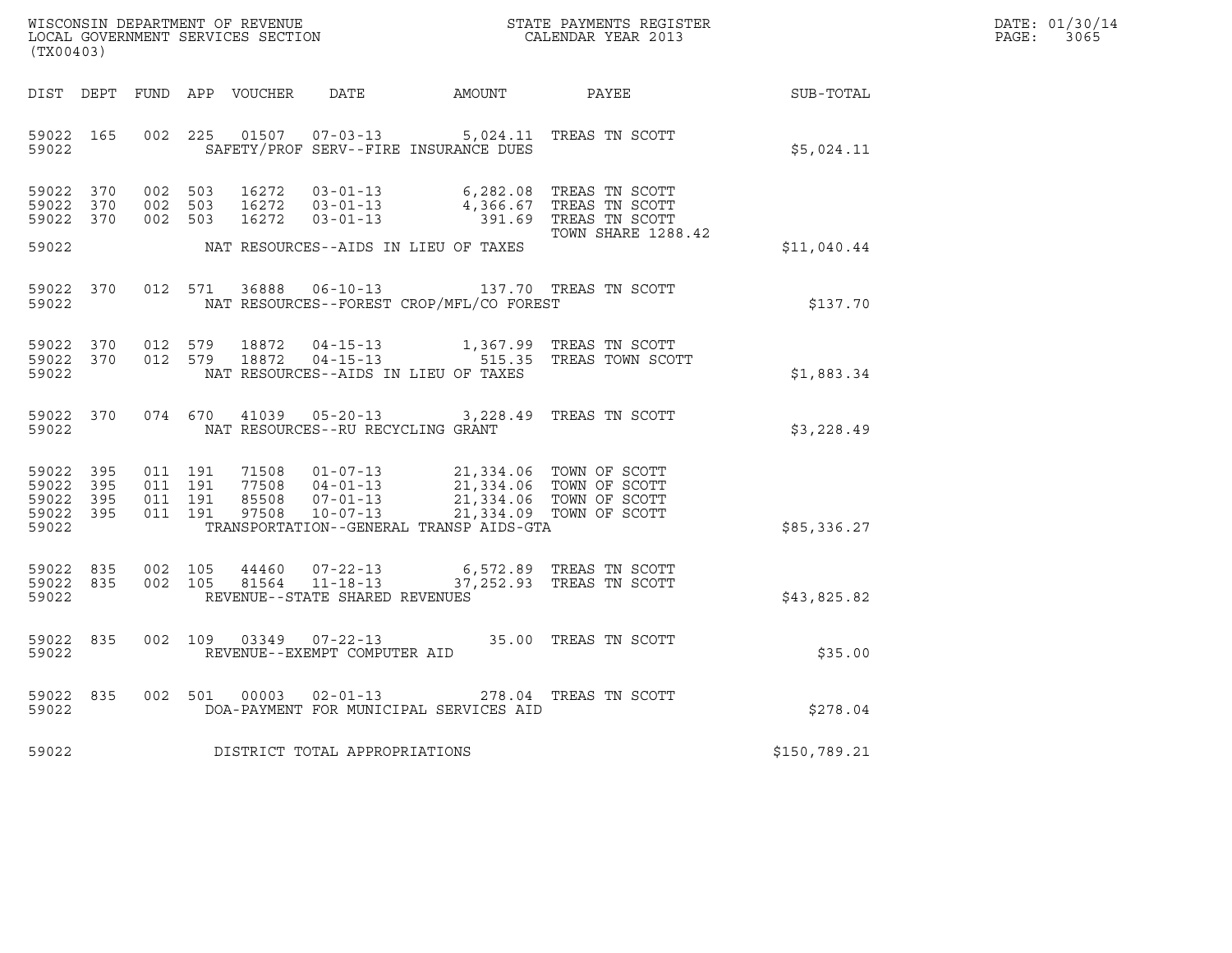| (TX00403)                                         |            |                    |                    |                                 |                                                  |        |                                                                                                                                                                                            |              | DATE: 01/30/14<br>PAGE: 3066 |
|---------------------------------------------------|------------|--------------------|--------------------|---------------------------------|--------------------------------------------------|--------|--------------------------------------------------------------------------------------------------------------------------------------------------------------------------------------------|--------------|------------------------------|
|                                                   |            |                    |                    | DIST DEPT FUND APP VOUCHER DATE |                                                  | AMOUNT | PAYEE SUB-TOTAL                                                                                                                                                                            |              |                              |
| 59024                                             | 59024 165  |                    |                    |                                 | SAFETY/PROF SERV--FIRE INSURANCE DUES            |        | 002 225 01508 07-03-13 24,997.34 TREAS TN SHEBOYGAN                                                                                                                                        | \$24,997.34  |                              |
| 59024                                             | 59024 370  |                    |                    |                                 | NAT RESOURCES--FIRE SUPRESSION GRANTS            |        | 012 545 02491 03-25-13 7,705.48 SHEBOYGAN FIRE DEPT, TOWN                                                                                                                                  | \$7,705.48   |                              |
| 59024                                             | 59024 370  |                    |                    |                                 | NAT RESOURCES--FOREST CROP/MFL/CO FOREST         |        | 012 571 36889 06-10-13 9.60 TREAS TN SHEBOYGAN                                                                                                                                             | \$9.60       |                              |
| 59024                                             |            |                    |                    |                                 | NAT RESOURCES--RU RECYCLING GRANT                |        | 59024 370 074 670 41040 05-20-13 18,161.16 TREAS TN SHEBOYGAN                                                                                                                              | \$18, 161.16 |                              |
| 59024 395<br>59024<br>59024<br>59024 395<br>59024 | 395<br>395 | 011 191<br>011 191 | 011 191<br>011 191 |                                 | TRANSPORTATION--GENERAL TRANSP AIDS-GTA          |        | 71509  01-07-13  41,497.79  TOWN OF SHEBOYGAN<br>77509 04-01-13<br>85509 07-01-13 41,497.79 TOWN OF SHEBOYGAN<br>97509 10-07-13 41,497.79 TOWN OF SHEBOYGAN<br>41,497.81 TOWN OF SHEBOYGAN | \$165,991.18 |                              |
| 59024 835<br>59024 835<br>59024                   |            | 002 105            | 002 105            |                                 | 81565 11-18-13<br>REVENUE--STATE SHARED REVENUES |        | 75,560.81 TREAS TN SHEBOYGAN                                                                                                                                                               | \$87,223.84  |                              |
| 59024                                             | 59024 835  |                    |                    |                                 | REVENUE--EXEMPT COMPUTER AID                     |        | 002 109 03350 07-22-13 4,844.00 TREAS TN SHEBOYGAN                                                                                                                                         | \$4,844.00   |                              |
| 59024                                             |            |                    |                    |                                 | DISTRICT TOTAL APPROPRIATIONS                    |        |                                                                                                                                                                                            | \$308,932.60 |                              |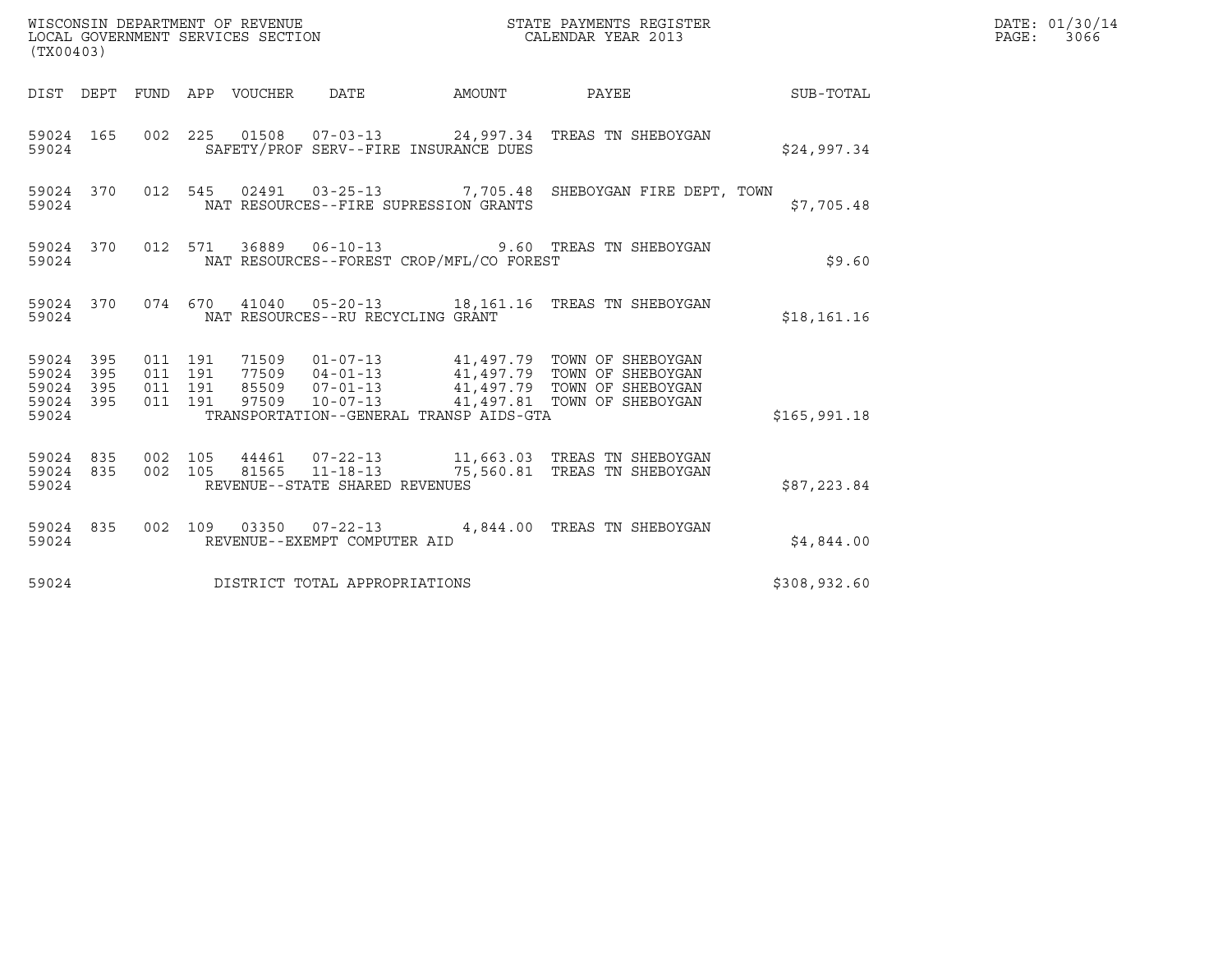| (TX00403)                                         |            |                                          |                                 |                                         |                                          |                                                                                                                                             |              | DATE: 01/30/14<br>PAGE:<br>3067 |
|---------------------------------------------------|------------|------------------------------------------|---------------------------------|-----------------------------------------|------------------------------------------|---------------------------------------------------------------------------------------------------------------------------------------------|--------------|---------------------------------|
|                                                   |            |                                          | DIST DEPT FUND APP VOUCHER DATE |                                         |                                          | AMOUNT PAYEE SUB-TOTAL                                                                                                                      |              |                                 |
| 59026 165<br>59026                                |            |                                          |                                 |                                         | SAFETY/PROF SERV--FIRE INSURANCE DUES    | 002 225 01509 07-03-13 6,504.51 TREAS TN SHEBOYGAN FALLS                                                                                    | \$6,504.51   |                                 |
| 59026 370<br>59026                                |            |                                          |                                 |                                         | NAT RESOURCES-SEVERANCE/YIELD/WITHDRAWAL | 000 001 01DNR 03-13-13 221.74 TREAS TOWN SHEBOYGAN FALLS                                                                                    | \$221.74     |                                 |
| 59026                                             |            |                                          |                                 |                                         | NAT RESOURCES--FOREST CROP/MFL/CO FOREST | 59026 370 012 571 36890 06-10-13 92.15 TREAS TN SHEBOYGAN FALLS                                                                             | \$92.15      |                                 |
|                                                   |            |                                          |                                 | 59026 MAT RESOURCES--RU RECYCLING GRANT |                                          | 59026 370 074 670 41041 05-20-13 5,117.28 TREAS TN SHEBOYGAN FALLS                                                                          | \$5,117.28   |                                 |
| 59026 395<br>59026<br>59026<br>59026 395<br>59026 | 395<br>395 | 011 191<br>011 191<br>011 191<br>011 191 |                                 |                                         | TRANSPORTATION--GENERAL TRANSP AIDS-GTA  |                                                                                                                                             | \$91,390.89  |                                 |
| 59026                                             |            |                                          |                                 | REVENUE--STATE SHARED REVENUES          |                                          | 59026 835 002 105 44462 07-22-13 37,282.03 TREAS TN SHEBOYGAN FALLS<br>59026 835 002 105 81566 11-18-13 212,067.58 TREAS TN SHEBOYGAN FALLS | \$249,349.61 |                                 |
| 59026 835<br>59026                                |            |                                          |                                 | REVENUE--EXEMPT COMPUTER AID            |                                          | 002 109 03351 07-22-13 7,299.00 TREAS TN SHEBOYGAN FALLS                                                                                    | \$7,299.00   |                                 |
| 59026 835<br>59026                                |            |                                          |                                 | REVENUE--LOTTERY CREDIT -               |                                          | 021 363 35877 03-25-13 5,971.34 TREAS TN SHEBOYGAN FALLS                                                                                    | \$5,971.34   |                                 |
| 59026                                             |            |                                          |                                 | DISTRICT TOTAL APPROPRIATIONS           |                                          |                                                                                                                                             | \$365,946.52 |                                 |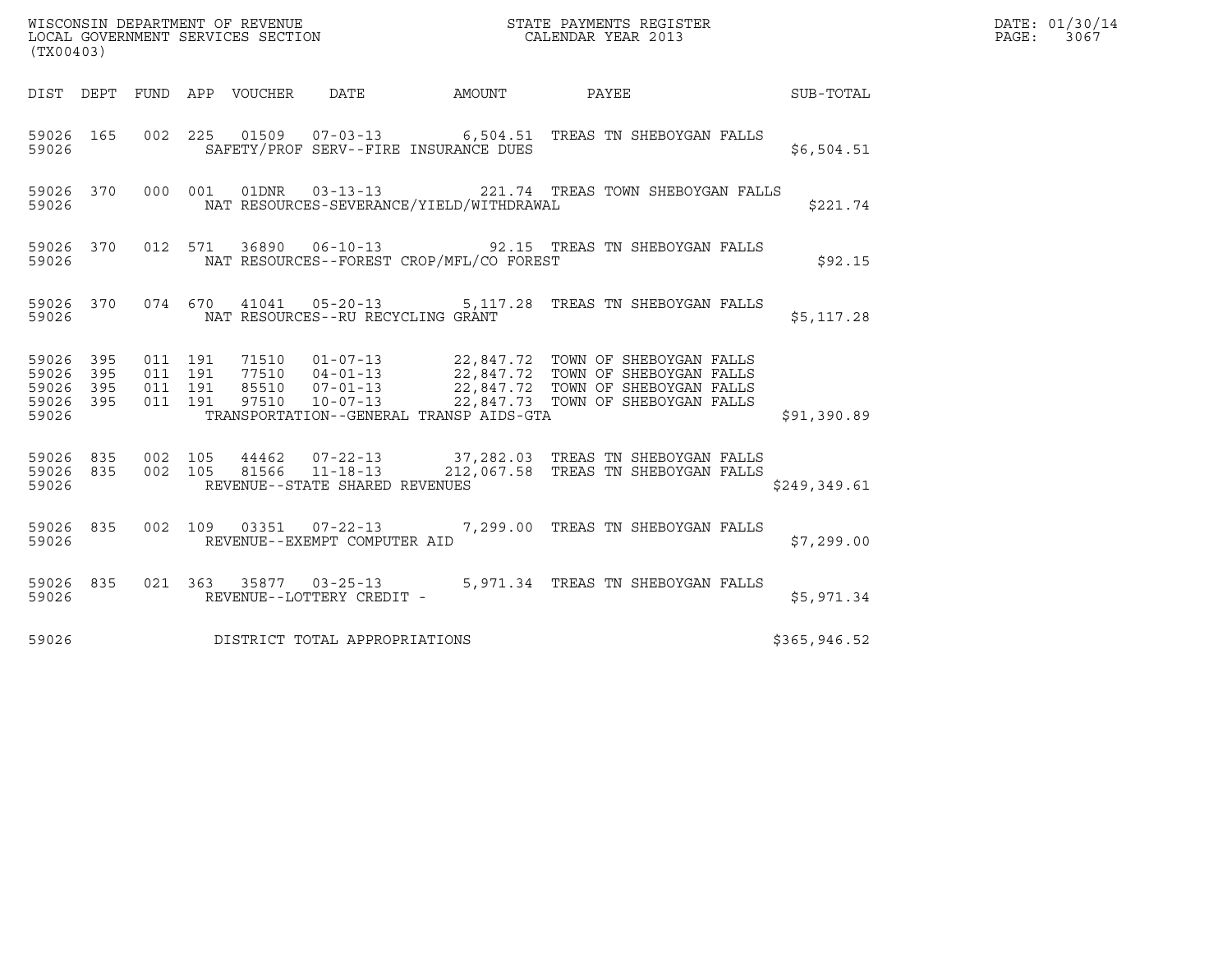| (TX00403)                                                 |                                          |               |                                                  |                                          | WISCONSIN DEPARTMENT OF REVENUE<br>LOCAL GOVERNMENT SERVICES SECTION<br>CALENDAR YEAR 2013                                                                             |              | DATE: 01/30/14<br>PAGE: 3068 |
|-----------------------------------------------------------|------------------------------------------|---------------|--------------------------------------------------|------------------------------------------|------------------------------------------------------------------------------------------------------------------------------------------------------------------------|--------------|------------------------------|
|                                                           |                                          |               |                                                  |                                          | DIST DEPT FUND APP VOUCHER DATE AMOUNT PAYEE SUB-TOTAL                                                                                                                 |              |                              |
| 59028 165<br>59028                                        |                                          | 002 225 01510 |                                                  | SAFETY/PROF SERV--FIRE INSURANCE DUES    | 07-03-13 4,520.04 TREAS TN SHERMAN                                                                                                                                     | \$4,520.04   |                              |
| 59028 370<br>59028                                        |                                          |               |                                                  | NAT RESOURCES-SEVERANCE/YIELD/WITHDRAWAL | 000 001 02DNR  07-03-13  213.61 TREAS TOWN SHERMAN                                                                                                                     | \$213.61     |                              |
| 59028                                                     |                                          |               |                                                  | NAT RESOURCES--AIDS IN LIEU OF TAXES     | 59028 370 002 503 16070 02-06-13 10,411.44 TREAS TN SHERMAN<br><b>TOWN SHARE 1284.30</b>                                                                               | \$10,411.44  |                              |
| 59028 370<br>59028                                        |                                          |               |                                                  | NAT RESOURCES--FOREST CROP/MFL/CO FOREST | 012 571 36891 06-10-13 192.41 TREAS TN SHERMAN                                                                                                                         | \$192.41     |                              |
| 59028 370<br>59028                                        |                                          | 012 579 18873 |                                                  | NAT RESOURCES--AIDS IN LIEU OF TAXES     | 04-15-13 207.97 TREAS TOWN SHERMAN                                                                                                                                     | \$207.97     |                              |
| 59028 370<br>59028                                        |                                          |               | NAT RESOURCES--RU RECYCLING GRANT                |                                          | 074 670 41042 05-20-13 2,604.97 TREAS TN SHERMAN                                                                                                                       | \$2,604.97   |                              |
| 59028 395<br>59028 395<br>59028 395<br>59028 395<br>59028 | 011 191<br>011 191<br>011 191<br>011 191 |               | 97511 10-07-13                                   | TRANSPORTATION--GENERAL TRANSP AIDS-GTA  | 71511  01-07-13  18,592.55  TOWN OF SHERMAN<br>77511  04-01-13  18,592.55  TOWN OF SHERMAN<br>85511  07-01-13  18,592.55  TOWN OF SHERMAN<br>18,592.56 TOWN OF SHERMAN | \$74,370.21  |                              |
| 59028 835<br>59028 835<br>59028                           | 002 105<br>002 105                       | 44463         | 81567 11-18-13<br>REVENUE--STATE SHARED REVENUES |                                          | 07-22-13 4, 267.64 TREAS TN SHERMAN<br>23,659.20 TREAS TN SHERMAN                                                                                                      | \$27,926.84  |                              |
| 59028 835<br>59028                                        |                                          |               | REVENUE--EXEMPT COMPUTER AID                     |                                          | 002 109 03352 07-22-13 23.00 TREAS TN SHERMAN                                                                                                                          | \$23.00      |                              |
| 59028                                                     |                                          |               | DISTRICT TOTAL APPROPRIATIONS                    |                                          |                                                                                                                                                                        | \$120,470.49 |                              |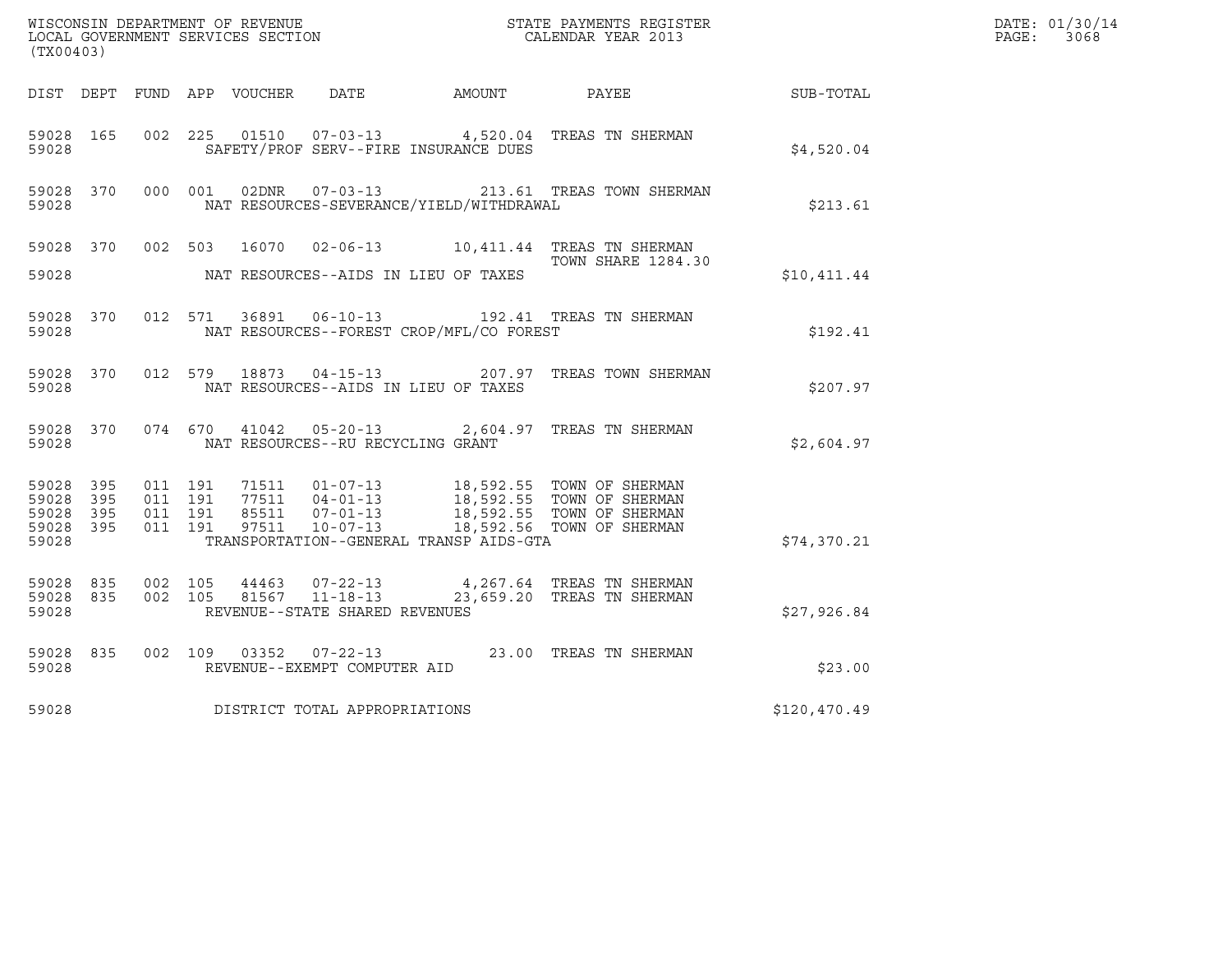| WISCONSIN DEPARTMENT OF REVENUE<br>LOCAL GOVERNMENT SERVICES SECTION<br>CALENDAR YEAR 2013<br>(TX00403) |  |                               |         |  |                                                  |                                                                                                                      |                                                        | DATE: 01/30/14<br>PAGE:<br>3069 |
|---------------------------------------------------------------------------------------------------------|--|-------------------------------|---------|--|--------------------------------------------------|----------------------------------------------------------------------------------------------------------------------|--------------------------------------------------------|---------------------------------|
|                                                                                                         |  |                               |         |  |                                                  |                                                                                                                      | DIST DEPT FUND APP VOUCHER DATE AMOUNT PAYEE SUB-TOTAL |                                 |
| 59030 165<br>59030                                                                                      |  |                               |         |  | SAFETY/PROF SERV--FIRE INSURANCE DUES            | 002 225 01511 07-03-13 13,033.30 TREAS TN WILSON                                                                     | \$13,033.30                                            |                                 |
|                                                                                                         |  |                               |         |  |                                                  | 59030 370 002 503 16071 02-06-13 12,421.92 TREAS TN WILSON<br>TOWN SHARE 882.99                                      |                                                        |                                 |
| 59030                                                                                                   |  |                               |         |  | NAT RESOURCES--AIDS IN LIEU OF TAXES             |                                                                                                                      | \$12,421.92                                            |                                 |
| 59030 370<br>59030                                                                                      |  |                               |         |  | NAT RESOURCES--FOREST CROP/MFL/CO FOREST         | 012 571 36892 06-10-13 76.19 TREAS TN WILSON                                                                         | \$76.19                                                |                                 |
| 59030                                                                                                   |  |                               |         |  | NAT RESOURCES--AIDS IN LIEU OF TAXES             | 59030 370 012 579 18874 04-15-13 383.03 TREAS TN WILSON<br>59030 370 012 579 18874 04-15-13 938.65 TREAS TOWN WILSON | \$1,321.68                                             |                                 |
| 59030                                                                                                   |  |                               |         |  | NAT RESOURCES--RU RECYCLING GRANT                | 59030 370 074 670 41043 05-20-13 11,030.08 TREAS TN WILSON                                                           | \$11,030.08                                            |                                 |
| 59030                                                                                                   |  |                               |         |  | NAT RESOURCES--STEWARDSHIP 2000                  | 59030 370 095 512 03215 05-30-13 52,500.00 TREAS TN WILSON                                                           | \$52,500.00                                            |                                 |
| 59030 395<br>59030 395<br>59030 395<br>59030 395<br>59030                                               |  | 011 191<br>011 191<br>011 191 | 011 191 |  | TRANSPORTATION--GENERAL TRANSP AIDS-GTA          |                                                                                                                      | \$83,748.52                                            |                                 |
| 59030 395<br>59030                                                                                      |  |                               |         |  | TRANSPORTATION--LRIP/TRIP/MSIP GRANTS            | 011  278  88344  09-20-13  12,000.00 TREAS TN WILSON                                                                 | \$12,000.00                                            |                                 |
| 59030 835<br>59030 835<br>59030                                                                         |  | 002 105<br>002 105            |         |  | 81568 11-18-13<br>REVENUE--STATE SHARED REVENUES | 44464  07-22-13   11,823.78   TREAS TN WILSON<br>73,898.79 TREAS TN WILSON                                           | \$85,722.57                                            |                                 |
| 59030 835<br>59030                                                                                      |  |                               |         |  | REVENUE--EXEMPT COMPUTER AID                     | 002 109 03353 07-22-13 981.00 TREAS TN WILSON                                                                        | \$981.00                                               |                                 |
| 59030 835<br>59030                                                                                      |  |                               |         |  | DOA-PAYMENT FOR MUNICIPAL SERVICES AID           | 002 501 00003 02-01-13 546.44 TREAS TN WILSON                                                                        | \$546.44                                               |                                 |
| 59030                                                                                                   |  |                               |         |  | DISTRICT TOTAL APPROPRIATIONS                    |                                                                                                                      | \$273,381.70                                           |                                 |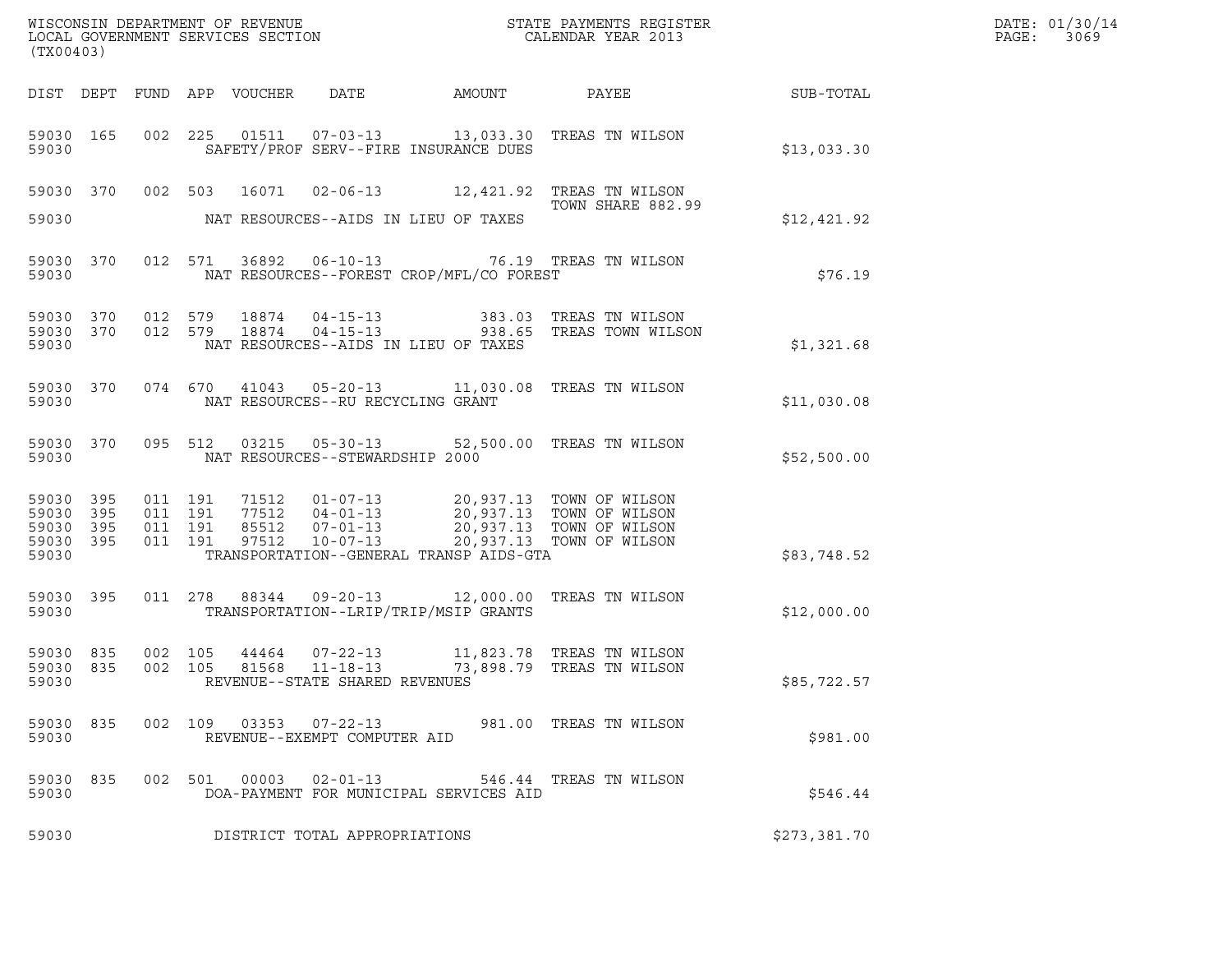| (TX00403)                                                             | WISCONSIN DEPARTMENT OF REVENUE<br>LOCAL GOVERNMENT SERVICES SECTION         |                                                                                                                    | STATE PAYMENTS REGISTER<br>CALENDAR YEAR 2013            |              | DATE: 01/30/14<br>$\mathtt{PAGE}$ :<br>3070 |
|-----------------------------------------------------------------------|------------------------------------------------------------------------------|--------------------------------------------------------------------------------------------------------------------|----------------------------------------------------------|--------------|---------------------------------------------|
| DIST DEPT                                                             | FUND<br>APP<br>VOUCHER                                                       | <b>DATE</b><br>AMOUNT                                                                                              | PAYEE                                                    | SUB-TOTAL    |                                             |
| 59101 165<br>59101                                                    |                                                                              | 002  225  01512  07-03-13  1,366.00 TREAS VIL ADELL<br>SAFETY/PROF SERV--FIRE INSURANCE DUES                       |                                                          | \$1,366.00   |                                             |
| 59101 370<br>59101                                                    | 074<br>670                                                                   | 41044  05-20-13  1,903.24  TREAS VIL ADELL<br>NAT RESOURCES--RU RECYCLING GRANT                                    |                                                          | \$1,903.24   |                                             |
| 59101<br>395<br>395<br>59101<br>395<br>59101<br>395<br>59101<br>59101 | 011 191<br>71513<br>011 191<br>77513<br>011 191<br>85513<br>011 191<br>97513 | 01-07-13 10,027.36 VILLAGE OF ADELL<br>$07 - 01 - 13$<br>$10 - 07 - 13$<br>TRANSPORTATION--GENERAL TRANSP AIDS-GTA | 10,027.36 VILLAGE OF ADELL<br>10,027.38 VILLAGE OF ADELL | \$40.109.46  |                                             |
| 59101<br>835<br>835<br>59101<br>59101                                 | 002 105<br>44465<br>002 105                                                  | 07-22-13 17,859.87 TREAS VIL ADELL<br>81569 11-18-13<br>REVENUE--STATE SHARED REVENUES                             | 74,831.25 TREAS VIL ADELL                                | \$92,691.12  |                                             |
| 59101 835<br>59101                                                    | 002<br>109                                                                   | 03354 07-22-13<br>522.00<br>REVENUE--EXEMPT COMPUTER AID                                                           | TREAS VIL ADELL                                          | \$522.00     |                                             |
| 59101                                                                 |                                                                              | DISTRICT TOTAL APPROPRIATIONS                                                                                      |                                                          | \$136,591.82 |                                             |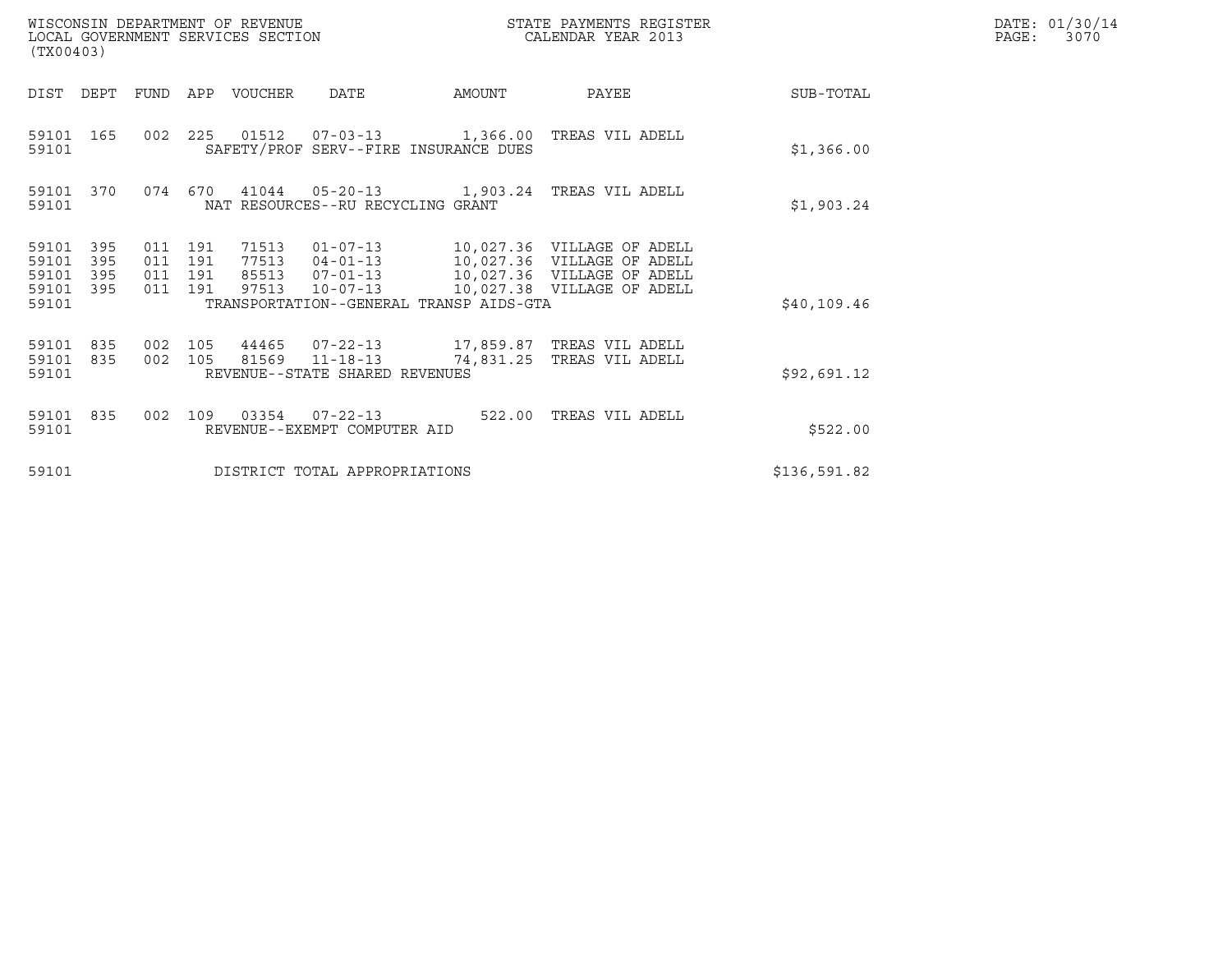| (TX00403)                                                 |                                                                                                                                                                |                        |             | DATE: 01/30/14<br>PAGE: 3071 |
|-----------------------------------------------------------|----------------------------------------------------------------------------------------------------------------------------------------------------------------|------------------------|-------------|------------------------------|
|                                                           | DIST DEPT FUND APP VOUCHER DATE                                                                                                                                | AMOUNT PAYEE SUB-TOTAL |             |                              |
| 59111 165<br>59111                                        | 002 225 01513 07-03-13 1,459.25 TREAS VIL CASCADE<br>SAFETY/PROF SERV--FIRE INSURANCE DUES                                                                     |                        | \$1,459.25  |                              |
| 59111 370<br>59111                                        | 074 670 41045 05-20-13 1,092.20 TREAS VIL CASCADE<br>NAT RESOURCES--RU RECYCLING GRANT                                                                         |                        | \$1,092.20  |                              |
| 59111                                                     | 59111 395 011 185 73081 04-29-13 1,572.00 TREAS VIL CASCADE<br>TRANSPORTATION--HIGHWAY SAFETY-FEDERAL                                                          |                        | \$1,572.00  |                              |
| 59111 395<br>59111 395<br>59111 395<br>59111 395<br>59111 | 011 191<br>011 191<br>011 191<br>97514 10-07-13 3,981.87 VILLAGE OF CASCADE<br>011 191<br>TRANSPORTATION--GENERAL TRANSP AIDS-GTA                              |                        | \$15,927.42 |                              |
| 59111                                                     | 59111 835 002 105 44466 07-22-13 10,934.70 TREAS VIL CASCADE<br>59111 835 002 105 81570 11-18-13 61,963.32 TREAS VIL CASCADE<br>REVENUE--STATE SHARED REVENUES |                        | \$72,898.02 |                              |
| 59111                                                     | 59111 835 002 109 03355 07-22-13 121.00 TREAS VIL CASCADE<br>REVENUE--EXEMPT COMPUTER AID                                                                      |                        | \$121.00    |                              |
| 59111                                                     | DISTRICT TOTAL APPROPRIATIONS                                                                                                                                  |                        | \$93,069.89 |                              |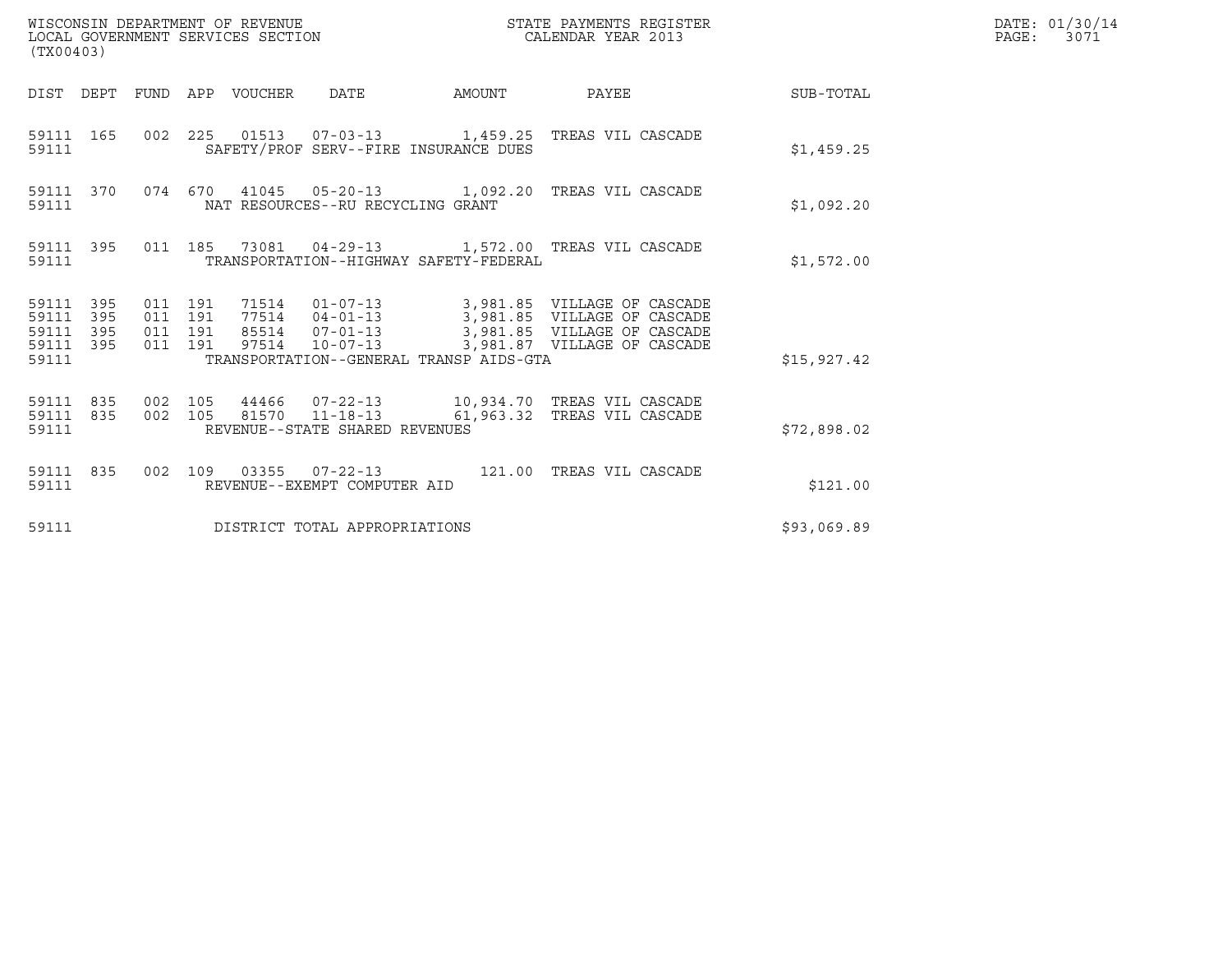| WISCONSIN DEPARTMENT OF REVENUE<br>LOCAL GOVERNMENT SERVICES SECTION<br>$\sqrt{m}$ | STATE PAYMENTS REGISTER<br>CALENDAR YEAR 2013 | DATE: 01/30/14<br>3072<br>PAGE: |
|------------------------------------------------------------------------------------|-----------------------------------------------|---------------------------------|

| (TX00403)                                                                           |                                                                                                                  |                                                                                                                                              |              |
|-------------------------------------------------------------------------------------|------------------------------------------------------------------------------------------------------------------|----------------------------------------------------------------------------------------------------------------------------------------------|--------------|
| DIST<br>DEPT<br><b>FUND</b>                                                         | APP<br>VOUCHER<br>DATE                                                                                           | AMOUNT<br>PAYEE                                                                                                                              | SUB-TOTAL    |
| 002<br>165<br>59112<br>59112                                                        | 225<br>SAFETY/PROF SERV--FIRE INSURANCE DUES                                                                     | 01514  07-03-13  5,073.85  TREAS VIL CEDAR GROVE                                                                                             | \$5,073.85   |
| 370<br>074<br>59112<br>59112                                                        | 670<br>41046 05-20-13 2,178.07<br>NAT RESOURCES--RU RECYCLING GRANT                                              | TREAS VIL CEDAR GROVE                                                                                                                        | \$2,178.07   |
| 59112<br>395<br>011<br>59112<br>395<br>59112<br>395<br>59112<br>011<br>395<br>59112 | 191<br>71515<br>77515<br>011 191<br>011 191<br>191<br>97515<br>TRANSPORTATION--GENERAL TRANSP AIDS-GTA           | 04-01-13 23,863.92 VILLAGE OF CEDAR GROVE<br>85515  07-01-13  23,863.92  VILLAGE OF CEDAR GROVE<br>10-07-13 23,863.92 VILLAGE OF CEDAR GROVE | \$95,455.68  |
| 59112<br>395<br>011<br>59112<br>011<br>395<br>59112                                 | $02 - 12 - 13$ 12, 106.17<br>278<br>65148<br>TRANSPORTATION--LRIP/TRIP/MSIP GRANTS                               | 278  64445  02-06-13   10,973.44   TREAS VIL CEDAR GROVE<br>TREAS VIL CEDAR GROVE                                                            | \$23,079.61  |
| 835<br>002<br>59112<br>002<br>59112<br>835<br>59112                                 | 105<br>44467  07-22-13  37,787.89<br>$11 - 18 - 13$ 99, 235.49<br>105<br>81571<br>REVENUE--STATE SHARED REVENUES | TREAS VIL CEDAR GROVE<br>TREAS VIL CEDAR GROVE                                                                                               | \$137,023.38 |
| 002<br>835<br>59112<br>002<br>59112<br>835<br>59112                                 | 109<br>03356<br>$07 - 22 - 13$ 405.00<br>109<br>05308<br>REVENUE--EXEMPT COMPUTER AID                            | 07-22-13 1,387.00 TREAS VIL CEDAR GROVE<br>TREAS VIL CEDAR GROVE                                                                             | \$1,792.00   |
| 59112                                                                               | DISTRICT TOTAL APPROPRIATIONS                                                                                    |                                                                                                                                              | \$264,602.59 |

(TX00403)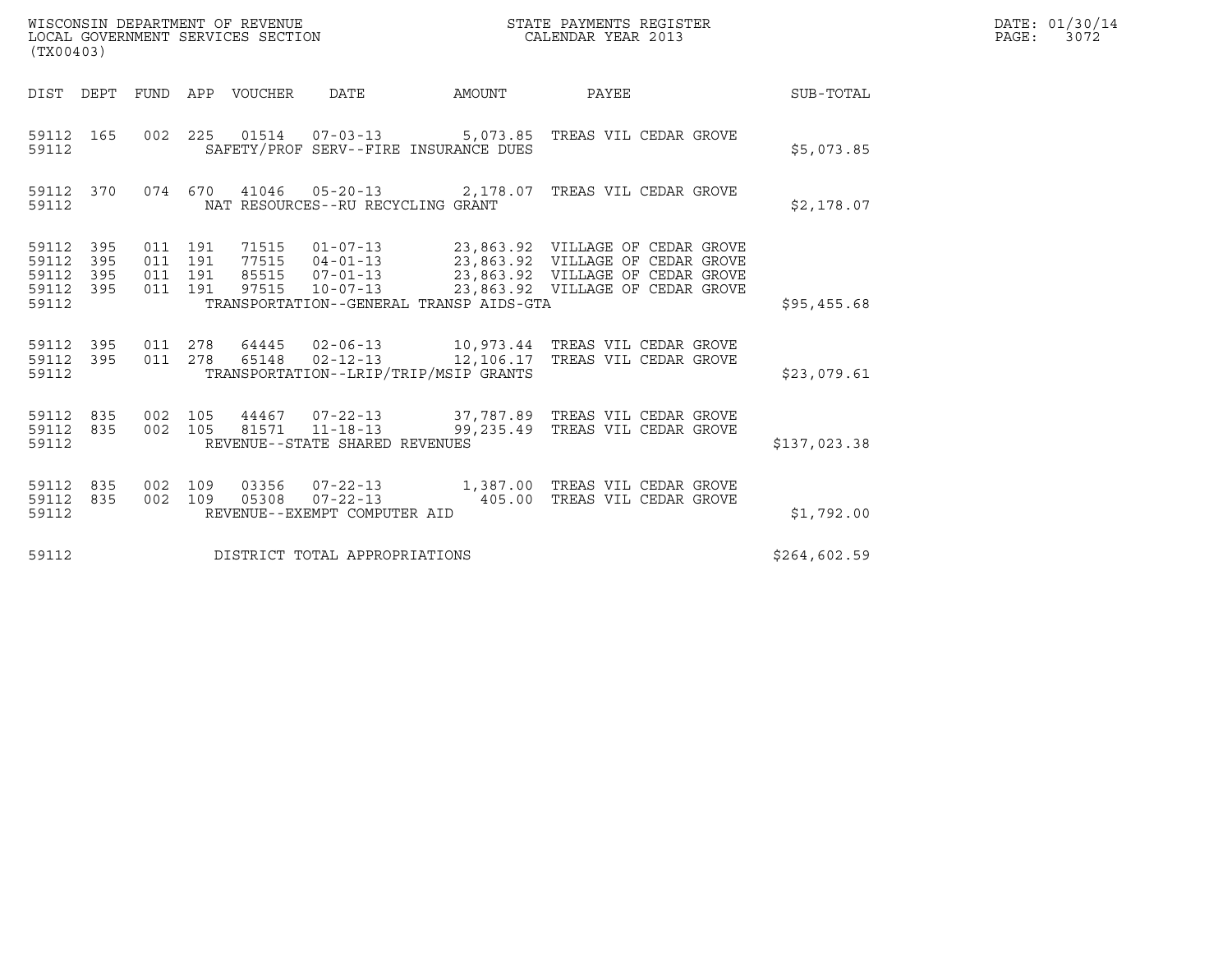|                                              |           |                                          |  |  |                                         |                                         |                                                                                                                                                                                                                               |  |              | DATE: 01/30/14 |
|----------------------------------------------|-----------|------------------------------------------|--|--|-----------------------------------------|-----------------------------------------|-------------------------------------------------------------------------------------------------------------------------------------------------------------------------------------------------------------------------------|--|--------------|----------------|
| (TX00403)                                    |           |                                          |  |  |                                         |                                         |                                                                                                                                                                                                                               |  |              | PAGE: 3073     |
|                                              |           |                                          |  |  |                                         |                                         | DIST DEPT FUND APP VOUCHER DATE AMOUNT PAYEE SUB-TOTAL                                                                                                                                                                        |  |              |                |
| 59121                                        |           |                                          |  |  |                                         | SAFETY/PROF SERV--FIRE INSURANCE DUES   | 59121 165 002 225 01515 07-03-13 8,590.49 TREAS VIL ELKHART LAKE                                                                                                                                                              |  | \$8,590.49   |                |
| 59121                                        | 59121 370 | 59121 370 012 381<br>012 381             |  |  |                                         |                                         |                                                                                                                                                                                                                               |  | \$2,151.85   |                |
| 59121                                        | 59121 370 | 59121 370 012 550                        |  |  |                                         | NAT RESOURCES--BOATING ENFORCEMENT AIDS | 012 550 00006 07-26-13 3.84 TREAS VIL ELKHART LAKE<br>012 550 00568 03-26-13 7,452.31 TREAS VIL ELKHART LAKE                                                                                                                  |  | \$7,456.15   |                |
|                                              |           |                                          |  |  | 59121 NAT RESOURCES--RU RECYCLING GRANT |                                         | 59121 370 074 670 41047 05-20-13 3,903.10 TREAS VIL ELKHART LAKE                                                                                                                                                              |  | \$3,903.10   |                |
| 59121 395<br>59121 395<br>59121 395<br>59121 | 59121 395 | 011 191<br>011 191<br>011 191<br>011 191 |  |  |                                         | TRANSPORTATION--GENERAL TRANSP AIDS-GTA | 71516  01-07-13  20,215.61  VILLAGE OF ELKHART LAKE<br>77516  04-01-13  20,215.61  VILLAGE OF ELKHART LAKE<br>85516  07-01-13  20,215.61  VILLAGE OF ELKHART LAKE<br>97516  10-07-13  20,215.61  VILLAGE OF ELKHART LAKE      |  | \$80,862.44  |                |
|                                              |           | 59121 455 002 231                        |  |  |                                         |                                         |                                                                                                                                                                                                                               |  |              |                |
| 59121 455<br>59121                           | 59121 455 | 002 231<br>002 231                       |  |  | JUSTICE--LAW ENFORCEMENT TRAINING       |                                         | 00063   11-01-13   160.00   TREAS   VIL ELKHART LAKE   00078   01-10-13   160.00   TREAS   VIL ELKHART LAKE   00254   02-07-13   800.00   TREAS   VIL ELKHART LAKE                                                            |  | \$1,120.00   |                |
| 59121 835<br>59121                           | 59121 835 | 002 105<br>002 105                       |  |  | REVENUE--STATE SHARED REVENUES          |                                         | $\begin{array}{cccc} 44468 & 07\textnormal{-}22\textnormal{-}13 & 3,062.17 & \textnormal{TREAS VIL ELKHART LAKE} \\ 81572 & 11\textnormal{-}18\textnormal{-}13 & 17,908.51 & \textnormal{TREAS VIL ELKHART LAKE} \end{array}$ |  | \$20,970.68  |                |
| 59121                                        | 59121 835 |                                          |  |  | REVENUE--EXEMPT COMPUTER AID            |                                         | 002 109 03357 07-22-13 1,542.00 TREAS VIL ELKHART LAKE                                                                                                                                                                        |  | \$1,542.00   |                |
| 59121                                        |           |                                          |  |  | DISTRICT TOTAL APPROPRIATIONS           |                                         |                                                                                                                                                                                                                               |  | \$126,596.71 |                |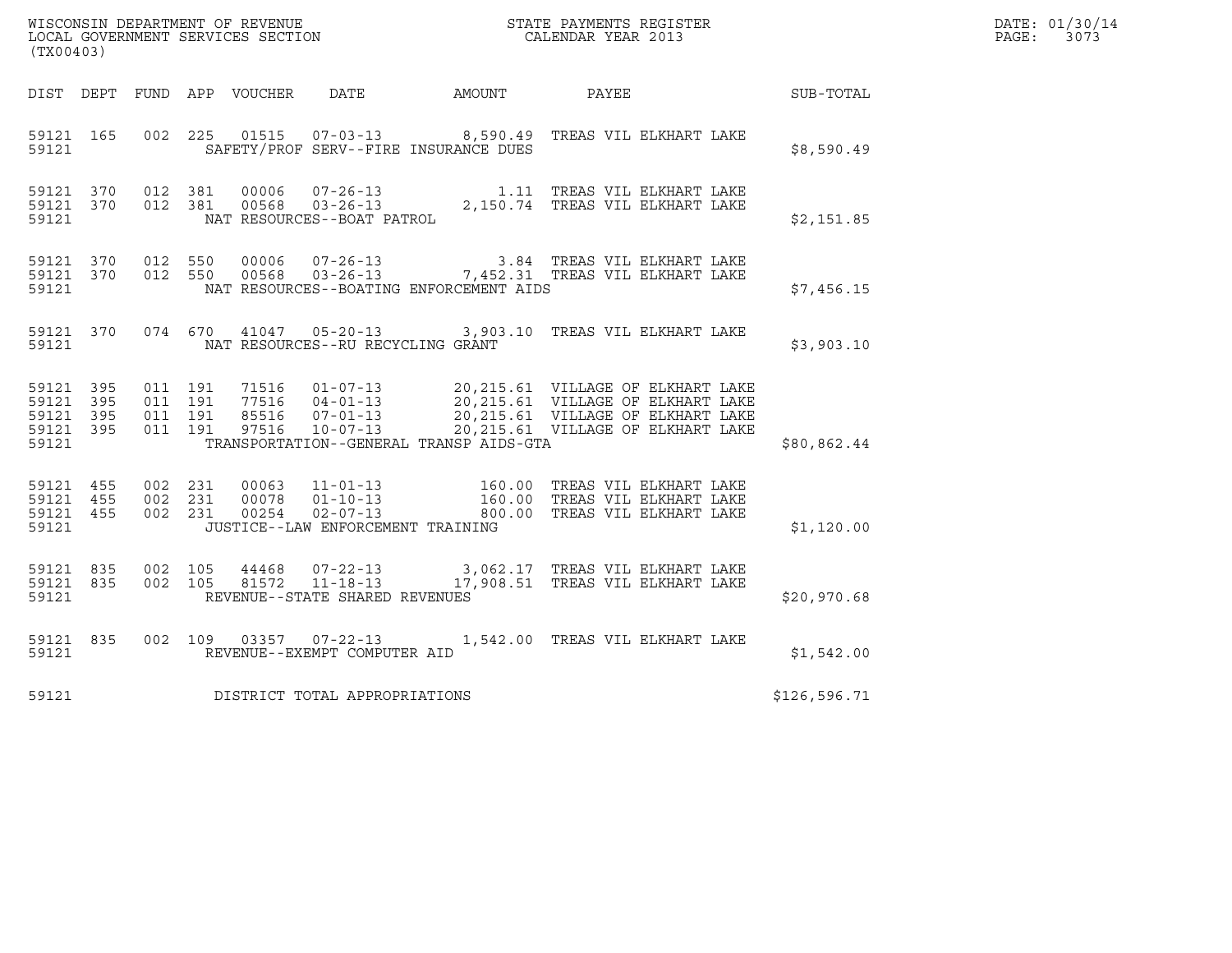| (TX00403)                                 |                          |                                          |     | WISCONSIN DEPARTMENT OF REVENUE<br>LOCAL GOVERNMENT SERVICES SECTION |                                                           |        | STATE PAYMENTS REGISTER<br>CALENDAR YEAR 2013                                                                                                                   |              | DATE: 01/30/14<br>PAGE:<br>3074 |
|-------------------------------------------|--------------------------|------------------------------------------|-----|----------------------------------------------------------------------|-----------------------------------------------------------|--------|-----------------------------------------------------------------------------------------------------------------------------------------------------------------|--------------|---------------------------------|
|                                           |                          |                                          |     | DIST DEPT FUND APP VOUCHER                                           | DATE                                                      | AMOUNT | PAYEE                                                                                                                                                           | SUB-TOTAL    |                                 |
| 59131                                     | 59131 165                |                                          |     |                                                                      | SAFETY/PROF SERV--FIRE INSURANCE DUES                     |        | 002  225  01516  07-03-13   1,184.55  TREAS VIL GLENBEULAH                                                                                                      | \$1,184.55   |                                 |
| 59131                                     | 59131 370                |                                          |     |                                                                      | NAT RESOURCES--RU RECYCLING GRANT                         |        | 074 670 41048 05-20-13 913.21 TREAS VIL GLENBEULAH                                                                                                              | \$913.21     |                                 |
| 59131<br>59131<br>59131<br>59131<br>59131 | 395<br>395<br>395<br>395 | 011 191<br>011 191<br>011 191<br>011 191 |     | 71517<br>77517<br>85517<br>97517                                     | $10 - 07 - 13$<br>TRANSPORTATION--GENERAL TRANSP AIDS-GTA |        | 01-07-13 3,820.69 VILLAGE OF GLENBEULAH<br>04-01-13 3,820.69 VILLAGE OF GLENBEULAH<br>07-01-13 3,820.69 VILLAGE OF GLENBEULAH<br>3,820.70 VILLAGE OF GLENBEULAH | \$15, 282.77 |                                 |
| 59131                                     | 59131 395                |                                          |     |                                                                      | TRANSPORTATION--LRIP/TRIP/MSIP GRANTS                     |        | 011  278  71402  04-10-13  4,579.16  TREAS VIL GLENBEULAH                                                                                                       | \$4,579.16   |                                 |
| 59131                                     | 59131 835<br>59131 835   | 002 105<br>002 105                       |     | 81573                                                                | $11 - 18 - 13$<br>REVENUE--STATE SHARED REVENUES          |        | 44469  07-22-13   11,178.00   TREAS VIL GLENBEULAH<br>63,341.98 TREAS VIL GLENBEULAH                                                                            | \$74,519.98  |                                 |
| 59131<br>59131                            | 59131 835<br>835         | 002<br>002 109                           | 109 | 03358<br>05309                                                       | $07 - 22 - 13$<br>REVENUE--EXEMPT COMPUTER AID            |        | 137.00 TREAS VIL GLENBEULAH                                                                                                                                     | \$163.00     |                                 |

59131 REVENUE--EXEMPT COMPUTER AID<br>59131 DISTRICT TOTAL APPROPRIATIONS \$96,642.67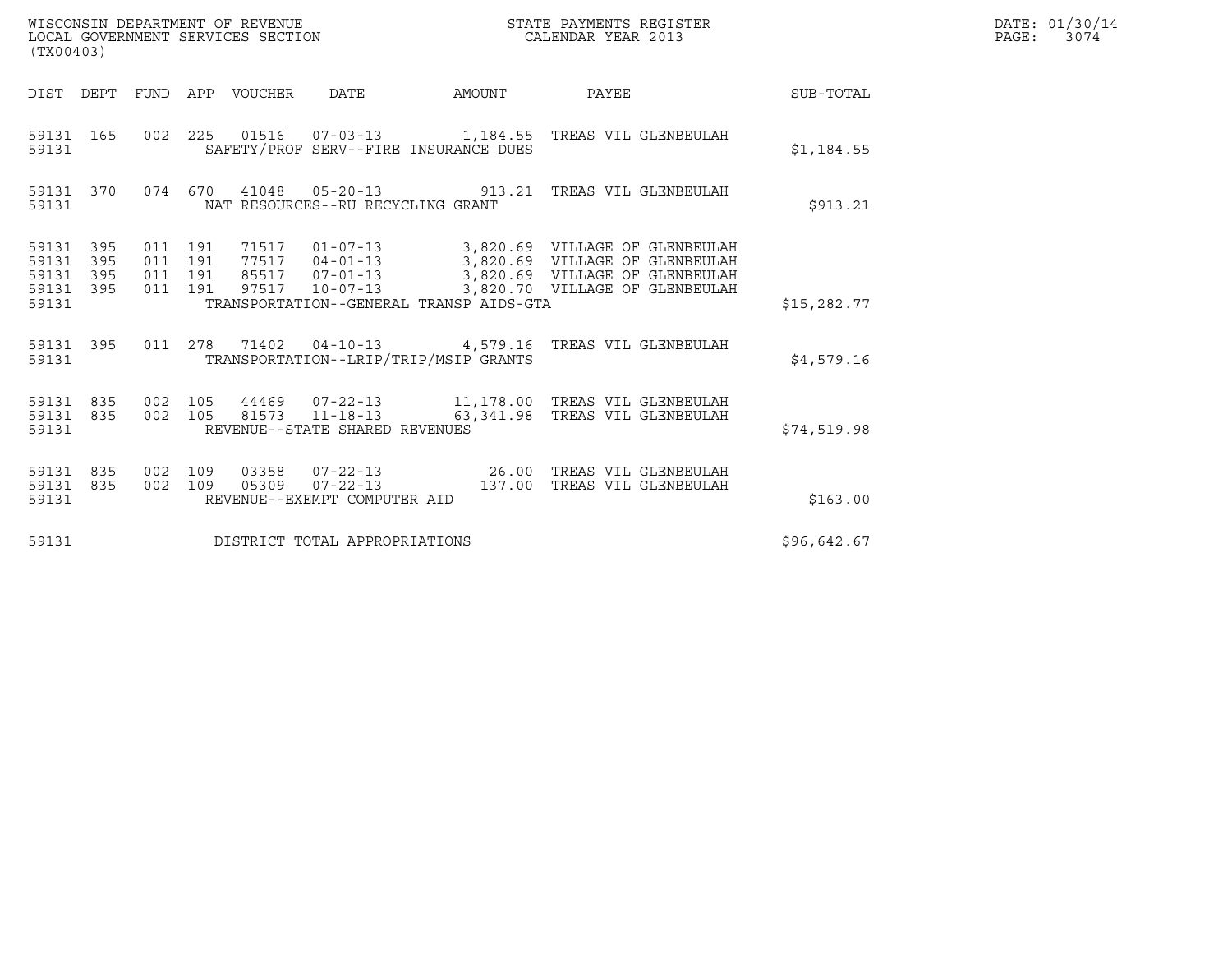| WISCONSIN DEPARTMENT OF REVENUE<br>LOCAL GOVERNMENT SERVICES SECTION<br>(TX00403) |                   |                                          |            |                  |                                                                         | STATE PAYMENTS REGISTER<br>CALENDAR YEAR 2013 |                                                                                                                                                                      |  |              | DATE: 01/30/14<br>PAGE: | 3075 |
|-----------------------------------------------------------------------------------|-------------------|------------------------------------------|------------|------------------|-------------------------------------------------------------------------|-----------------------------------------------|----------------------------------------------------------------------------------------------------------------------------------------------------------------------|--|--------------|-------------------------|------|
| DIST                                                                              | DEPT              | FUND                                     |            | APP VOUCHER DATE |                                                                         | AMOUNT                                        | PAYEE                                                                                                                                                                |  | SUB-TOTAL    |                         |      |
| 59135                                                                             | 59135 165         |                                          |            |                  | SAFETY/PROF SERV--FIRE INSURANCE DUES                                   |                                               | 002  225  01517  07-03-13  8,728.13  TREAS VIL HOWARDS GROVE                                                                                                         |  | \$8,728.13   |                         |      |
| 59135                                                                             | 59135 370         |                                          |            |                  | NAT RESOURCES--RU RECYCLING GRANT                                       |                                               | 074  670  41049  05-20-13  7,056.16  TREAS VIL HOWARDS GROVE                                                                                                         |  | \$7,056.16   |                         |      |
| 59135<br>59135<br>59135<br>59135 395<br>59135                                     | 395<br>395<br>395 | 011 191<br>011 191<br>011 191<br>011 191 |            | 71518            | TRANSPORTATION--GENERAL TRANSP AIDS-GTA                                 |                                               | 77518  04-01-13  21,986.69  VILLAGE OF HOWARDS GROVE<br>85518  07-01-13  21,986.69  VILLAGE OF HOWARDS GROVE<br>97518  10-07-13  21,986.70  VILLAGE OF HOWARDS GROVE |  | \$87,946.77  |                         |      |
| 59135 835<br>59135                                                                | 59135 835         | 002<br>002 105                           | 105        |                  | REVENUE--STATE SHARED REVENUES                                          |                                               | 44470  07-22-13  20,405.40 TREAS VIL HOWARDS GROVE<br>81574  11-18-13  115,630.63  TREAS VIL HOWARDS GROVE                                                           |  | \$136,036.03 |                         |      |
| 59135<br>59135 835<br>59135                                                       | 835               | 002<br>002                               | 109<br>109 |                  | 03359 07-22-13 583.00<br>05310 07-22-13<br>REVENUE--EXEMPT COMPUTER AID | 141.00                                        | TREAS VIL HOWARDS GROVE<br>TREAS VIL HOWARDS GROVE                                                                                                                   |  | \$724.00     |                         |      |
| 59135                                                                             |                   |                                          |            |                  | DISTRICT TOTAL APPROPRIATIONS                                           |                                               |                                                                                                                                                                      |  | \$240,491.09 |                         |      |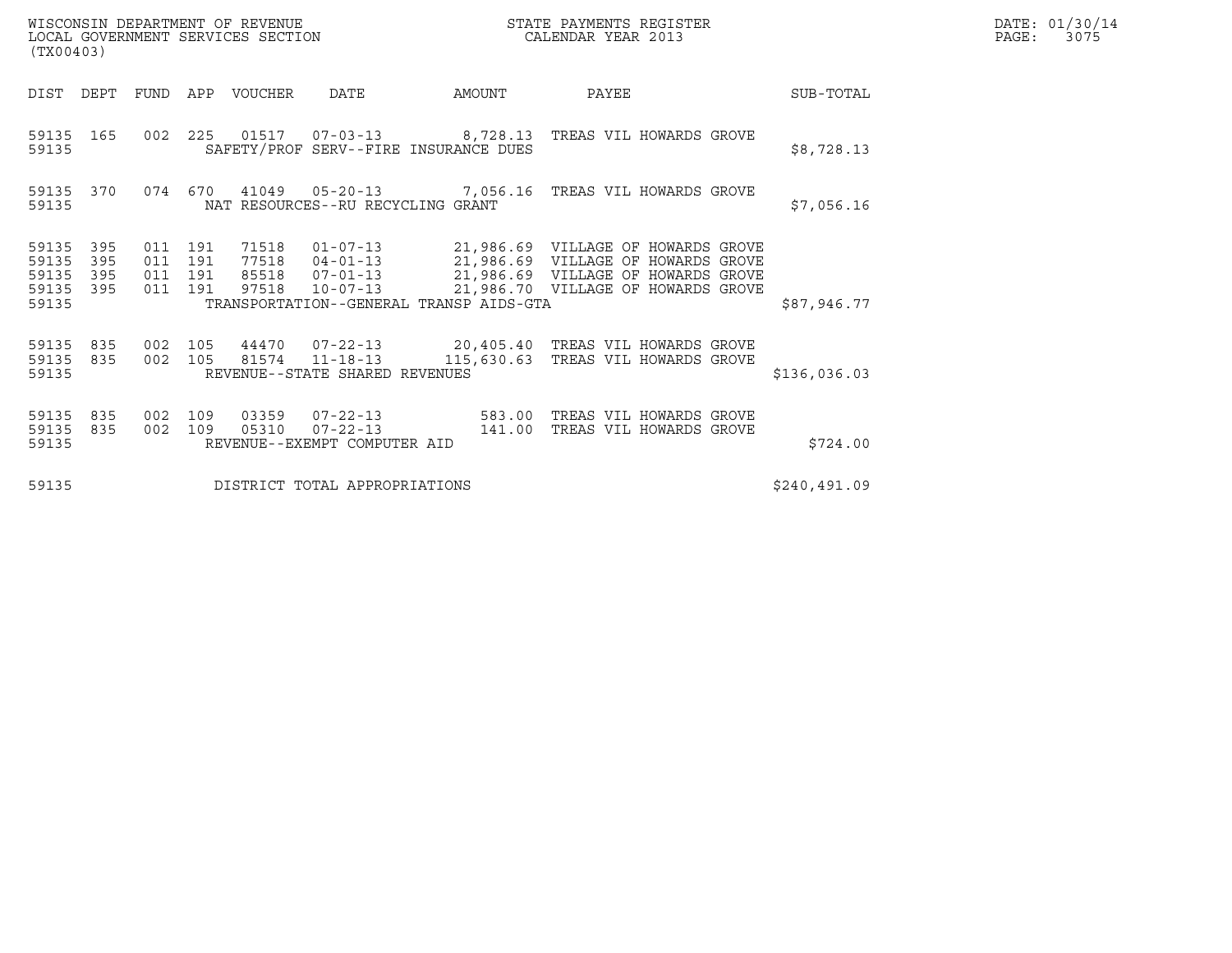| (TX00403)                                         |                                |                                          | WISCONSIN DEPARTMENT OF REVENUE<br>LOCAL GOVERNMENT SERVICES SECTION |                                                          |        | STATE PAYMENTS REGISTER<br>CALENDAR YEAR 2013                             |                 | DATE: 01/30/14<br>PAGE: 3076 |
|---------------------------------------------------|--------------------------------|------------------------------------------|----------------------------------------------------------------------|----------------------------------------------------------|--------|---------------------------------------------------------------------------|-----------------|------------------------------|
|                                                   |                                |                                          | DIST DEPT FUND APP VOUCHER DATE                                      |                                                          | AMOUNT |                                                                           | PAYEE SUB-TOTAL |                              |
| 59141                                             | 59141 165                      |                                          |                                                                      | SAFETY/PROF SERV--FIRE INSURANCE DUES                    |        | 002  225  01518  07-03-13  15,486.10 TREAS VIL KOHLER                     | \$15,486.10     |                              |
| 59141                                             | 59141 370                      |                                          |                                                                      | NAT RESOURCES--RU RECYCLING GRANT                        |        | 074 670 41050 05-20-13 7,448.21 TREAS VIL KOHLER                          | \$7,448.21      |                              |
| 59141 395<br>59141<br>59141<br>59141 395<br>59141 | 395<br>395                     | 011 191<br>011 191<br>011 191<br>011 191 |                                                                      | TRANSPORTATION--GENERAL TRANSP AIDS-GTA                  |        |                                                                           | \$188,656.41    |                              |
| 59141                                             | 59141 455                      |                                          |                                                                      | JUSTICE--LAW ENFORCEMENT TRAINING                        |        | 002 231 00348 02-08-13 1,280.00 TREAS VIL KOHLER                          | \$1,280.00      |                              |
| 59141                                             | 59141 835 002 105<br>59141 835 |                                          |                                                                      | 002 105 81575 11-18-13<br>REVENUE--STATE SHARED REVENUES |        | 44471  07-22-13  4,343.54  TREAS VIL KOHLER<br>25,067.46 TREAS VIL KOHLER | \$29,411.00     |                              |
| 59141                                             | 59141 835                      |                                          |                                                                      | REVENUE--EXEMPT COMPUTER AID                             |        | 002 109 03360 07-22-13 73,360.00 TREAS VIL KOHLER                         | \$73,360.00     |                              |
| 59141                                             |                                |                                          |                                                                      | DISTRICT TOTAL APPROPRIATIONS                            |        |                                                                           | \$315,641.72    |                              |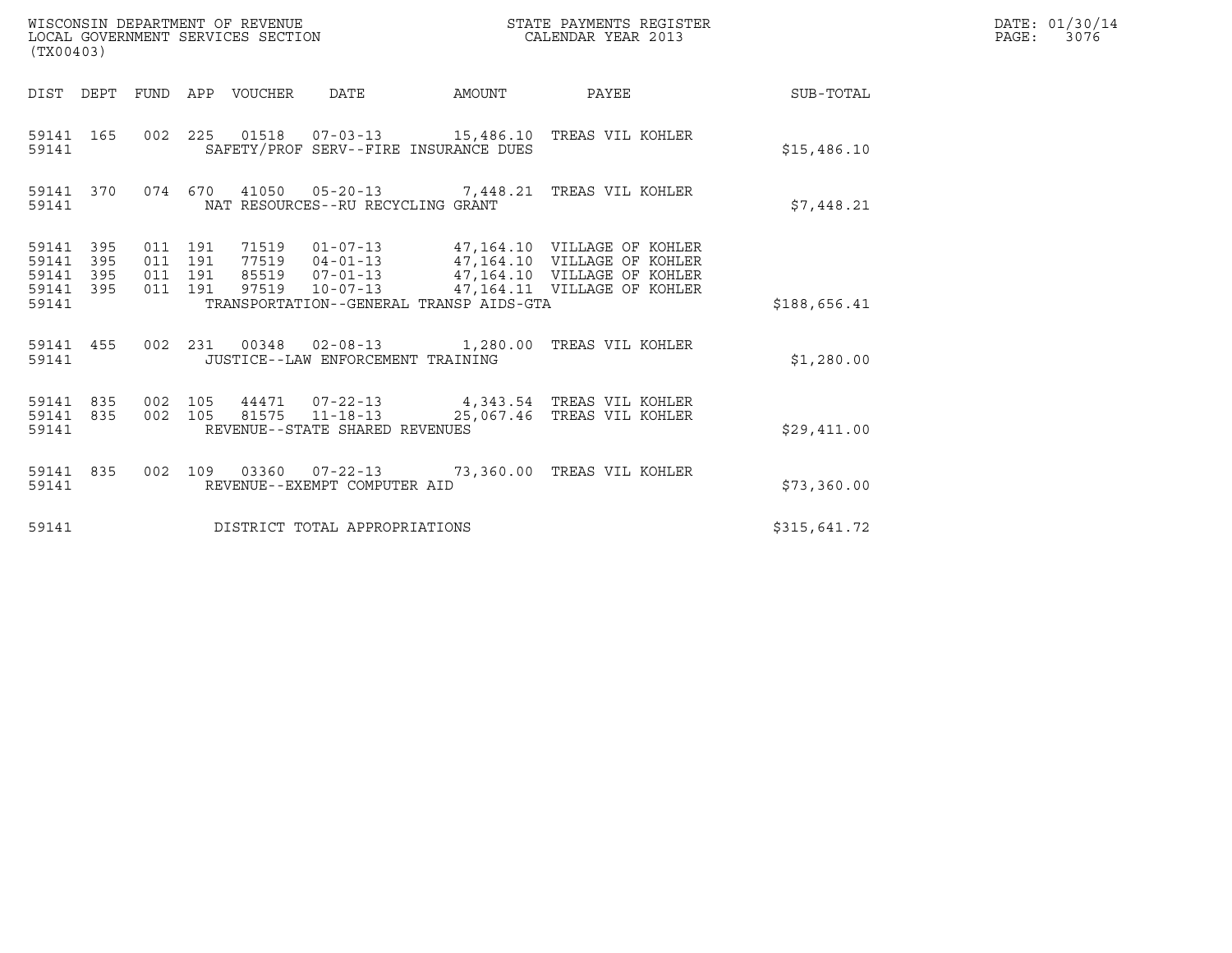| WISCONSIN DEPARTMENT OF REVENUE<br>LOCAL GOVERNMENT SERVICES SECTION<br>(TX00403)                                                                                                                                  |        | STATE PAYMENTS REGISTER<br>CALENDAR YEAR 2013                                                                                                            |              | DATE: 01/30/14<br>$\mathtt{PAGE:}$<br>3077 |
|--------------------------------------------------------------------------------------------------------------------------------------------------------------------------------------------------------------------|--------|----------------------------------------------------------------------------------------------------------------------------------------------------------|--------------|--------------------------------------------|
| DIST DEPT FUND APP VOUCHER DATE                                                                                                                                                                                    | AMOUNT | PAYEE                                                                                                                                                    | SUB-TOTAL    |                                            |
| 002 225 01519 07-03-13 7,108.27 TREAS VIL OOSTBURG<br>59165 165<br>SAFETY/PROF SERV--FIRE INSURANCE DUES<br>59165                                                                                                  |        |                                                                                                                                                          | \$7.108.27   |                                            |
| 074 670 41051 05-20-13 5,971.09 TREAS VIL OOSTBURG<br>59165 370<br>59165<br>NAT RESOURCES--RU RECYCLING GRANT                                                                                                      |        |                                                                                                                                                          | \$5,971.09   |                                            |
| 59165<br>395<br>011 191<br>71520<br>011 191<br>77520<br>$04 - 01 - 13$<br>59165<br>395<br>395<br>011 191<br>85520 07-01-13<br>59165<br>395<br>011 191<br>59165<br>59165<br>TRANSPORTATION--GENERAL TRANSP AIDS-GTA |        | 01-07-13 43,531.54 VILLAGE OF OOSTBURG<br>43,531.54 VILLAGE OF OOSTBURG<br>43,531.54 VILLAGE OF OOSTBURG<br>97520 10-07-13 43,531.57 VILLAGE OF OOSTBURG | \$174,126.19 |                                            |
| 59165 435<br>005  162  01HSD  09-03-13  5,310.72  VILLAGE OOTSBURG<br>59165<br>HS--AMBULANCE FUNDING ASSISTANCE GRANTS                                                                                             |        |                                                                                                                                                          | \$5,310.72   |                                            |
| 59165 435<br>005  163  01LGS  11-18-13  3,600.00  OOTSBURG AMBULANCE<br>HS--PREPAID MEDICAL TRANSPORT REIMBURSE<br>59165                                                                                           |        |                                                                                                                                                          | \$3,600.00   |                                            |
| 59165<br>835<br>002 105<br>002 105<br>81576 11-18-13<br>59165 835<br>REVENUE--STATE SHARED REVENUES<br>59165                                                                                                       |        | 44472  07-22-13  35,148.03  TREAS VIL OOSTBURG<br>120,506.56 TREAS VIL OOSTBURG                                                                          | \$155,654.59 |                                            |
| 59165 835<br>002 109<br>03361<br>$07 - 22 - 13$<br>002 109<br>05311  07-22-13<br>59165<br>835<br>REVENUE--EXEMPT COMPUTER AID<br>59165                                                                             |        | 640.00 TREAS VIL OOSTBURG<br>10,616.00 TREAS VIL OOSTBURG                                                                                                | \$11,256.00  |                                            |
| 59165<br>DISTRICT TOTAL APPROPRIATIONS                                                                                                                                                                             |        |                                                                                                                                                          | \$363,026.86 |                                            |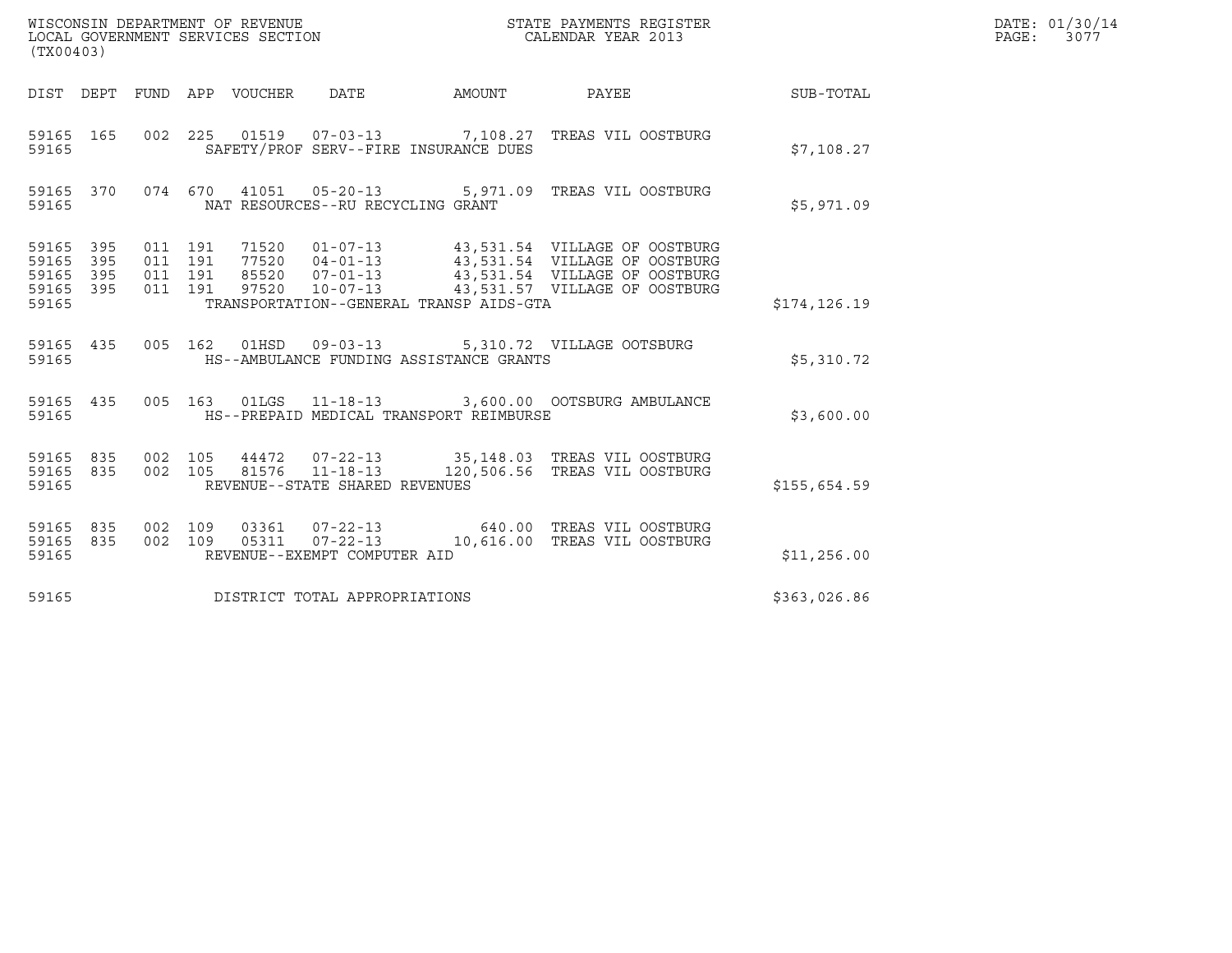| (TX00403)                                                                                                                                                                       |                                                                                                                |              | DATE: 01/30/14<br>PAGE:<br>3078 |
|---------------------------------------------------------------------------------------------------------------------------------------------------------------------------------|----------------------------------------------------------------------------------------------------------------|--------------|---------------------------------|
| DIST DEPT FUND APP VOUCHER DATE AMOUNT                                                                                                                                          | <b>PAYEE</b>                                                                                                   | SUB-TOTAL    |                                 |
| 59176  165  002  225  01520  07-03-13  4,884.80  TREAS VIL RANDOM LAKE<br>SAFETY/PROF SERV--FIRE INSURANCE DUES<br>59176                                                        |                                                                                                                | \$4,884.80   |                                 |
| 59176 370 074 670 41052 05-20-13 3,635.40 TREAS VIL RANDOM LAKE                                                                                                                 |                                                                                                                | \$3,635.40   |                                 |
| 59176 395<br>59176 395<br>59176 395<br>59176 395<br>TRANSPORTATION--GENERAL TRANSP AIDS-GTA<br>59176                                                                            |                                                                                                                | \$75,139.22  |                                 |
| 59176 435 005 162 01HSD 09-03-13 4,803.27 VILLAGE RANDOM LAKE<br>HS--AMBULANCE FUNDING ASSISTANCE GRANTS<br>59176                                                               |                                                                                                                | \$4,803.27   |                                 |
| 59176 435 005 163 01LGS 11-18-13 5,600.00 RANDOM LAKE FIRE DEPT                                                                                                                 |                                                                                                                | \$5,600.00   |                                 |
| 59176 835 002 105 44473 07-22-13 21,510.09 TREAS VIL RANDOM LAKE<br>59176 835 002 105 81577 11-18-13 74,970.02 TREAS VIL RANDOM LAKE<br>REVENUE--STATE SHARED REVENUES<br>59176 |                                                                                                                | \$96,480.11  |                                 |
| 59176 835<br>59176 835<br>REVENUE--EXEMPT COMPUTER AID<br>59176                                                                                                                 | 002 109 03362 07-22-13 2,445.00 TREAS VIL RANDOM LAKE<br>002 109 05312 07-22-13 1,221.00 TREAS VIL RANDOM LAKE | \$3,666.00   |                                 |
| DISTRICT TOTAL APPROPRIATIONS<br>59176                                                                                                                                          |                                                                                                                | \$194,208.80 |                                 |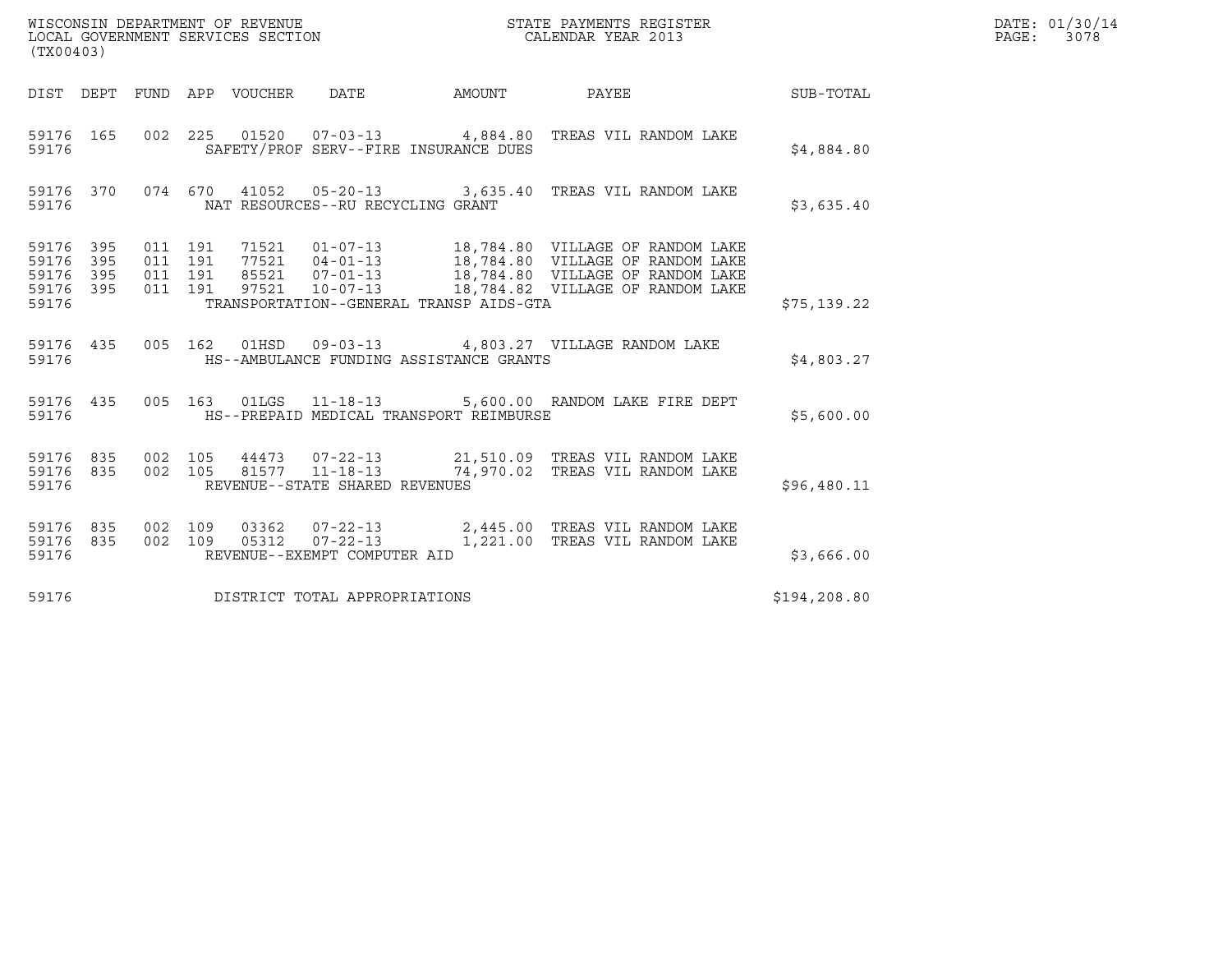| DATE: | 01/30/14 |
|-------|----------|
| PAGE: | 3079     |

| WISCONSIN DEPARTMENT OF REVENUE<br>LOCAL GOVERNMENT SERVICES SECTION<br>(TX00403) |                                           |                          |                          |                          |                                  |                                                                      |                                                                   | STATE PAYMENTS REGISTER<br>CALENDAR YEAR 2013                                                  |             | DATE: 01/30/14<br>$\mathtt{PAGE:}$<br>3079 |
|-----------------------------------------------------------------------------------|-------------------------------------------|--------------------------|--------------------------|--------------------------|----------------------------------|----------------------------------------------------------------------|-------------------------------------------------------------------|------------------------------------------------------------------------------------------------|-------------|--------------------------------------------|
|                                                                                   | DIST                                      | DEPT                     | FUND                     | APP                      | VOUCHER                          | DATE                                                                 | AMOUNT                                                            | PAYEE                                                                                          | SUB-TOTAL   |                                            |
|                                                                                   | 59191 165<br>59191                        |                          | 002                      | 225                      | 01521                            |                                                                      | $07 - 03 - 13$ 1, 064.02<br>SAFETY/PROF SERV--FIRE INSURANCE DUES | TREAS VIL WALDO                                                                                | \$1,064.02  |                                            |
|                                                                                   | 59191<br>59191<br>59191<br>59191<br>59191 | 395<br>395<br>395<br>395 | 011<br>011<br>011<br>011 | 191<br>191<br>191<br>191 | 71522<br>77522<br>85522<br>97522 | $01 - 07 - 13$<br>$04 - 01 - 13$<br>$07 - 01 - 13$<br>$10 - 07 - 13$ | 1,905.30<br>1,905.30<br>TRANSPORTATION--GENERAL TRANSP AIDS-GTA   | 1,905.30 VILLAGE OF WALDO<br>VILLAGE OF WALDO<br>1,905.30 VILLAGE OF WALDO<br>VILLAGE OF WALDO | \$7,621.20  |                                            |
|                                                                                   | 59191<br>59191<br>59191                   | 835<br>835               | 002<br>002               | 105<br>105               | 44474<br>81578                   | $07 - 22 - 13$<br>$11 - 18 - 13$<br>REVENUE--STATE SHARED REVENUES   | 62,635.13                                                         | 10,521.08 TREAS VIL WALDO<br>TREAS VIL WALDO                                                   | \$73,156.21 |                                            |
|                                                                                   | 59191<br>59191                            | 835                      | 002                      | 109                      | 03363                            | $07 - 22 - 13$<br>REVENUE--EXEMPT COMPUTER AID                       | 277.00                                                            | TREAS VIL WALDO                                                                                | \$277.00    |                                            |
|                                                                                   | 59191                                     |                          |                          |                          |                                  | DISTRICT TOTAL APPROPRIATIONS                                        |                                                                   |                                                                                                | \$82,118.43 |                                            |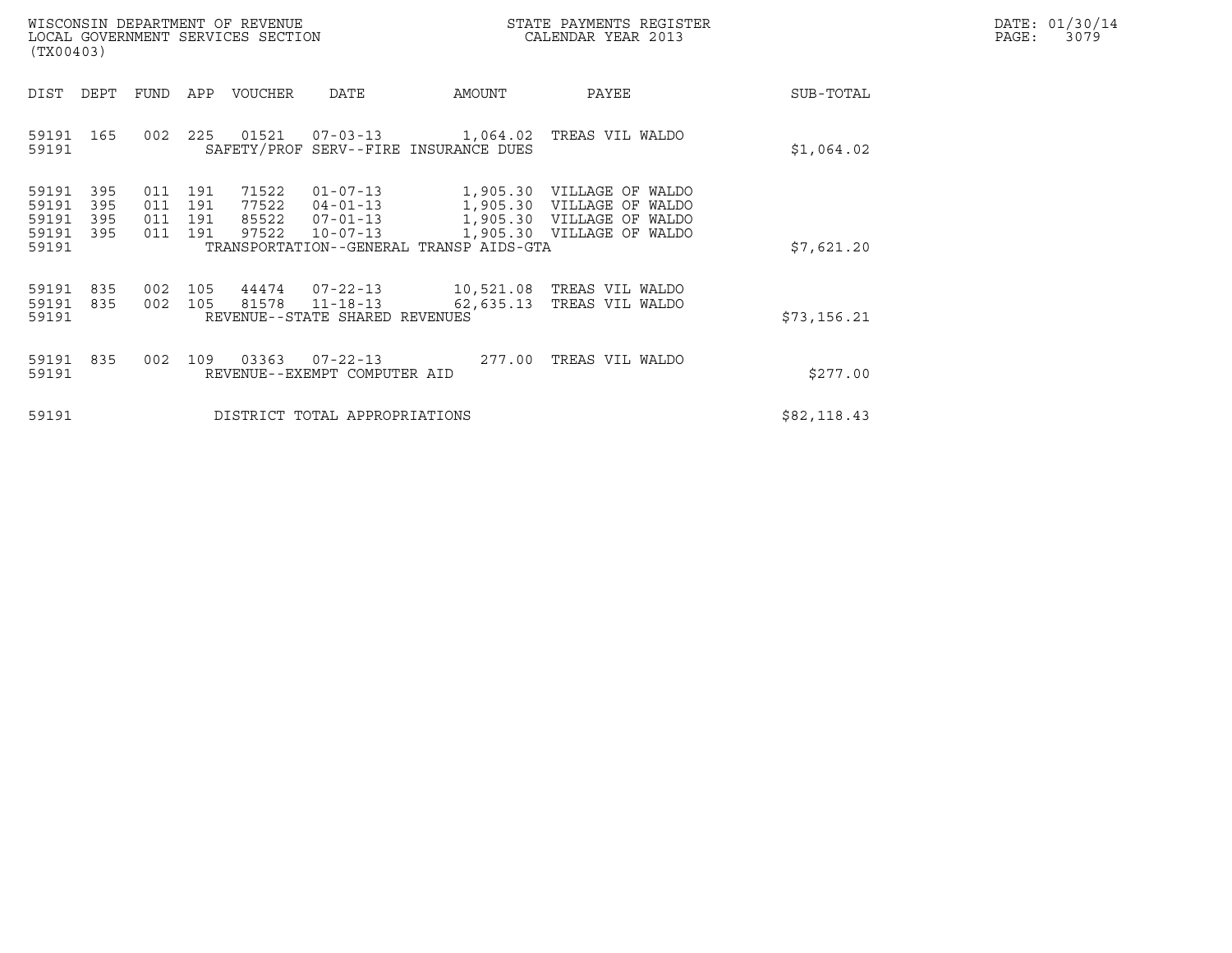| (TX00403)                                                                                                    |                                                                    |         |                                                                                                                       |                                                                                                 |                                                                                                                                                                                                    |                                                                                          | $\tt WISCONSIM DEPARTMENT OF REVENUE$ $\tt WISCONMIN SERS THE RAYMENT S REGISTERLOCAL GOVERNMENT SERVICES SECTION CALENDAR YEAR 2013$                                                                                                                                                                                                                        |              | DATE: 01/30/14<br>PAGE:<br>3080 |
|--------------------------------------------------------------------------------------------------------------|--------------------------------------------------------------------|---------|-----------------------------------------------------------------------------------------------------------------------|-------------------------------------------------------------------------------------------------|----------------------------------------------------------------------------------------------------------------------------------------------------------------------------------------------------|------------------------------------------------------------------------------------------|--------------------------------------------------------------------------------------------------------------------------------------------------------------------------------------------------------------------------------------------------------------------------------------------------------------------------------------------------------------|--------------|---------------------------------|
|                                                                                                              | DIST DEPT                                                          |         |                                                                                                                       | FUND APP VOUCHER                                                                                | DATE                                                                                                                                                                                               | AMOUNT                                                                                   | PAYEE                                                                                                                                                                                                                                                                                                                                                        | SUB-TOTAL    |                                 |
| 59271 165<br>59271                                                                                           |                                                                    | 002     | 225                                                                                                                   | 01522                                                                                           |                                                                                                                                                                                                    | SAFETY/PROF SERV--FIRE INSURANCE DUES                                                    | 07-03-13 25,514.34 TREAS CITY PLYMOUTH                                                                                                                                                                                                                                                                                                                       | \$25,514.34  |                                 |
| 59271 370<br>59271                                                                                           |                                                                    |         | 012 579                                                                                                               | 18875                                                                                           |                                                                                                                                                                                                    | NAT RESOURCES--AIDS IN LIEU OF TAXES                                                     | 04-15-13 10.00 TREAS CITY PLYMOUTH                                                                                                                                                                                                                                                                                                                           | \$10.00      |                                 |
| 59271 370<br>59271                                                                                           |                                                                    |         | 074 670                                                                                                               | 41053                                                                                           | NAT RESOURCES--RU RECYCLING GRANT                                                                                                                                                                  |                                                                                          | 05-20-13 22,189.40 TREAS CITY PLYMOUTH                                                                                                                                                                                                                                                                                                                       | \$22,189.40  |                                 |
| 59271<br>59271<br>59271<br>59271 395<br>59271                                                                | 395<br>395<br>395                                                  | 011 162 | 011 162<br>011 162<br>011 162                                                                                         | 72097<br>78097<br>86097<br>98097                                                                | $01 - 07 - 13$<br>$04 - 01 - 13$<br>$07 - 01 - 13$<br>$10 - 07 - 13$                                                                                                                               | TRANSPORTATION--CONNECTING HIGHWAY AIDS                                                  | 4,107.02 CITY OF PLYMOUTH<br>4,107.02 CITY OF PLYMOUTH<br>4,107.02 CITY OF PLYMOUTH<br>4,107.04 CITY OF PLYMOUTH                                                                                                                                                                                                                                             | \$16,428.10  |                                 |
| 59271<br>59271<br>59271<br>59271<br>59271<br>59271<br>59271<br>59271<br>59271<br>59271<br>59271 395<br>59271 | 395<br>395<br>395<br>395<br>395<br>395<br>395<br>395<br>395<br>395 |         | 011 185<br>011 185<br>011 185<br>011 185<br>011 185<br>011 185<br>011 185<br>011 185<br>011 185<br>011 185<br>011 185 | 62512<br>62512<br>66223<br>70847<br>73758<br>81604<br>82337<br>90538<br>90538<br>90538<br>96433 | $01 - 22 - 13$<br>$01 - 22 - 13$<br>$02 - 25 - 13$<br>$04 - 08 - 13$<br>$05 - 06 - 13$<br>$07 - 22 - 13$<br>$07 - 29 - 13$<br>$10 - 15 - 13$<br>$10 - 15 - 13$<br>$10 - 15 - 13$<br>$12 - 09 - 13$ | TRANSPORTATION--HIGHWAY SAFETY-FEDERAL                                                   | 2,064.60 TREAS CITY PLYMOUTH<br>2,836.02 TREAS CITY PLYMOUTH<br>2,636.65 TREAS CITY PLYMOUTH<br>4,000.00 TREAS CITY PLYMOUTH<br>4,459.30 TREAS CITY PLYMOUTH<br>2,122.50 TREAS CITY PLYMOUTH<br>4,035.01 TREAS CITY PLYMOUTH<br>7,727.86 TREAS CITY PLYMOUTH<br>5,209.45 TREAS CITY PLYMOUTH<br>4,589.79 TREAS CITY PLYMOUTH<br>2,360.40 TREAS CITY PLYMOUTH | \$42,041.58  |                                 |
| 59271<br>59271<br>59271<br>59271<br>59271                                                                    | 395<br>395<br>395<br>395                                           |         | 011 191<br>011 191<br>011 191<br>011 191                                                                              | 71523<br>77523<br>85523<br>97523                                                                | $01 - 07 - 13$<br>$04 - 01 - 13$<br>$07 - 01 - 13$<br>$10 - 07 - 13$                                                                                                                               | TRANSPORTATION--GENERAL TRANSP AIDS-GTA                                                  | 92,354.00 CITY OF PLYMOUTH<br>92,354.00 CITY OF PLYMOUTH<br>92,354.00 CITY OF PLYMOUTH<br>92,354.02 CITY OF PLYMOUTH                                                                                                                                                                                                                                         | \$369,416.02 |                                 |
| 59271                                                                                                        | 59271 435                                                          |         |                                                                                                                       |                                                                                                 |                                                                                                                                                                                                    | 005 162 01HSD 09-03-13 4,834.50 CITY PLYMOUTH<br>HS--AMBULANCE FUNDING ASSISTANCE GRANTS |                                                                                                                                                                                                                                                                                                                                                              | \$4,834.50   |                                 |
| 59271                                                                                                        | 59271 435                                                          |         |                                                                                                                       |                                                                                                 |                                                                                                                                                                                                    | HS--PREPAID MEDICAL TRANSPORT REIMBURSE                                                  | 005  163  01LGS  11-18-13  1,000.00  PLYMOUTH  VOL FIRE DEPT                                                                                                                                                                                                                                                                                                 | \$1,000.00   |                                 |
| 59271                                                                                                        | 59271 455<br>59271 455                                             |         | 002 231<br>002 231                                                                                                    | 00098<br>00491                                                                                  | $01 - 14 - 13$<br>JUSTICE--LAW ENFORCEMENT TRAINING                                                                                                                                                |                                                                                          | 160.00 TREAS CITY PLYMOUTH<br>02-13-13 2,880.00 TREAS CITY PLYMOUTH                                                                                                                                                                                                                                                                                          | \$3,040.00   |                                 |
|                                                                                                              | 59271 505                                                          |         |                                                                                                                       |                                                                                                 |                                                                                                                                                                                                    |                                                                                          | 002 743 00965 08-29-13 43,000.00 TREAS CITY PLYMOUTH                                                                                                                                                                                                                                                                                                         |              |                                 |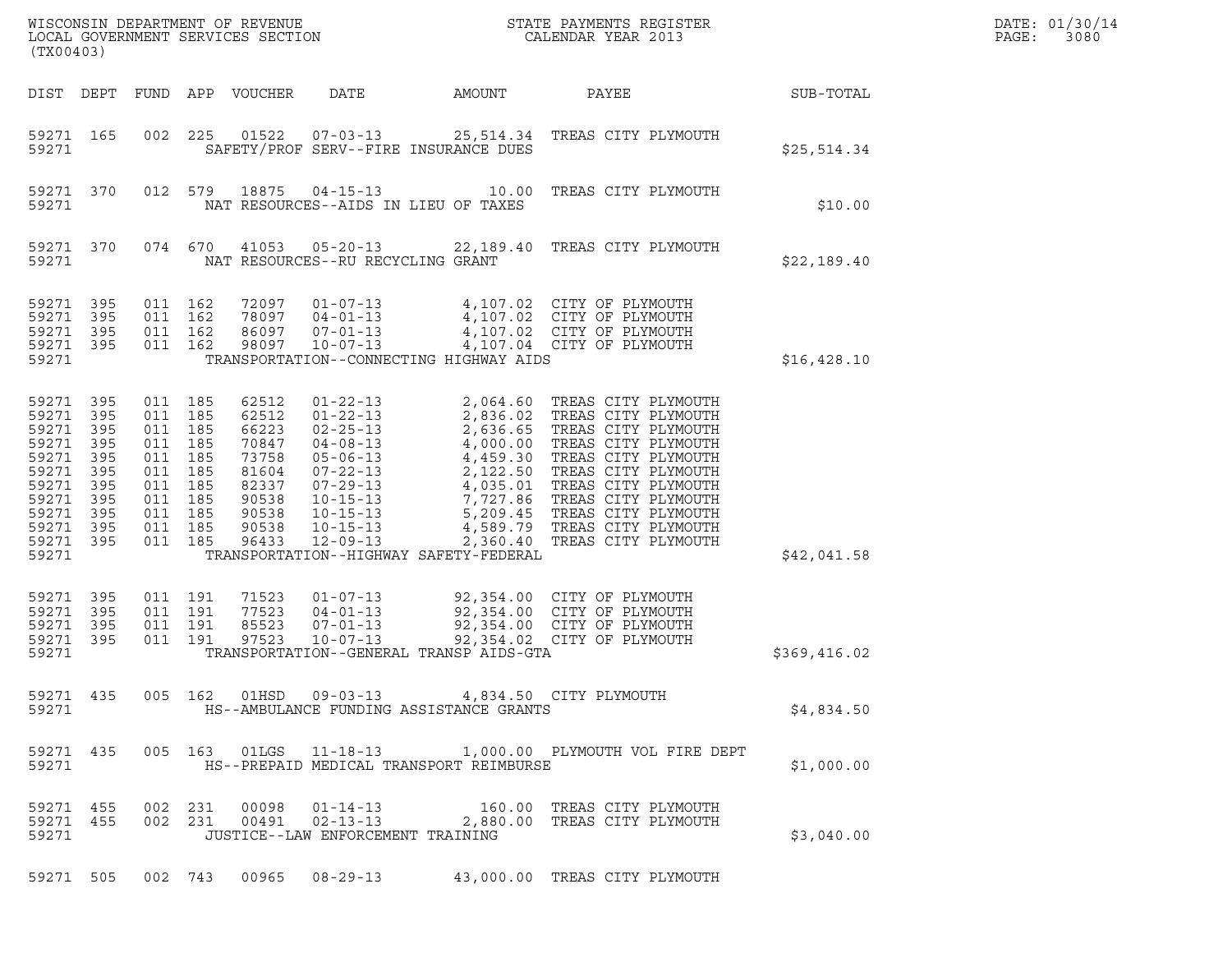| WISCONSIN DEPARTMENT OF REVENUE<br>LOCAL GOVERNMENT SERVICES SECTION<br>(TX00403) | STATE PAYMENTS REGISTER<br>CALENDAR YEAR 2013 | DATE: 01/30/14<br>PAGE:<br>3081 |
|-----------------------------------------------------------------------------------|-----------------------------------------------|---------------------------------|

| (TX00403)                                 |                          |                          |                          |                         |                                                                                                   |                                                                    |                                                                   |                |
|-------------------------------------------|--------------------------|--------------------------|--------------------------|-------------------------|---------------------------------------------------------------------------------------------------|--------------------------------------------------------------------|-------------------------------------------------------------------|----------------|
| DIST                                      | DEPT                     | FUND                     | APP                      | <b>VOUCHER</b>          | DATE                                                                                              | AMOUNT                                                             | PAYEE                                                             | SUB-TOTAL      |
| 59271<br>59271<br>59271<br>59271<br>59271 | 505<br>505<br>505<br>505 | 002<br>002<br>002<br>002 | 743<br>743<br>743<br>743 | 06938<br>11002<br>11645 | $02 - 11 - 13$<br>$06 - 18 - 13$<br>11645  07-05-13<br>07-05-13<br>DOA--HOUSING ASSISTANCE GRANTS | 6,300.00<br>5,000.00<br>12,785.00 TREAS CITY PLYMOUTH<br>46,415.00 | TREAS CITY PLYMOUTH<br>TREAS CITY PLYMOUTH<br>TREAS CITY PLYMOUTH | \$113,500.00   |
| 59271<br>59271<br>59271                   | 835<br>835               | 002<br>002               | 105<br>105               | 81579                   | 44475 07-22-13<br>$11 - 18 - 13$<br>REVENUE--STATE SHARED REVENUES                                | 191,255.97 TREAS CITY PLYMOUTH<br>539,200.72 TREAS CITY PLYMOUTH   |                                                                   | \$730,456.69   |
| 59271<br>59271<br>59271                   | 835<br>835               | 002<br>002               | 109<br>109               | 05313                   | 03364 07-22-13<br>$07 - 22 - 13$<br>REVENUE--EXEMPT COMPUTER AID                                  | 29,365.00 TREAS CITY PLYMOUTH<br>53,080.00                         | TREAS CITY PLYMOUTH                                               | \$82,445.00    |
| 59271<br>59271                            | 835                      | 002                      | 501                      | 00003                   | $02 - 01 - 13$                                                                                    | DOA-PAYMENT FOR MUNICIPAL SERVICES AID                             | 1,734.33 TREAS CITY PLYMOUTH                                      | \$1,734.33     |
| 59271<br>59271                            | 835                      | 021                      | 363                      | 35878                   | $03 - 25 - 13$<br>REVENUE--LOTTERY CREDIT -                                                       | 8,879.87                                                           | TREAS CITY PLYMOUTH                                               | \$8,879.87     |
| 59271                                     |                          |                          |                          |                         | DISTRICT TOTAL APPROPRIATIONS                                                                     |                                                                    |                                                                   | \$1,421,489.83 |

(TX00403)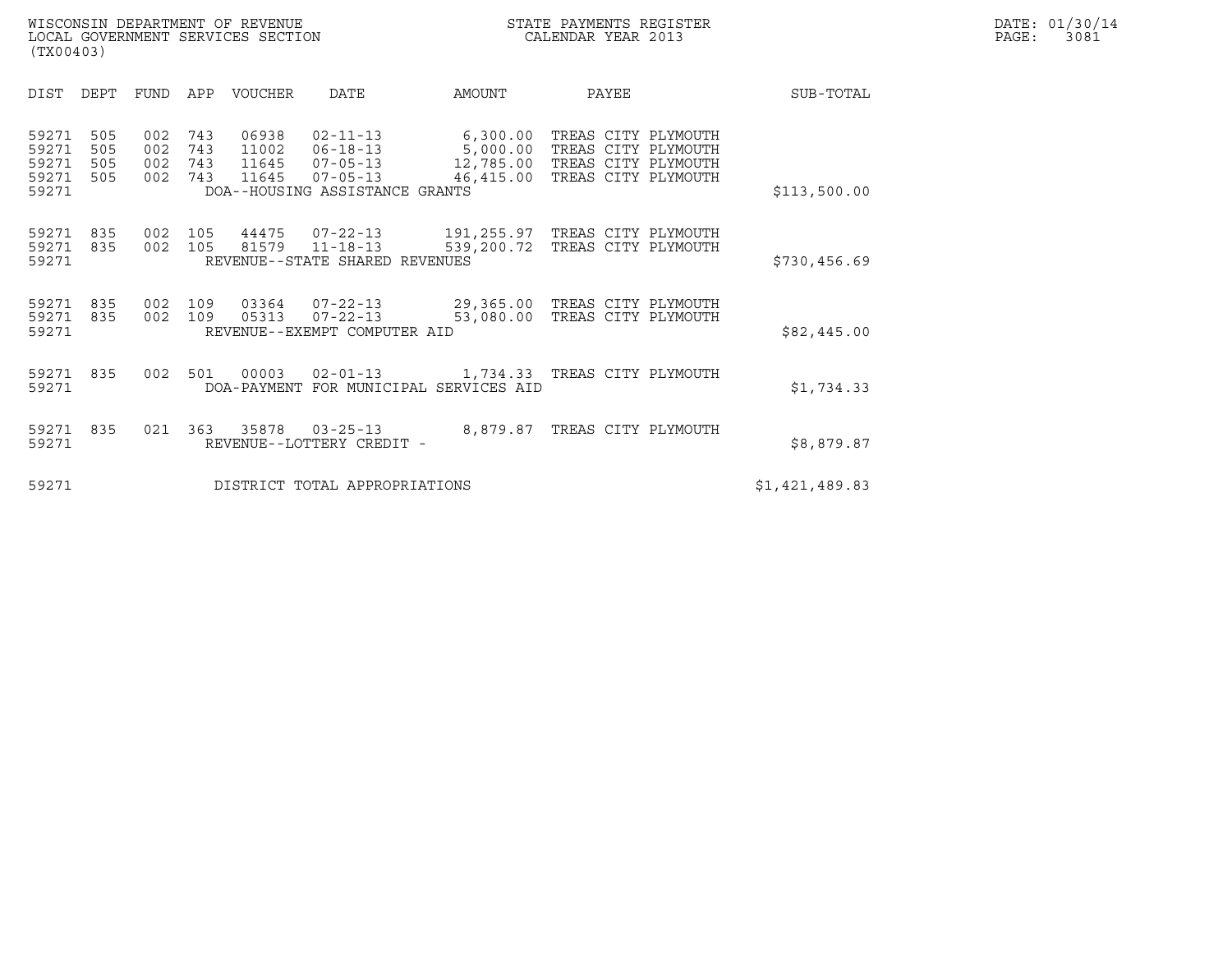|       | DATE: 01/30/14 |
|-------|----------------|
| PAGE: | 3082           |

| WISCONSIN DEPARTMENT OF REVENUE ${\small \begin{array}{ll} \text{MISCONS} \\ \text{LOCAL} \end{array}} {\small \begin{array}{ll} \text{DCP} \\ \text{DCP} \end{array}} {\small \begin{array}{ll} \text{DCP} \\ \text{DCP} \end{array}} {\small \begin{array}{ll} \text{DCP} \\ \text{DCP} \end{array}} {\small \begin{array}{ll} \text{DCP} \\ \text{DCP} \end{array}} {\small \begin{array}{ll} \text{DCP} \\ \text{DCP} \end{array}} {\small \begin{array}{ll} \text{DCP} \\ \text{DCP} \end$<br>(TX00403) |           |                                                                                                            |                                          |                                  |                                                                      |                                                |                                                                                                                                                                                                                                                                                   |                | DATE: 01/30/14<br>PAGE:<br>3082 |
|--------------------------------------------------------------------------------------------------------------------------------------------------------------------------------------------------------------------------------------------------------------------------------------------------------------------------------------------------------------------------------------------------------------------------------------------------------------------------------------------------------------|-----------|------------------------------------------------------------------------------------------------------------|------------------------------------------|----------------------------------|----------------------------------------------------------------------|------------------------------------------------|-----------------------------------------------------------------------------------------------------------------------------------------------------------------------------------------------------------------------------------------------------------------------------------|----------------|---------------------------------|
|                                                                                                                                                                                                                                                                                                                                                                                                                                                                                                              |           |                                                                                                            |                                          | DIST DEPT FUND APP VOUCHER       | DATE                                                                 | AMOUNT                                         | PAYEE SUB-TOTAL                                                                                                                                                                                                                                                                   |                |                                 |
| 59281                                                                                                                                                                                                                                                                                                                                                                                                                                                                                                        | 59281 165 |                                                                                                            |                                          |                                  |                                                                      | SAFETY/PROF SERV--FIRE INSURANCE DUES          | 002 225 01523 07-03-13 92,615.80 TREAS CITY SHEBOYGAN                                                                                                                                                                                                                             | \$92,615.80    |                                 |
| 59281 370<br>59281 370<br>59281 370<br>59281 370<br>59281 370<br>59281 370<br>59281 370<br>59281 370<br>59281 370<br>59281 370<br>59281 370<br>59281                                                                                                                                                                                                                                                                                                                                                         |           | 002 441<br>002 441<br>002 441<br>002 441<br>002 441<br>002 441<br>002 441<br>002 441<br>002 441<br>002 441 | 002 441                                  | 00016                            |                                                                      | NAT RESOURCES--RESOURCE AIDS-FEDERAL FDS       | 09-11-13 74,096.00 TREAS CITY SHEBOYGAN<br>00016 09-11-13 74,096.00 TREAS CITY SHEBOYGAN<br>00016 09-11-13 32,162.90 TREAS CITY SHEBOYGAN<br>00016 09-11-13 14,648.77 TREAS CITY SHEBOYGAN<br>00061 11-21-13 27,860.72 TREAS CITY SHEBOYGAN<br>00061 11-21-13 27,860.72 TREAS CIT | \$1,438,186.33 |                                 |
|                                                                                                                                                                                                                                                                                                                                                                                                                                                                                                              |           |                                                                                                            |                                          |                                  |                                                                      | 59281 NAT RESOURCES-WILDLIFE ABATEMENT/CONTROL | 59281 370 012 580 01870 01-25-13 2,500.00 TREAS CITY SHEBOYGAN                                                                                                                                                                                                                    | \$2,500.00     |                                 |
| 59281                                                                                                                                                                                                                                                                                                                                                                                                                                                                                                        |           |                                                                                                            |                                          | 59281 370 012 678 02132          |                                                                      | NAT RESOURCES--INVASIVE AQUATICE SPECIES       | 02-19-13 2,565.56 TREAS CITY SHEBOYGAN                                                                                                                                                                                                                                            | \$2,565.56     |                                 |
|                                                                                                                                                                                                                                                                                                                                                                                                                                                                                                              |           | 59281 200                                                                                                  |                                          |                                  | NAT RESOURCES--RU RECYCLING GRANT                                    |                                                | 59281 370 074 670 41054 05-20-13 181,290.82 TREAS CITY SHEBOYGAN                                                                                                                                                                                                                  | \$181,290.82   |                                 |
| 59281                                                                                                                                                                                                                                                                                                                                                                                                                                                                                                        |           |                                                                                                            |                                          |                                  |                                                                      | NAT RESOURCES--RU CONSOLIDATED GRANT           | 59281 370 074 673 41054 05-20-13 12,875.43 TREAS CITY SHEBOYGAN                                                                                                                                                                                                                   | \$12,875.43    |                                 |
| 59281 395<br>59281 395<br>59281 395<br>59281 395<br>59281                                                                                                                                                                                                                                                                                                                                                                                                                                                    |           | 011 162<br>011 162<br>011 162<br>011 162                                                                   |                                          |                                  |                                                                      | TRANSPORTATION--CONNECTING HIGHWAY AIDS        | 12098  01-07-13  53,397.37  CITY OF SHEBOYGAN<br>18098  04-01-13  53,397.37  CITY OF SHEBOYGAN<br>86098  07-01-13  53,397.37  CITY OF SHEBOYGAN<br>98098  10-07-13  53,397.38  CITY OF SHEBOYGAN                                                                                  | \$213,589.49   |                                 |
| 59281 395<br>59281                                                                                                                                                                                                                                                                                                                                                                                                                                                                                           |           |                                                                                                            | 011 175                                  | 71695                            | $04 - 16 - 13$                                                       | TRANSPORTATION--PARATRANSIT AIDS, STATE        | 37,465.00 TREAS CITY SHEBOYGAN                                                                                                                                                                                                                                                    | \$37,465.00    |                                 |
| 59281 395<br>59281 395<br>59281 395<br>59281 395<br>59281                                                                                                                                                                                                                                                                                                                                                                                                                                                    |           |                                                                                                            | 011 176<br>011 176<br>011 176<br>011 176 | 00059<br>80059<br>88059<br>92059 | $12 - 30 - 13$<br>$06 - 14 - 13$<br>$07 - 08 - 13$<br>$09 - 30 - 13$ | TRANSPORTATION--BICYCLE & PEDESTRIAN AID       | 145,886.00 CITY OF SHEBOYGAN<br>243,143.00 CITY OF SHEBOYGAN<br>243,143.00 CITY OF SHEBOYGAN<br>243,143.00 CITY OF SHEBOYGAN                                                                                                                                                      | \$875,315.00   |                                 |
| 59281 395                                                                                                                                                                                                                                                                                                                                                                                                                                                                                                    |           |                                                                                                            |                                          | 011 191 71524                    | $01 - 07 - 13$                                                       |                                                | 383,716.93 CITY OF SHEBOYGAN                                                                                                                                                                                                                                                      |                |                                 |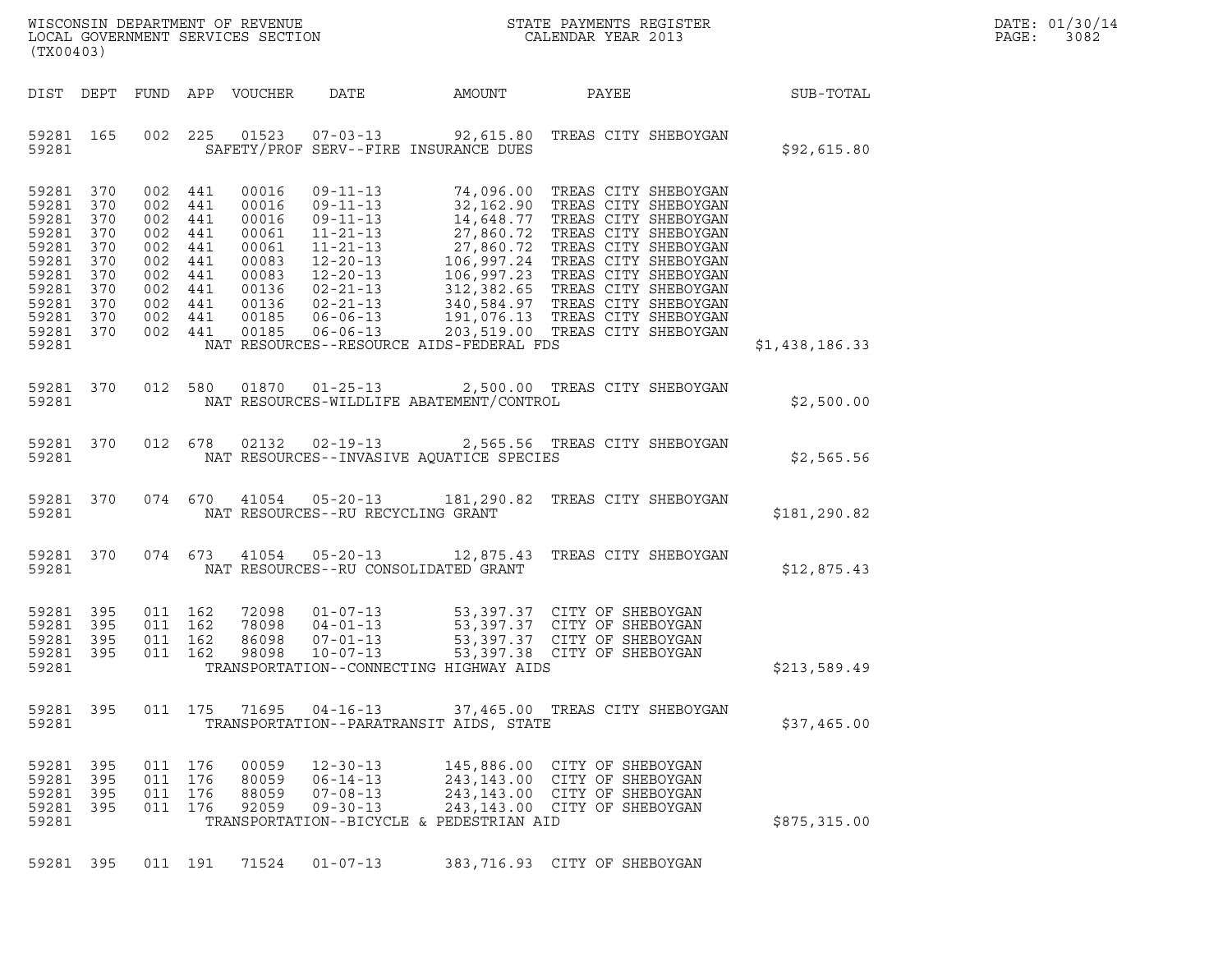| (TX00403)                                    |  |  |                               |                            |                                                      |                                          |                                                                                                            |                 | DATE: 01/30/14<br>PAGE:<br>3083 |
|----------------------------------------------|--|--|-------------------------------|----------------------------|------------------------------------------------------|------------------------------------------|------------------------------------------------------------------------------------------------------------|-----------------|---------------------------------|
|                                              |  |  |                               | DIST DEPT FUND APP VOUCHER | DATE                                                 | AMOUNT                                   | PAYEE SUB-TOTAL                                                                                            |                 |                                 |
| 59281 395<br>59281 395<br>59281 395<br>59281 |  |  | 011 191<br>011 191<br>011 191 |                            |                                                      | TRANSPORTATION--GENERAL TRANSP AIDS-GTA  | 77524  04-01-13  383,716.93  CITY OF SHEBOYGAN                                                             | \$1,534,867.75  |                                 |
| 59281                                        |  |  |                               |                            |                                                      | TRANSPORTATION--LRIP/TRIP/MSIP GRANTS    | 59281 395 011 278 95703 11-26-13 101,696.61 TREAS CITY SHEBOYGAN                                           | \$101,696.61    |                                 |
| 59281                                        |  |  |                               |                            |                                                      | HS--AMBULANCE FUNDING ASSISTANCE GRANTS  | 59281 435 005 162 01HSD 09-03-13 8,370.63 CITY SHEBOYGAN                                                   | \$8,370.63      |                                 |
| 59281                                        |  |  |                               |                            |                                                      | JUSTICE--LAW ENFORCEMENT--DRUG CRIMES    | 59281 455 002 225 02531 02-15-13 9,861.00 TREAS CITY SHEBOYGAN                                             | \$9,861.00      |                                 |
| 59281                                        |  |  |                               |                            | JUSTICE--LAW ENFORCEMENT TRAINING                    |                                          | 59281 455 002 231 00541 02-15-13 12,640.00 TREAS CITY SHEBOYGAN                                            | \$12,640.00     |                                 |
| 59281                                        |  |  |                               |                            |                                                      | JUSTICE--TRUANCY PROGRAM-GRANT FUNDS     | 59281 455 002 251 00058 09-16-13 4,628.00 TREAS CITY SHEBOYGAN                                             | \$4,628.00      |                                 |
| 59281 465<br>59281                           |  |  |                               |                            |                                                      | MILITARY AFFAIRS-EMERGENCY MGMT-FED FUND | 002 342 00803 02-25-13 12,013.46 TREAS CITY SHEBOYGAN                                                      | \$12,013.46     |                                 |
| 59281 505<br>59281                           |  |  |                               |                            | 59281 505 002 643 05165 01-07-13                     | DOA--JUSTICE ASSISTANCE FEDERAL FUNDS    | 5,299.00 TREAS CITY SHEBOYGAN<br>002 643 11331 07-08-13 12,958.00 TREAS CITY SHEBOYGAN                     | \$18,257.00     |                                 |
| 59281 835<br>59281 835<br>59281              |  |  | 002 105<br>002 105            |                            | REVENUE--STATE SHARED REVENUES                       |                                          | 44476  07-22-13  2,408,327.66  TREAS CITY SHEBOYGAN<br>81580  11-18-13  9,317,052.12  TREAS CITY SHEBOYGAN | \$11,725,379.78 |                                 |
| 59281 835<br>59281 835<br>59281              |  |  | 002 109<br>002 109            | 03365<br>05314             | 07-22-13<br>07-22-13<br>REVENUE--EXEMPT COMPUTER AID |                                          | 172,233.00 TREAS CITY SHEBOYGAN<br>43,697.00 TREAS CITY SHEBOYGAN                                          | \$215,930.00    |                                 |
| 59281 835<br>59281                           |  |  | 002 501                       | 00003                      | $02 - 01 - 13$                                       | DOA-PAYMENT FOR MUNICIPAL SERVICES AID   | 128,787.77 TREAS CITY SHEBOYGAN                                                                            | \$128,787.77    |                                 |
| 59281 835<br>59281                           |  |  |                               |                            | 021 363 35879 03-25-13<br>REVENUE--LOTTERY CREDIT -  |                                          | 32,366.40 TREAS CITY SHEBOYGAN                                                                             | \$32,366.40     |                                 |
| 59281                                        |  |  |                               |                            | DISTRICT TOTAL APPROPRIATIONS                        |                                          |                                                                                                            | \$16,661,201.83 |                                 |